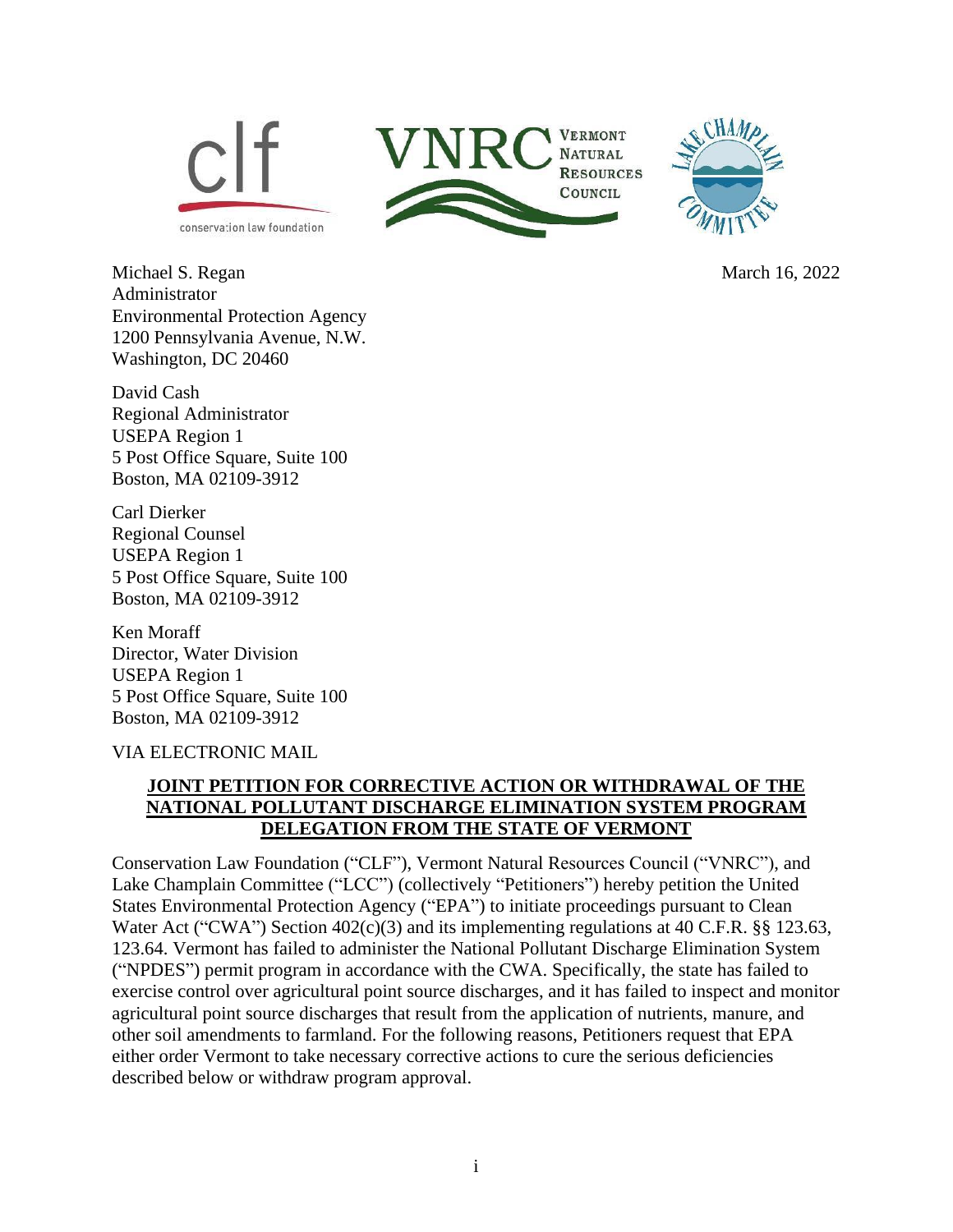## **TABLE OF CONTENTS**

| I.   |                 | EPA granted the Vermont Agency of Natural Resources ("ANR") authority to administer<br>the CWA's NPDES program in Vermont, and Vermont designed a state program that<br>depends on close collaboration between ANR and the Vermont Agency of Agriculture,                                                                                 |
|------|-----------------|-------------------------------------------------------------------------------------------------------------------------------------------------------------------------------------------------------------------------------------------------------------------------------------------------------------------------------------------|
| Π.   |                 | EPA must require corrective action or withdraw approval of a delegated state NPDES                                                                                                                                                                                                                                                        |
| III. | А.              | ANR and AAFM's broken relationship and AAFM's unwillingness to collaborate with<br>ANR prevent ANR from exercising control over agricultural point source discharges<br>ANR and AAFM's relationship is permanently broken, and ANR has concluded<br>that the rupture prevents it from controlling agricultural point source discharges. 7 |
|      | <b>B.</b>       | AAFM does not agree with ANR on what constitutes a point source 11                                                                                                                                                                                                                                                                        |
|      | C.              | AAFM routinely ignores ANR's status as the sole decision-maker regarding the<br>existence of a point source and the appropriate form of enforcement response 14                                                                                                                                                                           |
|      | D.              | AAFM regularly fails to refer evidence of agricultural point source discharges to                                                                                                                                                                                                                                                         |
|      | E.              | AAFM routinely fails to timely refer agricultural point source discharges to ANR.                                                                                                                                                                                                                                                         |
|      | F.              | AAFM routinely fails to finalize farm inspection and investigation reports until                                                                                                                                                                                                                                                          |
|      | G.              | AAFM's hostility toward ANR and inconsistent communication confuses and<br>harms farmers, undermining ANR's attempts to control agricultural point source                                                                                                                                                                                 |
| IV.  |                 | ANR fails to monitor agricultural point source discharges that result from the<br>overapplication of manure, fertilizer, and other soil amendments to farmland (NPDES                                                                                                                                                                     |
|      | A.              | ANR can only monitor agricultural point source discharges that result from the<br>overapplication of manure, fertilizer, and other soil amendments to farmland if<br>AAFM ensures that farms implement field-by-field nutrient management plans                                                                                           |
|      | <b>B.</b>       | AAFM's routine failure to enforce Vermont's NMP-related requirements prevents<br>ANR from monitoring agricultural point source discharges that result from the<br>overapplication of manure, fertilizer, and other soil amendments to farmland 33                                                                                         |
|      | $\mathcal{C}$ . | AAFM routinely declines to alert ANR when farms overapply soil amendments to                                                                                                                                                                                                                                                              |
|      |                 |                                                                                                                                                                                                                                                                                                                                           |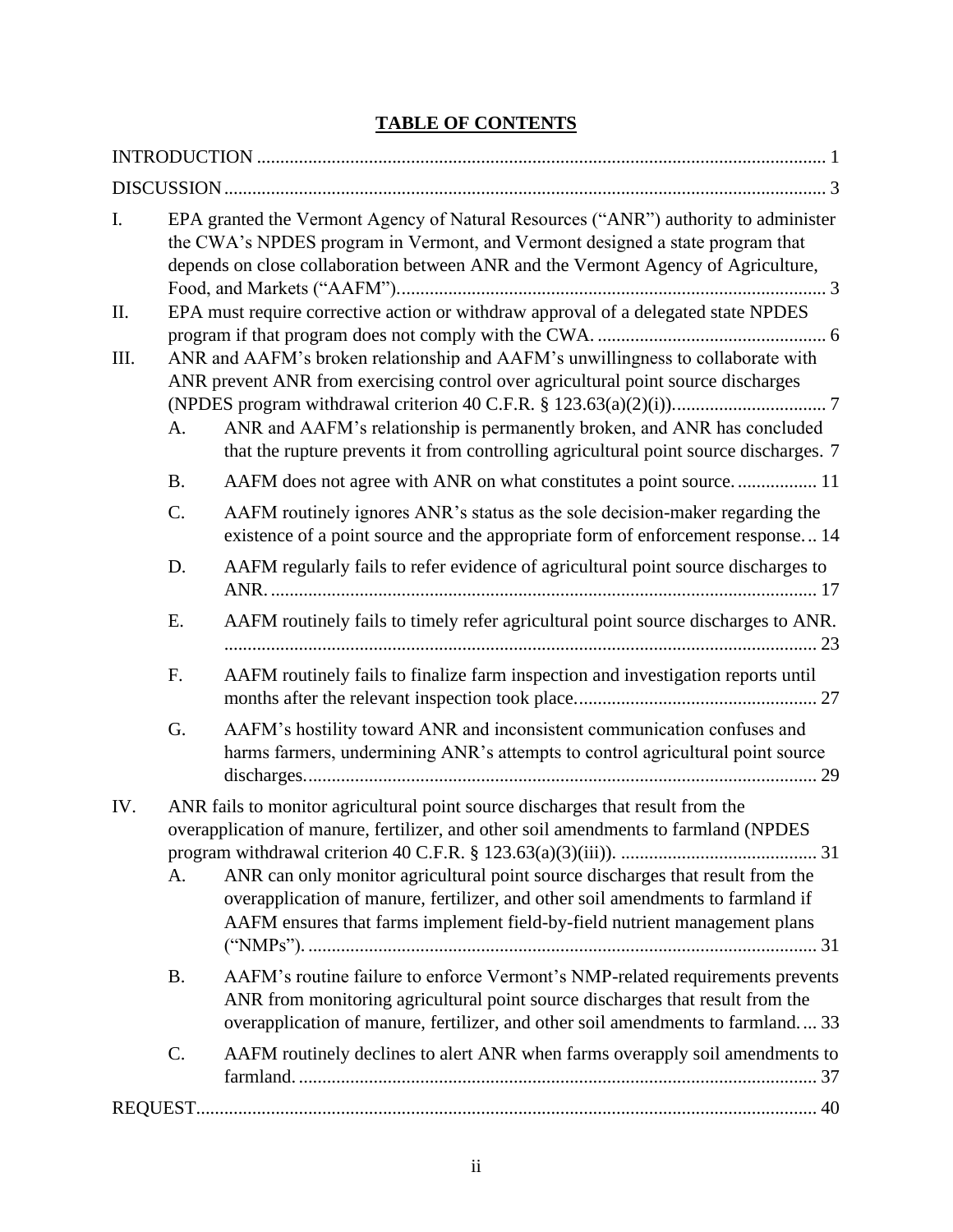| Petitioners request that EPA require corrective action or withdraw NPDES authority from |
|-----------------------------------------------------------------------------------------|
|                                                                                         |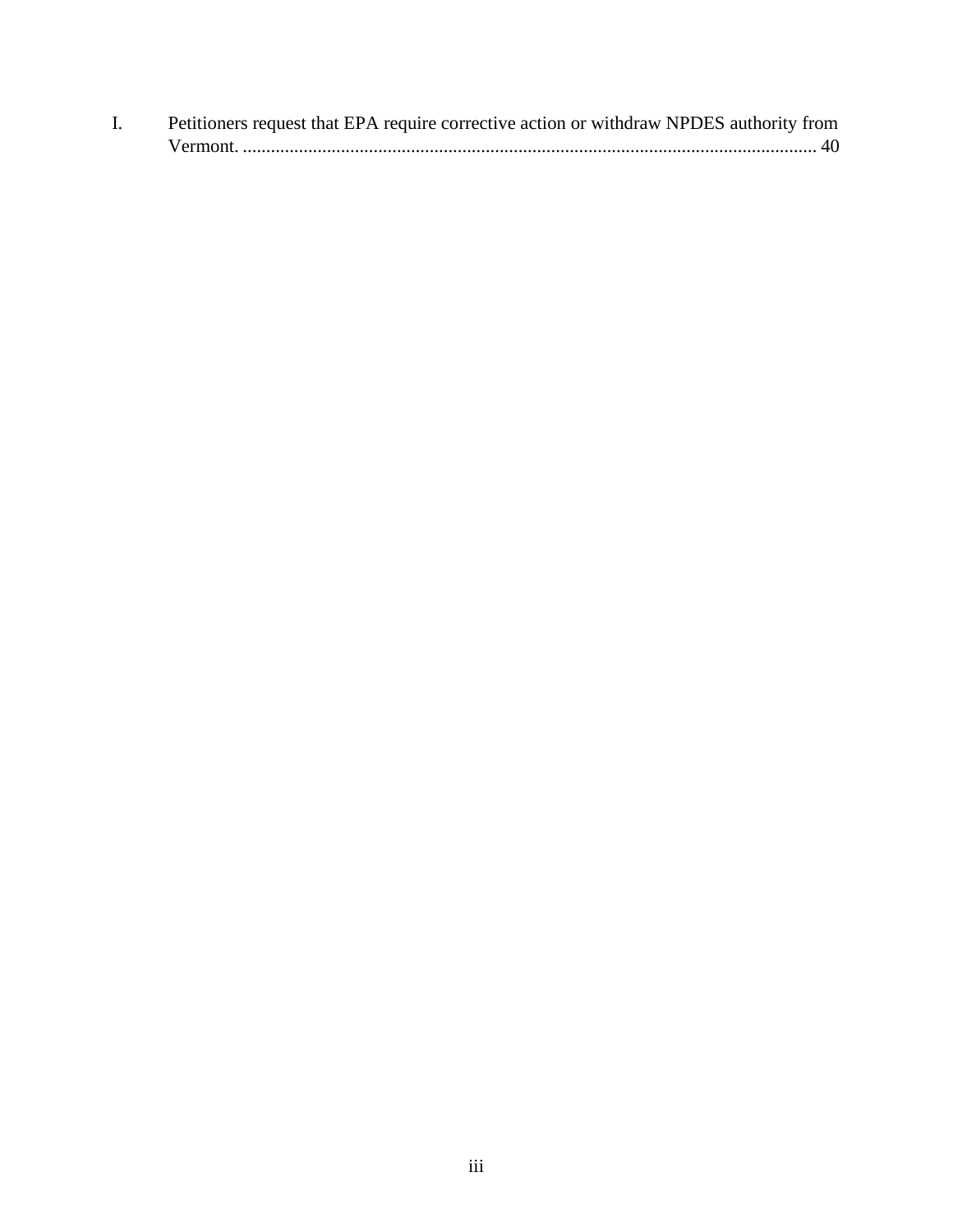#### <span id="page-3-4"></span><span id="page-3-3"></span><span id="page-3-2"></span>**INTRODUCTION**

<span id="page-3-0"></span>The Vermont Agency of Natural Resources ("ANR") is not properly administering the CWA in Vermont. Hostility wrought by the Vermont Agency of Agriculture, Food, and Markets ("AAFM") against ANR undermines Vermont's NPDES program. The resulting deficiencies are so serious that they warrant program withdrawal unless and until Vermont undertakes concrete corrective actions.

In 1974, EPA granted ANR authority to administer the CWA's NPDES program in Vermont.<sup>1, 2</sup> ANR accepted responsibility for preventing facilities of all kinds from discharging pollutants into Vermont's waters.<sup>3</sup> The Vermont General Assembly, however, limited ANR's ability to fulfill its duty by dividing jurisdiction over agricultural water quality between two state agencies. Vermont law grants ANR jurisdiction over agricultural *point source* pollution but requires ANR to delegate agricultural "*non-point* source pollution control program planning, implementation, and regulation" to AAFM. <sup>4</sup> This jurisdictional split is based on a legal fiction—the distinction between point and non-point sources—that does not reflect farming's realities.

<span id="page-3-1"></span>ANR and AAFM have managed their division of responsibilities by designing a cumbersome system of interagency referrals and consultations. AAFM conducts the vast majority of on-farm inspections and investigations.<sup>5</sup> If AAFM identifies evidence of an agricultural point source discharge, it must "immediately notify ANR . . . . "<sup>6</sup> However, "there is often no bright line that exists between point and non-point sources in agricultural settings  $\ldots$ ."<sup>7</sup> When unclear cases arise, the agencies agree that "ANR shall be the decision-maker regarding the existence of a point source, the extent of violations under the State's federally delegated program, the appropriate form of enforcement response, and the time and nature of requirements to achieve compliance."<sup>8</sup> The system has never worked. It is both "confusing and highly flawed . . . ."<sup>9</sup>

Vermont's decision to divide jurisdiction between ANR and AAFM assumed that the two agencies would join willingly as cooperative regulatory partners. Instead, AAFM treats ANR as

<sup>1</sup> *NPDES State Program Authority*, EPA, https://www.epa.gov/npdes/npdes-state-program-authority (last visited Dec. 15, 2021).

<sup>&</sup>lt;sup>2</sup> Unless otherwise noted or available online in an electronic database, the source documents for this Petition are on file with CLF. Most sources were obtained through public records requests with ANR and AAFM. Petitioners would like to express appreciation to the staff members who facilitated those requests. The documents can be produced for EPA or other interested members of the public upon request. Petitioners paid \$821.46 in public records fees to obtain copies of documents from AAFM. ANR provided all copies free of charge.

<sup>3</sup> *See* 33 U.S.C. § 1342(a)(1); *id.* § 1362(12) (defining "discharge of a pollutant" as "any addition of any pollutant to navigable waters from any point source").

<sup>4</sup> *Id.* § 1259(i) (emphasis added).

<sup>5</sup> *See* 6 V.S.A. §§ 4851(h), 4858(b)(3); AAFM, REQUIRED AGRICULTURAL PRACTICES RULE FOR THE AGRICULTURAL NONPOINT SOURCE POLLUTION CONTROL PROGRAM § 4.3(b) (2018) [hereinafter "RAPs"].  $6$  RAPs, *supra* note [5,](#page-3-1) §  $6(D)(2)$ .

<sup>7</sup> Attachment 1, Memorandum from Julie Moore, Secretary, ANR, to Suzanne Young, Secretary, Agency of Administration, and Mike Smith, Secretary, Agency of Human Resources Re: Proposal to Restructure ANR AAFM Water Quality Staff (Oct. 9, 2020) [hereinafter "2020 ANR Memo"]; *see* Email from Julie Moore, Secretary, ANR, to Anson Tebbetts, Secretary, AAFM (Oct. 9, 2020, 10:30 EDT).

<sup>8</sup> RAPs, *supra* note [5,](#page-3-1) § 6(C)(4); *see also id.* § (5)(A)(1) ("AAFM shall share with ANR information regarding discharges to waters, and ANR shall make any determination as to whether a discharge to waters is or may be a point source discharge").

 $9$  Email from Sean McVeigh, Chief Environmental Enforcement Officer, DEC, to David Huber, Chief Policy Enforcement Officer, AAFM (July 8, 2019, 17:22 EDT).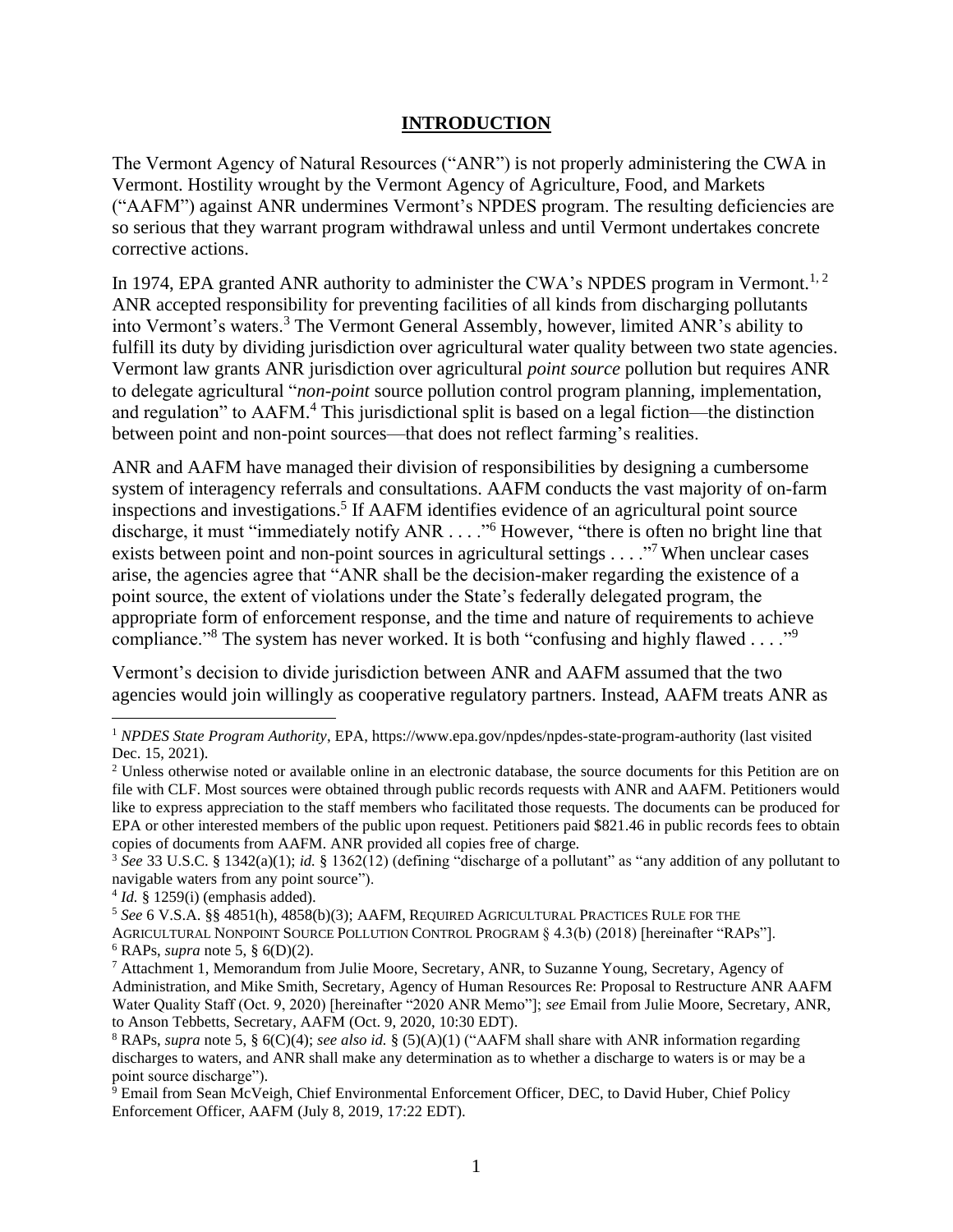its rival. Moreover, consultants hired by ANR and AAFM described the agencies as pursuing "divergent missions," lacking a "[s]hared articulation of outcomes," and suffering from a "[h]istory of errors . . . and misunderstandings . . . ."<sup>10</sup>

<span id="page-4-0"></span>The interagency collaboration on which Vermont's NPDES program depends is broken: AAFM does not agree with ANR on what constitutes a point source; AAFM routinely ignores ANR's status as the sole decision maker regarding the existence of a point source and the appropriate form of enforcement response; AAFM regularly fails to refer evidence of agricultural point source discharges to ANR; AAFM routinely fails to timely refer evidence of agricultural point source discharges to ANR; and AAFM routinely fails to finalize farm inspection and investigation reports until months after the inspection or investigation took place. As a result, illegal discharges pollute Vermont's waters.

Recognizing the interagency conflict, Secretary of ANR Julie Moore proposed transferring "AAFM staff responsible for inspections and enforcement to ANR to create a singular program responsible for water quality regulation on Vermont farms."<sup>11</sup> The Vermont Agency of Administration declined to act on her suggestion.

<span id="page-4-1"></span>All Vermonters are harmed by AAFM's stubborn rivalry with ANR, including farmers. According to one representative of the farm community, Vermont's "farmers get buffeted, not knowing where to go, not knowing who to talk to. They're getting caught in the middle."<sup>12</sup> Vermont's farmers should not be caught in regulatory crossfire. Under the Lake Champlain Total Maximum Daily Load, farmers are responsible for reducing the amount of phosphorus runoff from farms to Lake Champlain by 143.3 metric tons per year.<sup>13</sup> Already, farmers' collective efforts have reduced phosphorus loading by  $33.28$  metric tons per year.<sup>14</sup> As they continue to work towards meeting Vermont's water quality goals, farmers and all Vermonters need to work with a well-functioning state government capable of delivering regulatory clarity.

Instead of delivering efficiency, clarity, clean water, and a state NPDES program that conforms to the CWA's requirements, Vermont falls short. Unless Vermont swiftly takes corrective action to reform its NPDES program, including creating a singular program within ANR responsible for water quality regulation on Vermont's farms, EPA must withdraw delegation. Specifically, Vermont's NPDES program satisfies program withdrawal criteria (2)(i) and (3)(iii) under 40 C.F.R. § 123.63(a): EPA "may withdraw program approval . . . [w]here the operation of the State program fails . . . to exercise control over activities required to be regulated under [the CWA's NPDES program]";<sup>15</sup> and EPA "may withdraw program approval . . . [w]here the State's

<sup>&</sup>lt;sup>10</sup> Center for Achievement in Public Service, Summary Report on Consulting Services: AAFM/DEC Joint Water Project (2017) [hereinafter "CAPS"]; *see* email from Julie Moore, Secretary, ANR, to Susanne Young, Secretary, Vermont Agency of Administration (Nov. 6, 2020, 06:25 EDT).

<sup>11</sup> 2020 ANR Memo, *supra* note [7.](#page-3-2)

<sup>12</sup> *Task Force to Revitalize the Vermont Dairy Industry* (Nov. 30, 2021) (statement of Jackie Folsom, Member, Task Force to Revitalize the Vermont Dairy Industry and Legislative Director, Vermont Farm Bureau), https://www.youtube.com/watch?v=JusVwGws53I.

<sup>&</sup>lt;sup>13</sup> EPA, PHOSPHORUS TMDLS FOR VERMONT SEGMENTS OF LAKE CHAMPLAIN 18, 44 (2016) (establishing a total phosphorus allocation for agricultural production areas and agricultural land of 118.21 metric tons per year and identifying a phosphorus baseload from agricultural production areas and agricultural land of 261.5 metric tons per year).

<sup>14</sup> *Clean Water Portal*, ANR, https://anrweb.vt.gov/DEC/cleanWaterDashboard/ (last visited Jan. 27, 2022).  $15$  40 C.F.R. § 123.63(a)(2)(i).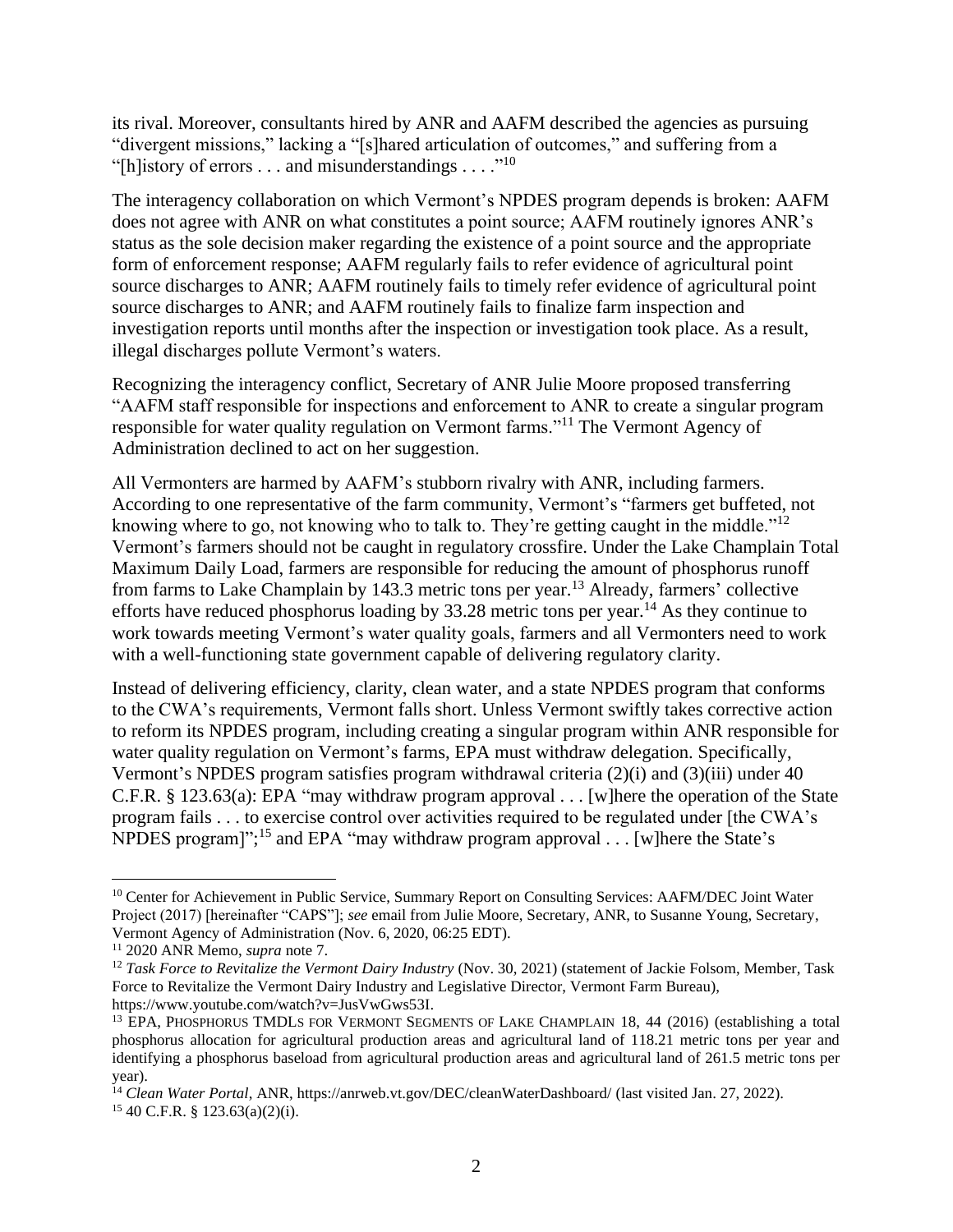enforcement program fails . . . to inspect and monitor activities subject to regulation [under the CWA's NPDES program.]"<sup>16</sup>

#### <span id="page-5-2"></span>**DISCUSSION**

#### <span id="page-5-1"></span><span id="page-5-0"></span>**I. EPA GRANTED ANR AUTHORITY TO ADMINISTER THE CWA'S NPDES PROGRAM IN VERMONT, AND VERMONT DESIGNED A STATE PROGRAM THAT DEPENDS ON CLOSE COLLABORATION BETWEEN ANR AND AAFM.**

The CWA authorizes EPA to delegate the administration of the NPDES permit program to state agencies.<sup>17</sup> State NPDES programs are required to ensure that facilities do not discharge pollutants from a point source to a navigable water without a permit.<sup>18</sup> State programs must be as stringent as their federal counterpart, $19$  and they must "at all times" meet the CWA's exacting standards. 20

In 1974, EPA granted ANR authority to administer the CWA's NPDES Program in Vermont.<sup>21</sup> ANR is Vermont's lead water-protection agency. Accordingly, Vermont law assigns ANR primary responsibility for preventing water pollution,<sup>22</sup> administering Vermont's NPDES program, and issuing NPDES discharge permits.<sup>23</sup> The Vermont Department of Environmental Conservation ("DEC"), a department within ANR, carries out many of ANR's duties under the CWA.

ANR's power to protect Vermont's waters is limited with respect to agriculture. Vermont law requires ANR to delegate agricultural "non-point source pollution control program planning, implementation, and regulation" to AAFM.<sup>24</sup> Thus, jurisdiction over water pollution that originates on Vermont's farms is split: ANR has jurisdiction over point source discharges,<sup>25</sup> and AAFM has jurisdiction over non-point source discharges.

<span id="page-5-3"></span>The CWA defines "point source" as "any discernible, confined and discrete conveyance, including but not limited to any pipe, ditch, channel, tunnel, conduit, well, discrete fissure, container, rolling stock, [or] concentrated animal feeding operation  $[$  ("CAFO") $]^{26}$ ... from which pollutants are or may be discharged."<sup>27</sup> Common agricultural point sources include manure spreading vehicles;<sup>28</sup> excavating machinery;<sup>29</sup> swales, pipes, and ditches;<sup>30</sup> piles of feed,

 $16$  40 C.F.R. § 123.63(a)(3)(iii).

<sup>17</sup> 33 U.S.C. § 1342(b); 40 C.F.R. pt. 123.

<sup>18</sup> *See* 33 U.S.C. § 1342(a)(1); *id.* § 1362(12) (defining "discharge of a pollutant" as "any addition of any pollutant to navigable waters from any point source").

<sup>19</sup> *Id.* § 1342(b); 40 C.F.R. pt. 123.

 $20$  33 U.S.C. § 1342(c)(2); 40 C.F.R. § 123.1(f).

<sup>21</sup> *NPDES State Program Authority*, EPA, *supra* note [1.](#page-3-3)

<sup>22</sup> *See* 10 V.S.A. chs. 47–48.

<sup>23</sup> *Id.* § 1263.

<sup>24</sup> *Id.* § 1259(i).

<sup>25</sup> *Id.* §§ 1259, 1263(g).

<sup>26</sup> *See* 40 C.F.R. § 123.23(b)–(c) (defining what constitutes a CAFO).

 $27$  33 U.S.C. § 1362(14).

<sup>28</sup> *Concerned Area Residents for the Env't v. Southview Farms*, 34 F.3d 114, 119 (2d Cir. 1994).

<sup>29</sup> *Avoyelles Sportsmen's League, Inc. v. March*, 715 F.2d 897, 922 (5th Cir. 1983).

<sup>30</sup> *Southview Farms*, 34 F.3d at 118–19.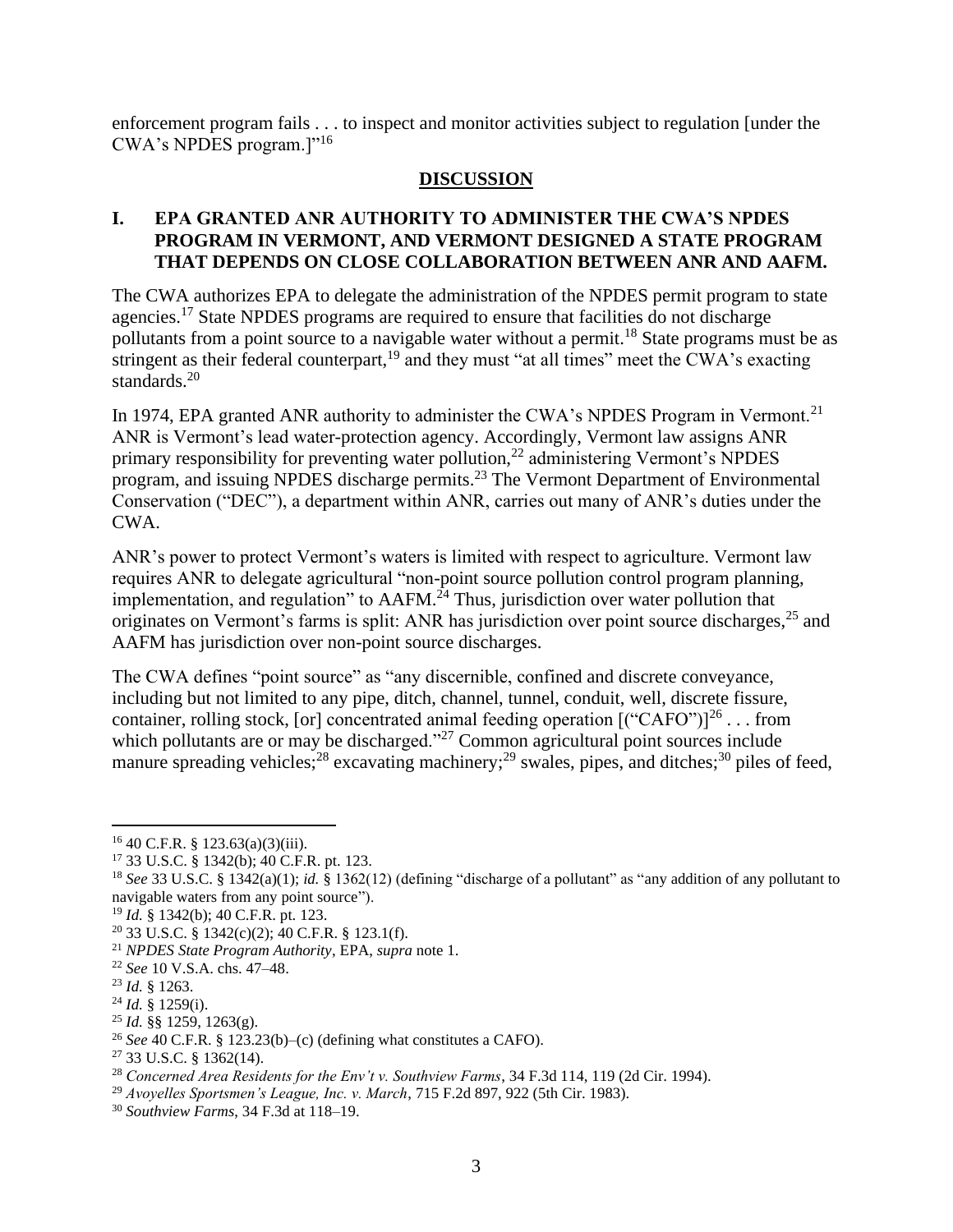manure, or silage;<sup>31</sup> collection and drainage systems;<sup>32</sup> and manure lagoons.<sup>33</sup>

The CWA prohibits facilities, including farms, from discharging pollutants from a point source to a surface water without a NPDES permit.<sup>34</sup> A discharge occurs whenever a pollutant, including any agricultural waste,<sup>35</sup> is added to a surface water by a point source.<sup>36</sup> A point source does not need to release pollutants directly into a surface water for a discharge to occur.<sup>37</sup> Rather, the pollutants need only be "fairly traceable from the point source to a navigable water,"<sup>38</sup> such as when manure collected in a tanker is spread on a field and runs off the field into a river.<sup>39</sup>

ANR and AAFM's shared responsibility for agricultural water pollution exposes Vermont's farms to a complex regulatory environment. In keeping with its NPDES delegation, ANR has authority to regulate agricultural point sources, issue NPDES discharge permits to farms and CAFOs, and enforce water quality regulations against farms that discharge from a point source.<sup>40</sup>

AAFM, by contrast, regulates agricultural non-point source pollution and administers state programs designed to prevent point source discharges from happening in the first place.<sup>41</sup> AAFM is consequently responsible for the development and implementation of Vermont's Required Agricultural Practices ("RAPs"), a rule that applies standards to agricultural activities that "have a potential for causing agricultural pollutants to enter  $\dots$  waters of the State  $\dots$ ."<sup>42</sup> Farms that comply with the RAPs are "presumed to not have a discharge of agricultural pollutants to waters of the State."<sup>43</sup> If a farm complies with the RAPs but nonetheless creates "the potential for agricultural pollutants to enter the waters of the State," AAFM must prescribe additional conservation practices.<sup>44</sup> Moreover, a farm that discharges from a point source is subject to enforcement by ANR whether or not it complies with the RAPs.

Vermont law further directs AAFM to issue permits to Large Farm Operations ("LFOs")<sup>45</sup> and

<sup>31</sup> *See Parker v. Scrap Metal Processors, Inc.*, 386 F.3d 993, 1009 (11th Cir. 2004) ("The piles of debris in this case collected water, which then flowed into the stream. They are, therefore, point sources within the meaning of the CWA.").

<sup>32</sup> *United States v. Earth Sciences, Inc.*, 599 F.2d 368, 374 (10th Cir. 1979).

<sup>33</sup> *See Tenn. Clean Water Network v. Tenn. Valley Auth.*, 273 F.Supp.3d 775, 827–31 (M.D. Tenn. 2017)

<sup>(&</sup>quot;discernible, confined, and discrete ponds that receive wastewater" are point sources).

<sup>34</sup> *See* 33 U.S.C. § 1342(a)(1); *id.* § 1362(12).

<sup>35</sup> *Id.* § 1362(6).

<sup>36</sup> *See id.* § 1362(12) (defining "discharge of a pollutant" as "any addition of any pollutant to navigable waters from any point source").

<sup>37</sup> *Hawai'i Wildlife Fund v. County of Maui*, 886 F.3d 737, 749 (holding that the CWA applies where the pollutants originate from a point source, "are fairly traceable from the point source to a navigable water such that the discharge is the functional equivalent of a discharge into the navigable water," and reach navigable waters in levels that "are more than *de minimis*.").

<sup>38</sup> *Id.*

<sup>&</sup>lt;sup>39</sup> Southview Farms, 34 F.3d at 119 ("Moreover, we agree with the appellants that, alternatively, the manure spreading vehicles themselves were point sources. The collection of liquid manure into tankers and their discharge on fields from which the manure directly flows into navigable waters are point source discharges under the case law.").

<sup>40</sup> 10 V.S.A. §§ 1259, 1263(g), 1274.

 $41$  *Id.* § 1259(i).

<sup>42</sup> 6 V.S.A. § 4810; *see* RAPs, *supra* note [5.](#page-3-1)

<sup>43</sup> 6 V.S.A. § 4810(b); *see* RAPs, *supra* not[e 5,](#page-3-1) § 3.1.

 $446$  V.S.A. § 4810(b).

<sup>45</sup> *Id.* § 4851.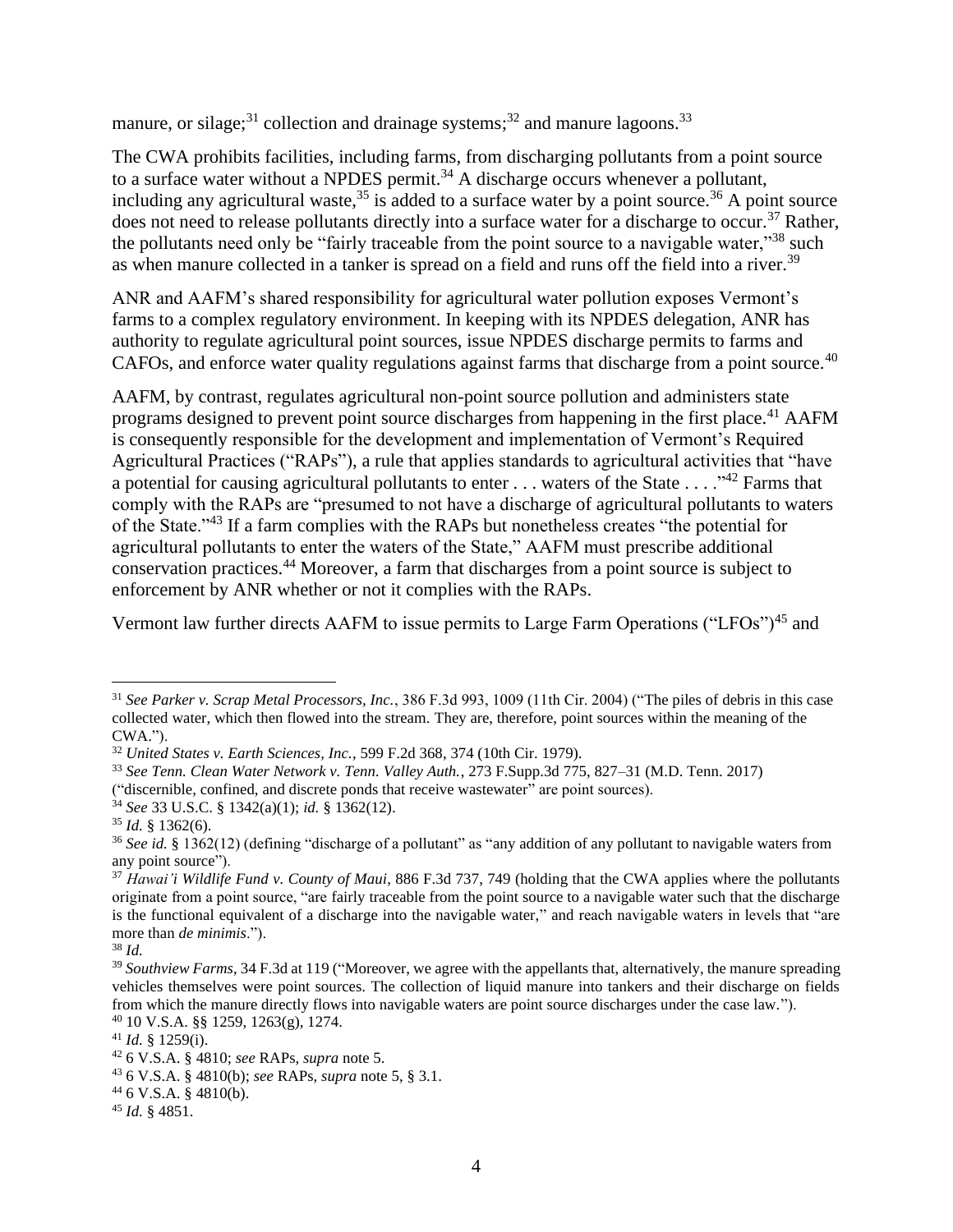Medium Farm Operations ("MFOs").<sup>46</sup> LFOs and MFOs must comply with the RAPs.<sup>47</sup> Small Farm Operations ("SFOs") that meet certain criteria must also certify compliance with the RAPs.<sup>48</sup> SFOs that certify are known as Certified Small Farm Operations ("CSFOs"). AAFM must inspect LFOs for compliance with their permits and the RAPs at least once each year.<sup>49</sup> MFOs must be inspected by AAFM at least once every three years,<sup>50</sup> and CSFOs must be inspected at least once every seven years. <sup>51</sup> Petitioners' review of more than three years of inspection reports indicates that ANR rarely accompanies AAFM on inspections.

AAFM's LFO and MFO permits are not equivalent to NPDES CAFO discharge permits. Only ANR has the power to issue NPDES permits that allow discharges from CAFOs.<sup>52</sup> Consequently, DEC administers Vermont's CAFO program, and it recently reissued a revised draft Medium CAFO General Permit in 2021. 53

Nonetheless, AAFM's LFO, MFO, and CSFO programs functionally displace DEC's CAFO program. Indeed, DEC did not hire a second employee to staff its CAFO program until April 2020.<sup>54</sup> ANR has never issued a NPDES discharge permit to a large CAFO in Vermont. Nor have any of Vermont's medium CAFOs ever sought coverage under the current 2013 General Permit.

Vermont law recognizes that ANR's responsibility under the CWA to exercise control over agricultural point source discharges could be compromised by AAFM's lead role regulating and inspecting farms. Vermont law consequently instructs the two agencies to cooperate "in implementing and enforcing programs, plans, and practices developed for reducing and eliminating agricultural non-point source pollutants and discharges from concentrated animal feeding operations."<sup>55</sup>

<span id="page-7-0"></span>ANR and AAFM's relationship to carry out agricultural water quality enforcement is governed by a memorandum of understanding that the two agencies signed on March 17, 2017 ("2017 MOU").<sup>56, 57</sup> The 2017 MOU names ANR as the "lead State water quality agency, responsible

<sup>53</sup> DEC, *General Permit 3-9100 for Discharges from Medium Concentrated Animal Feeding Operations*, NPDES Number: VTG910002.

<sup>54</sup> Email from Chris Gianfagna, CAFO Program Manager, DEC, to Peter Walke, Commissioner, DEC (Nov. 5, 2020, 11:24 EST).

<sup>55</sup> 6 V.S.A. § 4810(d).

<sup>56</sup> Memorandum of Understanding between the Agency of Agriculture, Food, and Markets and the Agency of Natural Resources Regarding Implementation and Enforcement of Agricultural Water Quality Programs (Mar. 17, 2017) [hereinafter "2017 MOU"].

<sup>57</sup> The 2017 MOU is the latest in a series of memoranda that have governed ANR and AAFM's relationship. At least three memoranda, signed in 1993, 1999, and 2007, precede it. *See* Memorandum of Understanding between Vermont Agency of Natural Resources, Department of Environmental Conservation & Vermont Department of Agriculture, Food & Markets Proposed MOU AAFM and ANR Concerning Agricultural Nonpoint Source Pollution Reduction Program (as per Act 261 of 1992) (Apr. 16, 1993); Memorandum of Understanding between Vermont Agency of Natural Resources, Vermont Department of Environmental Conservation and Vermont Department of Agriculture, Food and Markets Concerning CAFO and LFO Regulation (Oct. 14, 1999); Memorandum of

<sup>46</sup> *Id.* § 4858.

<sup>47</sup> RAPs, *supra* note [5,](#page-3-1) § 3.1.

<sup>48</sup> 6 V.S.A. § 4871.

 $49$  *Id.* § 4851(h).

<sup>50</sup> *Id.* § 4858(b)(3).

<sup>51</sup> RAPs, *supra* note [5,](#page-3-1) § 4.3(b).

<sup>52</sup> *See* 10 V.S.A. § 1263(g).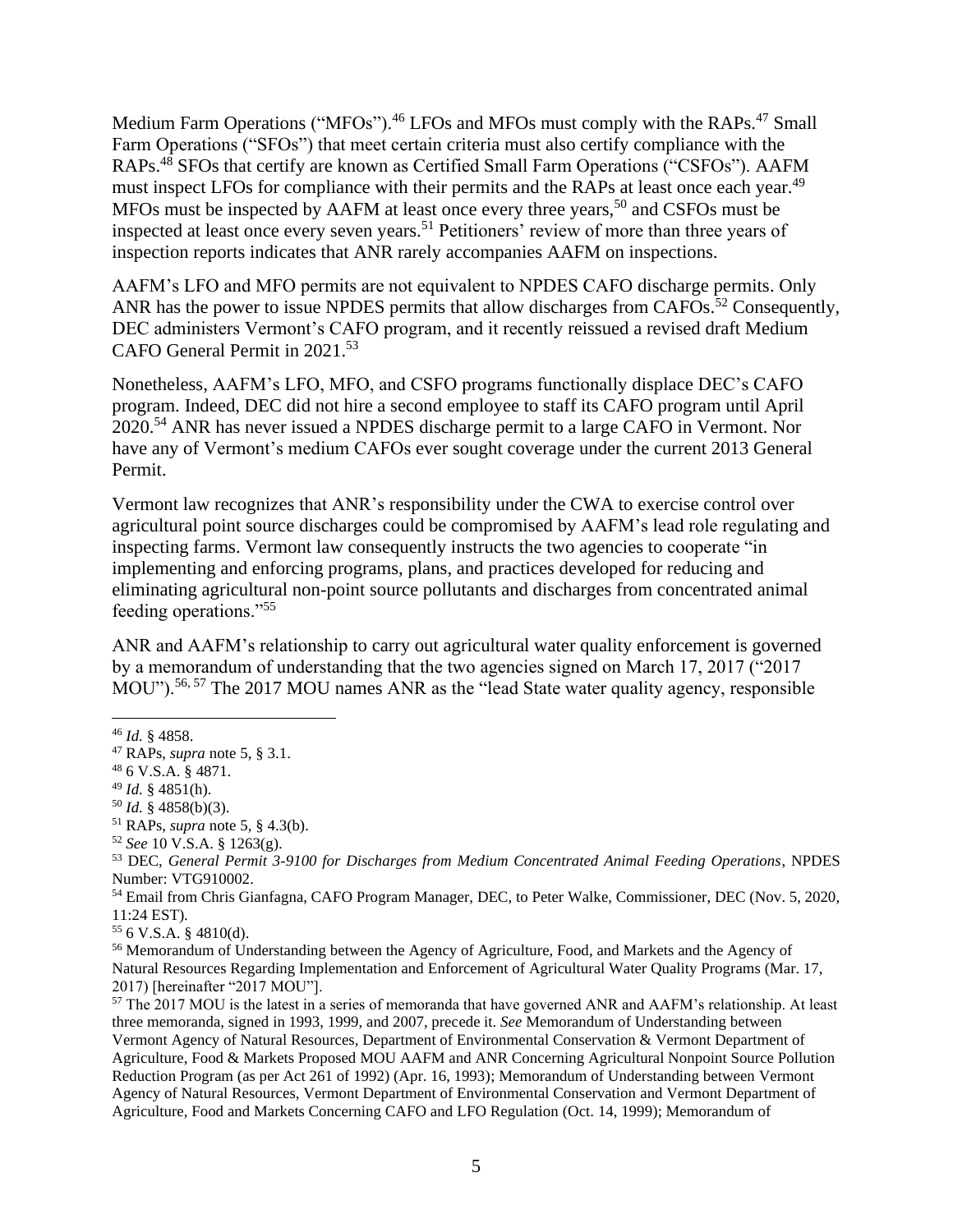for the management and enforcement of the water pollution control statutes of the State."<sup>58</sup> It explains that ANR is responsible for investigating and enforcing against agricultural point source discharges<sup>59</sup> while AAFM is responsible for investigating and enforcing against agricultural nonpoint source discharges.<sup>60</sup> To facilitate these responsibilities, AAFM is required to "immediately notify ANR" of any complaint or inspection report that relates to an alleged point-source discharge.<sup>61</sup> Further, if ANR or AAFM determine that a farm "may be discharging to a water," then ANR must conduct an investigation to determine whether the farm requires a NPDES permit.<sup>62</sup>

The 2017 MOU emphasizes that ANR has exclusive authority to determine whether an agricultural point source exists. It states that "ANR shall be the decision-maker regarding the existence of a point source, the extent of violations under the State's federally delegated program, the appropriate form of enforcement response, and the time and nature of requirements to achieve compliance."<sup>63</sup> In 2013, EPA underscored this same point when it delineated DEC's and AAFM's authority with respect to CWA violations by CAFOs:

<span id="page-8-1"></span>DEC may consult with AAFM during inspections and enforcement actions involving CAFOs, but as between the two agencies, DEC shall be the decisionmaker regarding the extent of CWA violations, the appropriate form of enforcement response, and the timing and nature of requirements to achieve compliance.<sup>64</sup>

In summary, ANR is responsible for operating a state NPDES program that "at all times" meets the CWA's standards,<sup>65</sup> including exercising control over agricultural point source pollution.<sup>66</sup> Vermont's choice to divide authority over agricultural water pollution, however, complicates ANR's task. ANR must cooperate closely with AAFM, the agency that is more often interacting with and inspecting Vermont's farms. If the two agencies' collaboration breaks down, then ANR cannot administer Vermont's NPDES program according to the CWA's requirements.

### <span id="page-8-0"></span>**II. EPA MUST REQUIRE CORRECTIVE ACTION OR WITHDRAW APPROVAL OF A DELEGATED STATE NPDES PROGRAM IF THAT PROGRAM DOES NOT COMPLY WITH THE CWA.**

EPA's responsibilities do not end when it grants a state authority to administer a NPDES program. The CWA requires EPA to oversee approved programs, and EPA must intervene when

Understanding between Vermont Agency of Natural Resources and Vermont Agency of Agriculture, Food and Markets Concerning MFO, LFO, and CAFO regulation (Sept. 17, 2007).

<sup>58</sup> 2017 MOU, *supra* note [56,](#page-7-0) at § 1(A).

<sup>59</sup> *Id.* § 6(B)(1), (C)(2).

 $60$  *Id.* § 6(A)(1), (C)(1).

<sup>61</sup> *Id.* § 6(D)(2).

 $62$  *Id.* § 5(C)(1)(a)(ii).

 $^{63}$  *Id.* § 6(C)(4); *see also id.* § (5)(A)(1) ("AAFM shall share with ANR information regarding discharges to waters, and ANR shall make any determination as to whether a discharge to waters is or may be a point source discharge"). <sup>64</sup> Letter from H. Curtis Spaulding, Regional Administrator, EPA to Laura Murphy, Vermont Law School, and Anthony Iarrapino, Conservation Law Foundation 8 (Dec. 13, 2013) (RE: Petition to withdraw approval for Vermont to administer the NPDES program) [hereinafter "2013 EPA Letter"].

<sup>65</sup> 33 U.S.C. § 1342(c)(2); 40 C.F.R. § 123.1(f).

<sup>66</sup> *See* 40 C.F.R. § 123.63(a)(2)(i).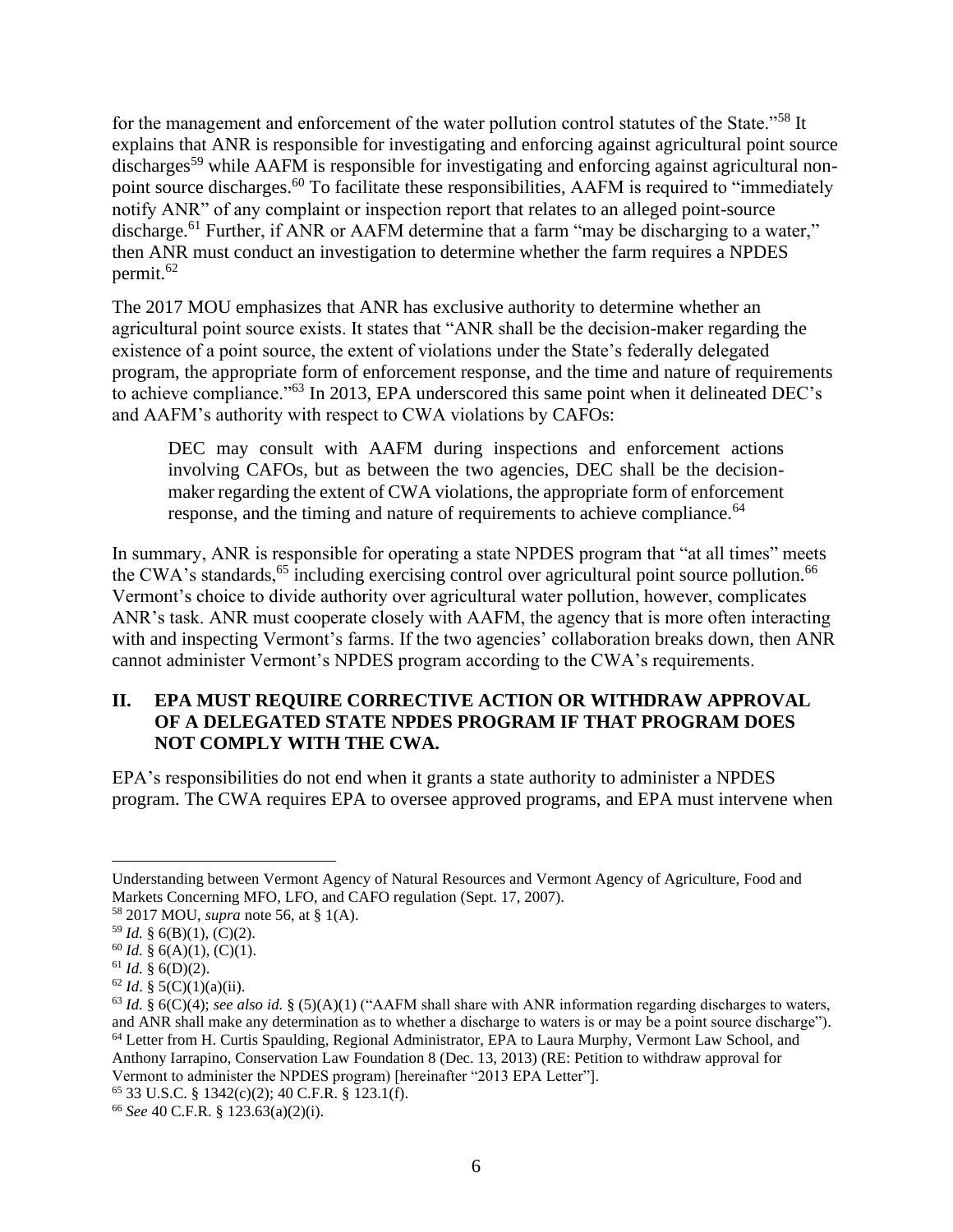a program no longer meets the CWA's requirements.<sup>67</sup>

The CWA requires that any "State permit program . . . shall at all times be in accordance with [Section 402 of the CWA] . . . ."<sup>68</sup> If the EPA Administrator determines that a state is not administering a program in accordance with Section 402 of CWA, then the state must take corrective action within 90 days.<sup>69</sup> If the state fails to do so, then the EPA "Administrator shall withdraw approval" of the program. $^{70}$ 

EPA's regulations identify several circumstances that require it to withdraw approval from Vermont's NPDES program in this case. These include: (1) a state's failure "to exercise control over activities required to be regulated" under Section 402 of the CWA and (2) a state's failure "to inspect and monitor activities subject to regulation."<sup>71</sup>

Vermont's NPDES program no longer meets the CWA's requirements and satisfies both circumstances for withdrawal identified above. ANR fails to exercise control over agricultural point source discharges and fails to inspect and monitor agricultural point source discharges. EPA is therefore obliged to require Vermont to take corrective action or to withdraw Vermont's authority to administer the CWA's NPDES program in Vermont.

## <span id="page-9-0"></span>**III. ANR AND AAFM'S BROKEN RELATIONSHIP AND AAFM'S UNWILLINGNESS TO COLLABORATE WITH ANR PREVENT ANR FROM EXERCISING CONTROL OVER AGRICULTURAL POINT SOURCE DISCHARGES (CRITERION 40 C.F.R. § 123.63(a)(2)(i)).**

Vermont's NPDES program violates Section 402 of the CWA because ANR fails to exercise control over agricultural point source discharges.<sup>72</sup> Vermont's decision to divide authority between ANR and AAFM is the source of ANR's failure. AAFM treats ANR as its rival, vying with ANR for jurisdiction over agricultural water pollution. This undermines ANR's regulation of agricultural point source discharges, including by disputing ANR's authority to determine the existence of an agricultural point source and failing to refer evidence of point source discharges to ANR.

## <span id="page-9-1"></span>**A. ANR and AAFM's relationship is permanently broken, and ANR has concluded that the rupture prevents it from controlling agricultural point source discharges.**

ANR can control agricultural point source discharges only if it successfully collaborates with AAFM to overcome the practical difficulties created by the agencies' divided authority over agricultural water pollution.<sup>73</sup> The 2017 MOU facilitates ANR and AAFM's cooperation by formalizing their relationship, including by delineating each agency's responsibilities and instituting interagency referral and reporting requirements.<sup>74</sup> The 2017 MOU, however, can only

<sup>67</sup> 33 U.S.C. § 1342(c).

<sup>68</sup> *Id.* § 1342(c)(2).

<sup>69</sup> *Id.* § 1342(c)(3); *see* 40 C.F.R. § 123.63(a).

<sup>70</sup> *Id.*

 $71\,40$  C.F.R. § 123.63(a)(2)(i), (3)(iii).

<sup>72</sup> *See id.* § 123.63(a)(2)(i).

<sup>73</sup> *See supra* Discussion, Section I.

<sup>74</sup> 2017 MOU, *supra* note [56,](#page-7-0) §§ 1(A), 6(B)(1), 6(C)(2), 6(D)(2).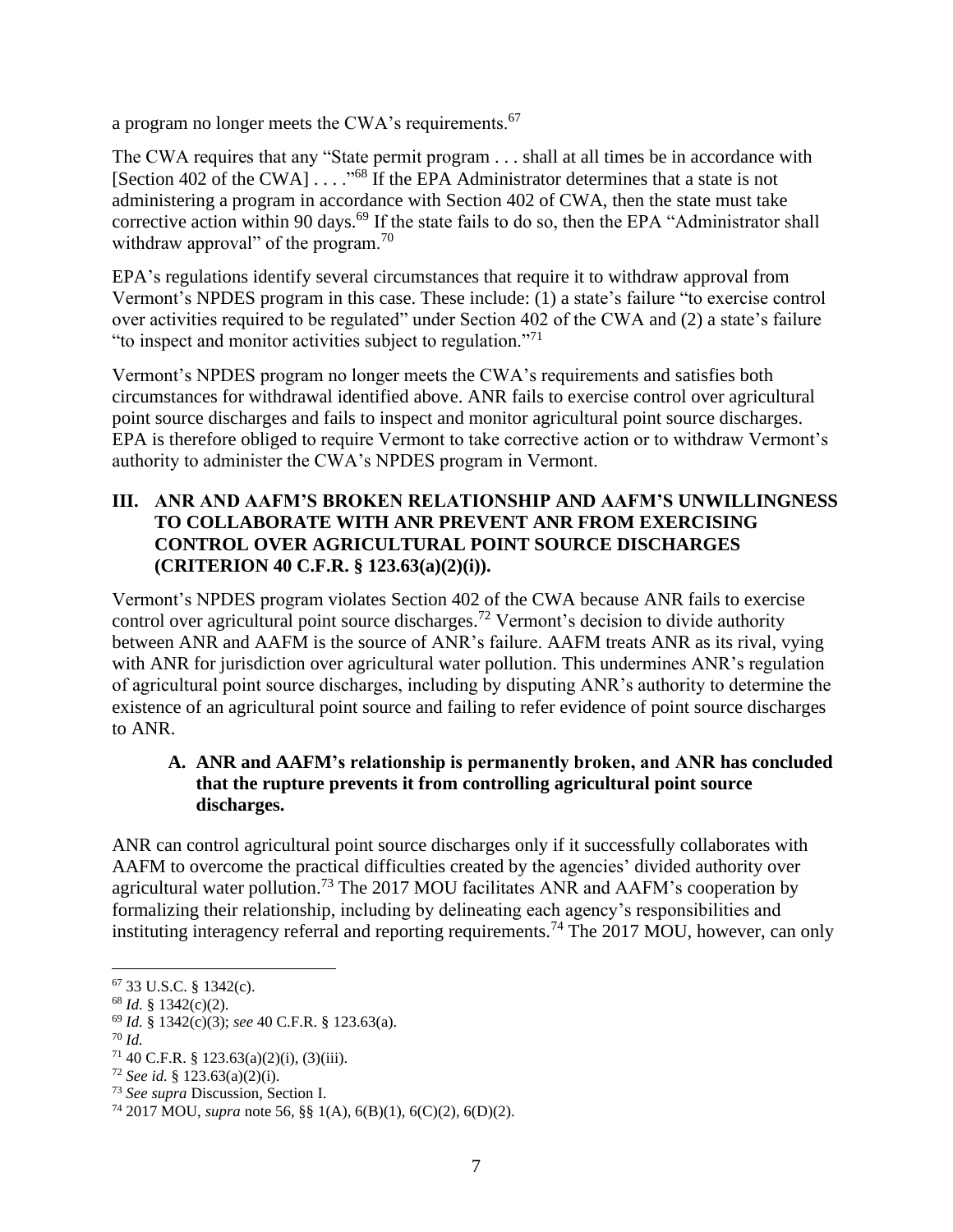take the agencies so far. Its successful implementation depends on both agencies cooperating in good faith.

ANR and AAFM's relationship is dysfunctional and broken. The permanent rupture inhibits the agencies' collaboration, undermines the 2017 MOU, and prevents ANR from exercising control over agricultural point source discharges.

In 2016, ANR and AAFM engaged the Center for Achievement in Public Service ("CAPS") to help the agencies improve their cooperation and communication.<sup>75</sup> CAPS issued a summary report based on meetings and retreats conducted with ANR and AAFM staff.<sup>76</sup> After conducting a pre-meeting on May 31, 2016, CAPS assessed ANR and AAFM's partnership as follows:

- Two organizations with shared and divergent missions and fairly different organizational identities and cultures (compliance; development).
- Shared articulation of outcomes and the priorities/values driving the methods for achieving outcomes, was lacking.
- History of errors, exclusion from portions of process, and misunderstandings/ misinterpretations, was long and unaddressed.

• This generated slowed progress toward mandated outcomes, including on writing the [2017] MOU.<sup>77</sup>

CAPS made similar observations after it facilitated a retreat on June 6, 2016. Its report notes that "[c]ultural differences between the AAFM group and the DEC group are real. In broad strokes, with AAFM focused first on promoting and supporting the farms and people, and DEC focused first on policy and enforcement."<sup>78</sup> After facilitating a second joint retreat on June 17, 2017, CAPS observed that ANR's and AAFM's managers knew that the agencies' relationship caused problems:

They are clear in their expression that focus on the relational aspects of this endeavor, as a rule, detract from their ability to get the work done.

Nonetheless, enforcement actions sometimes cut off a process underway in technical assistance, and/or compliance issues discovered in the [technical assistance] process sometimes were not raised timely with enforcement. When these and other process/communication problems arise, the group (both managers and staff) tended to rely on assumptions about the other group's motivation.<sup>79</sup>

An email exchange that took place two months before CAPS issued its report illustrates the negative assumptions that ANR and AAFM made about each other's motivation. On April 27, 2017, DEC Director of Environmental Compliance Kim Greenwood<sup>80</sup> asked AAFM Chief Policy Enforcement Officer David Huber whether she could attend some of AAFM's weekly water

<sup>75</sup> CAPS, *supra* note [10.](#page-4-0)

<sup>76</sup> *Id.* at 3.

<sup>77</sup> *Id.*

<sup>78</sup> *Id.* at 4.

<sup>79</sup> *Id.* at 5.

<sup>&</sup>lt;sup>80</sup> Throughout this Petition, individuals' titles are noted as the titles that were current at the time of the events discussed.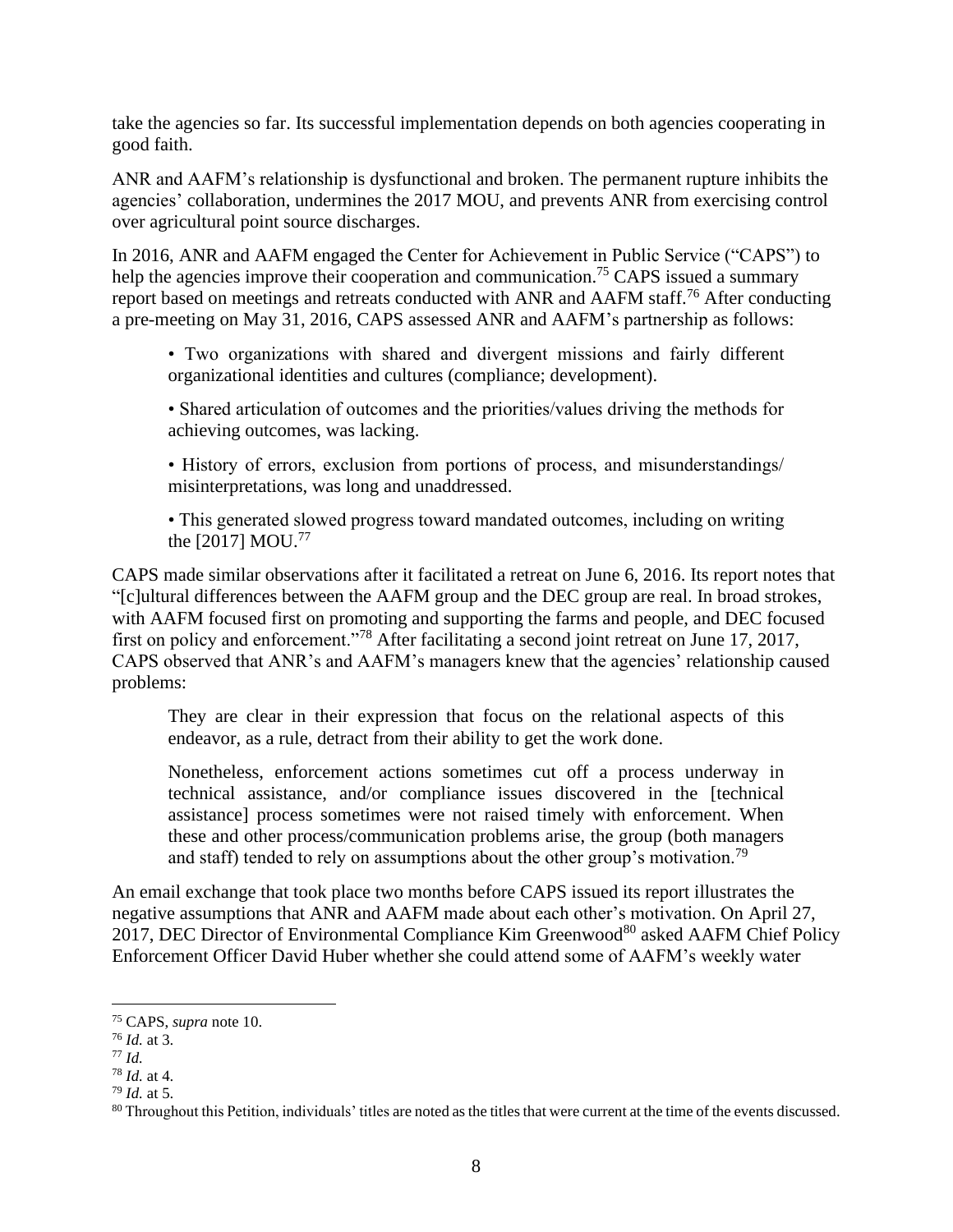quality enforcement meetings.  $81$  "I'm wondering if I could sit in on some of your weekly Enforcement team meetings. There's a number of reasons why, not the least of which is the opportunity to learn from your group as you've hopefully learned from the [DEC enforcement meetings]."<sup>82</sup>

Huber responded that he had to check with other AAFM staff before approving Greenwood's request. When he did, he counseled against allowing Greenwood to attend. "I can see more harm than good coming from this.  $\ldots$ <sup>83</sup>

Several months later, on November 28 and 29, 2017, ANR and AAFM engaged in a "Lean" event to establish a process for managing incidents, complaints, and violations; to improve the agencies' understanding of their respective roles and responsibilities; and to "[a]dopt and standardize communication processes to allow time to be focused on investigation."<sup>84</sup> Although ANR and AAFM's efforts yielded temporary improvements, the agencies soon returned to old habits. The Project Closeout Report summarizes the outcome:

<span id="page-11-0"></span>The process resulted in increased sharing of complaints between DEC and [AAFM] for a short period of time. It also resulted in a modification to the format of the monthly enforcement meetings between the two. Unfortunately, the process that was identified in the Lean event for decision making and shared information dissipated fairly quickly, *with a realization that there was more fundamental work to be done before such a process could be successful*. 85

Problems continued more than a year later. On July 8, 2019, DEC Chief Environmental Enforcement Officer Sean McVeigh expressed his frustration that AAFM Chief Policy Enforcement Officer David Huber had failed to contact him with respect to an agricultural point source discharge:

This is without question a direct discharge and under DEC jurisdiction. I am the point of contact on everything you send DEC. Conversely you are the point of contact for everything I send to AAFM.

Sending this incident to Spills this morning and to me in the afternoon is totally contrary to the above and frankly rather frustrating at this stage of the game.<sup>86</sup>

After Huber explained his reasoning, $87$  McVeigh replied that "It seems pointless to discuss these

<sup>&</sup>lt;sup>81</sup> Email from Kim Greenwood, Director of Environmental Compliance, DEC, to David Huber, Chief Policy Enforcement Officer, AAFM (Apr. 27, 2017, 09:12 EDT).

<sup>82</sup> *Id.*

<sup>83</sup> Email from David Huber, Chief Policy Enforcement Officer, AAFM, to Jim Leland, Agricultural Resource Management Division Director, AAFM, and others (May. 2, 2017, 09:09 EDT).

<sup>84</sup> AAFM & DEC, A3 Report on Agricultural Enforcement 1 (Dec. 13, 2017); *see* Email from Julie Moore, Secretary, ANR, to Peter Walke, Commissioner, DEC (Mar. 5, 2020, 11:19 EST); AAFM & DEC, A3 Report 1 (Dec. 13, 2017); *see DEC LEAN Initiative*, DEC, https://dec.vermont.gov/administration-innovation/lean (last visited Feb. 2, 2022).

<sup>85</sup> ANR & DEC, Project Closeout Report (emphasis added); *see* Email from Julie Moore to Peter Walke, Commissioner, *supra* note [84.](#page-11-0)

<sup>86</sup> Email from Sean McVeigh, Chief Environmental Enforcement Officer, DEC, to David Huber, Chief Policy Enforcement Officer, AAFM (July 8, 2019, 16:31 EDT).

<sup>&</sup>lt;sup>87</sup> Email from David Huber, Chief Policy Enforcement Officer, AAFM, to Sean McVeigh, Chief Environmental Enforcement Officer, DEC (July 8, 2019, 16:47 EDT).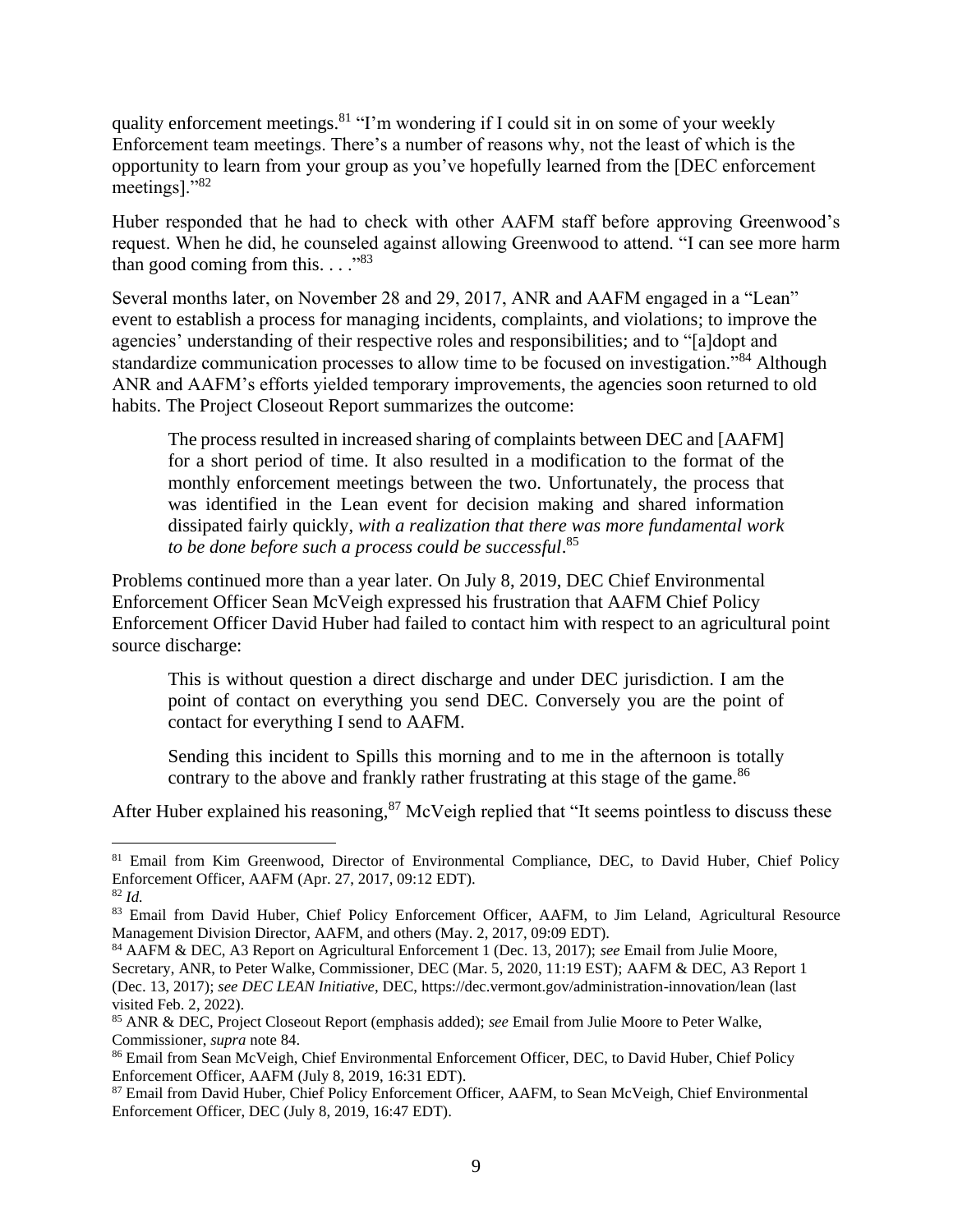details anymore when we are both working within such a *confusing and highly flawed system*."<sup>88</sup>

Later that year, on November 11, 2019, Secretary of ANR Julie Moore sent an email to Secretary of AAFM Anson Tebbetts that revealed ongoing hostility and suspicion from AAFM towards ANR.<sup>89</sup> In her email, Secretary Moore responded to AAFM Deputy Director of Water Quality Ryan Patch's assertion that an ANR request for proposals was a "waste of taxpayer dollars":

The tone and tenor of Ryan's message (below) is inflammatory and several of his assertions are both insulting and simply untrue. This is the second time in as many weeks that I have had staff share that [AAFM Director of Water Quality] Laura [DiPietro] and Ryan have told them that the work we are engaged in is "a waste of taxpayer dollars." . . .

This [request for proposals] is not an attempt to somehow usurp AAFM's role in leading nonpoint source pollution control work in the agricultural sector . . . .

*The assertions that our work [i.e., ANR's work] is either poorly conceived or nefarious makes [it] incredibly difficult to engage constructively and needs to stop.*<sup>90</sup>

By October 9, 2020, Secretary Moore had concluded that dividing responsibility for agricultural water pollution between ANR and AAFM was no longer tenable. Secretary Moore circulated a memorandum ("2020 ANR Memo") within the administration that proposed "transferring the 15 AAFM staff responsible for inspections and enforcement to ANR to create a singular program responsible for water quality regulation on Vermont farms." 91, 92 She explained that Vermont's decision to split jurisdiction over agricultural point sources and non-point sources was counterproductive and resulted in more water pollution:

The net effect is that this largely artificial construct and division of responsibility/overlapping jurisdiction between ANR and AAFM has led to tension and conflict between the agencies, regulatory uncertainty for farmers, and more time-consuming outcomes for water quality resulting in more pollution. $93$ 

Secretary Moore described how ANR's and AAFM's different approach to agricultural water quality prevented ANR from controlling agricultural point source discharges, as required by the CWA:

AAFM administers an agricultural water quality program that is premised on preventing discharges to waters so that farms do not trigger Clean Water Act jurisdiction. Specifically, AAFM's farm operating permits require farmers to install barnyard and field-based practices to prevent discharges. In contrast to [ANR's] bright line of whether a discharge is occurring or not, the administration of [AAFM's] program consists of farm inspections to determine whether the farm is

<sup>88</sup> Email from Sean McVeigh to David Huber, *supra* not[e 9](#page-3-4) (emphasis added).

<sup>89</sup> Email from Julie Moore, Secretary, ANR, to Anson Tebbetts, Secretary, AAFM, and Diane Bothfeld, Director of Administrative Services, AAFM (Nov. 11, 2019, 08:37 EST).

<sup>90</sup> *Id.* (emphasis added).

<sup>91</sup> 2020 ANR Memo, *supra* note [7.](#page-3-2)

<sup>92</sup> Secretary of ANR Julie Moore's 2020 ANR Memo is attached to this Petition as "Attachment 1."

<sup>93</sup> *Id.*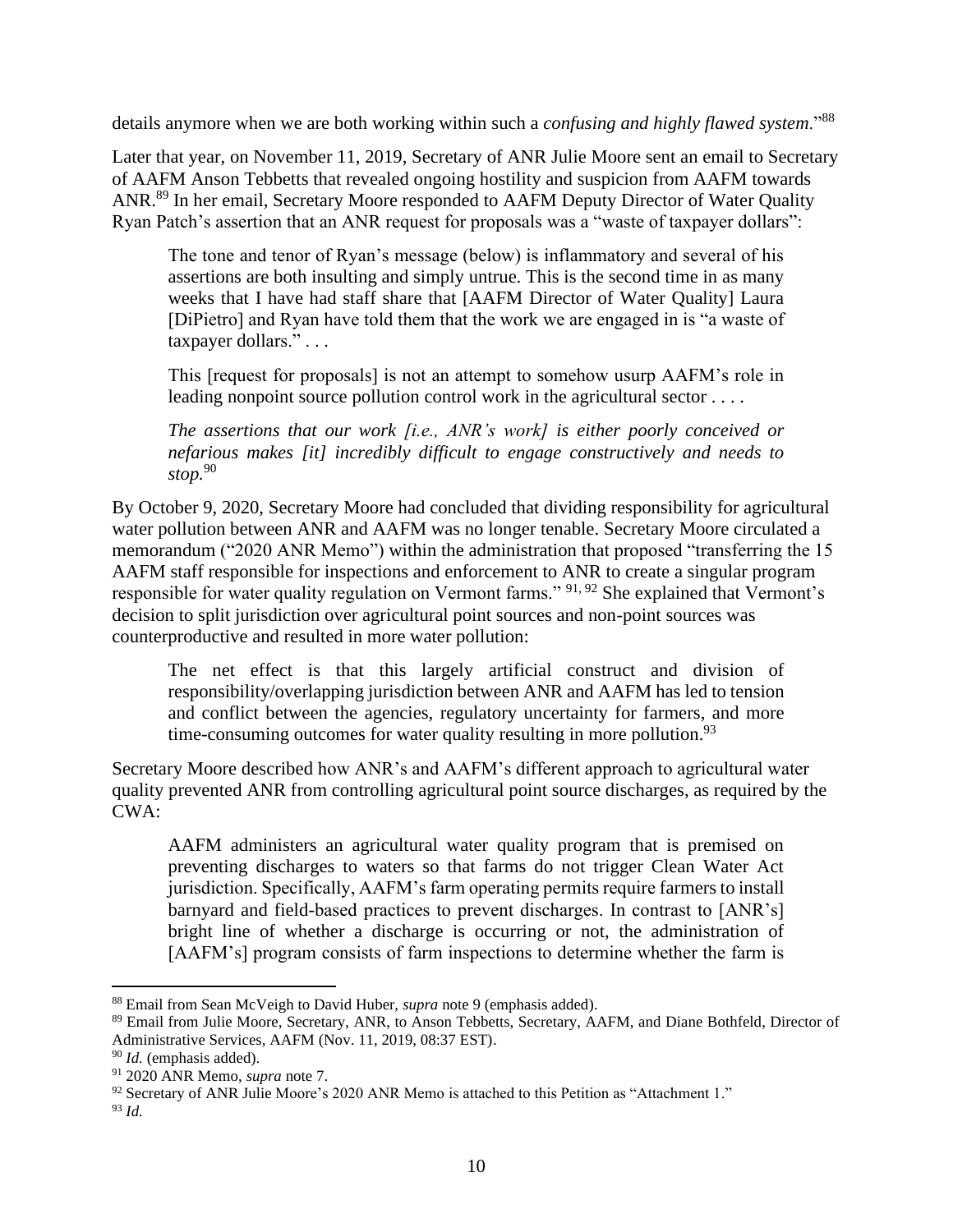conforming to performance standards and best management practices*. Put another way, the two agencies use different standards to determine if a violation exists – ANR looks at what is going into the water and AAFM looks at what is happening on the land.*<sup>94</sup>

Secretary Moore's letter did not prompt change. Instead, it yielded suggestions for additional workshops and relationship building between ANR and AAFM.<sup>95</sup> In an email to Secretary of Administration Susanne Young, Secretary Moore explained why these measures could not succeed:

I wanted to follow up on the conversation that you, [Secretary Tebbetts,] and I had on Monday regarding the opportunities and challenges were agricultural water quality regulatory authorities to be consolidated at ANR – specifically reacting to the suggestion that a "tiger team" or otherwise recommitting ourselves to improved communications and collaboration will somehow resolve the institutional, statutory and, at times, even personal conflicts that exist between the two agencies in this space. I have attached a couple of examples of the significant lengths teams from both agencies have gone to, over a period of years and administrations, in working to bridge this divide – from drafting (but so far being unable to reach agreement on) guidance clarifying how to parse our regulatory jurisdiction to contracting with CAPS for facilitated support in helping improve coordination and collaboration between the agencies.

These efforts . . . have largely failed to achieve any sort of lasting, programmatic change. To be blunt, given this experience, I don't believe it is reasonable to expect a different result absent restructuring the agencies' authorities. Appreciating fully how hard this sort of change would be – particularly "little-p" politically for the staff involved – I truly believe [that creating a singular program responsible for water quality regulation on Vermont farms within ANR] is the best path forward, both for Vermont's farmers and Vermont's environment.

This said, I understand there may simply not be the capacity and/or the will to effect an admittedly‐challenging change right now given everything else that is going on. Should the Gov Ops team and/or the Governor decide not to move forward on this, my ask would be that some study, team or working group *not* be mandated as an alternative. I have no reason to believe that somehow this time would be different.<sup>96</sup>

ANR is aware that its relationship with AAFM is broken beyond repair, and it realizes that the discord prevents it from controlling agricultural point source pollution. Consulting services, workshops, and years of effort have failed to yield the functional collaboration required for ANR to implement a state NPDES program that complies with the CWA.

#### **B. AAFM does not agree with ANR on what constitutes a point source.**

<span id="page-13-0"></span>ANR can regulate agricultural point source discharges only if ANR and AAFM agree on what constitutes a point source. This is true because AAFM conducts the vast majority of farm

<sup>94</sup> *Id.* (emphasis added).

<sup>95</sup> Email from Secretary Julie Moore to Secretary Susanne Young, *supra* not[e 10.](#page-4-0)

<sup>96</sup> *Id.* (emphasis original).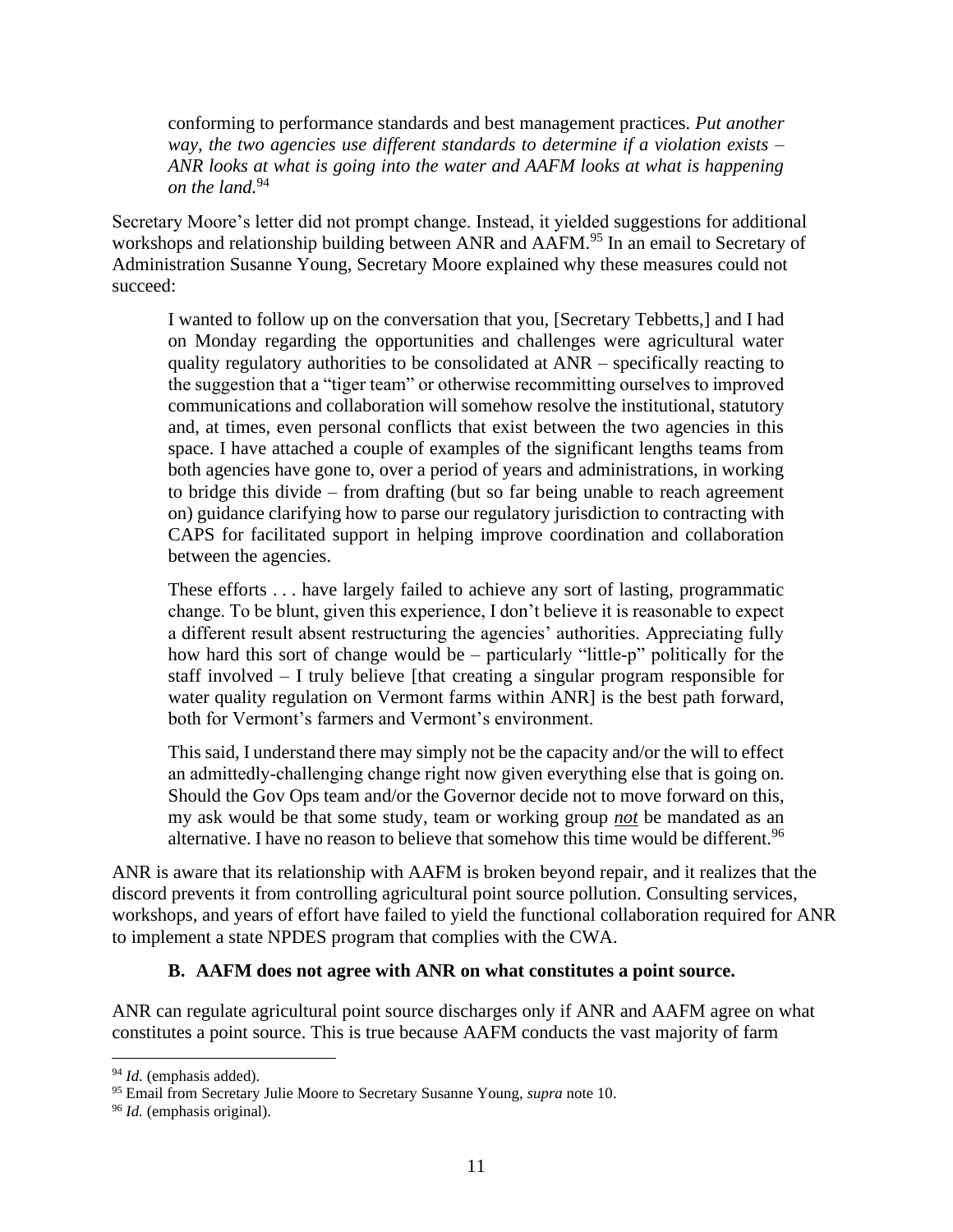inspections and investigations in Vermont,  $97$  a circumstance that reflects Vermont's decision to delegate most agricultural water quality regulation to AAFM.<sup>98</sup> ANR consequently relies on AAFM to act as its eyes, depending on AAFM to refer agricultural point source discharges that AAFM identifies during routine farm inspections and investigations.<sup>99</sup> If the two agencies disagree on what constitutes a point source, then ANR cannot rely on AAFM to make the necessary referrals. Unfortunately, ANR and AAFM do not agree, and their disagreement prevents ANR from exercising control over agricultural point source pollution.

In early 2017, ANR and AAFM attended a joint training with the Northeast Environmental Enforcement Project ("NEEP") at the University of Vermont ("UVM"). DEC Director of Environmental Compliance, Kim Greenwood, invited NEEP's Training Coordinator to visit the UVM site with ANR and AAFM before the training. In her invitation, Greenwood explained how NEEP's Training Coordinator would benefit from the pre-training walk-through:

You'd get a sense of the group and see the issues that we're struggling with regards to property access (we have different enabling statutes and differing interpretations of those statutes) and *we don't always agree on what is a point source versus a nonpoint source discharge*. . . . You may also gain insight on the cultural issues related to the role of enforcement that can serve as a barrier to our agencies working together. $100$ 

ANR, AAFM, and NEEP conducted the pre-training visit on April 26, 2017. During the walk-through, DEC Chief Environmental Enforcement Officer Sean McVeigh observed three water quality violations, including unpermitted point source discharges to surface waters.<sup>101</sup> As McVeigh later recounted in a formal investigation report, he "noted and voiced [these three] issues to [AAFM Chief Policy Enforcement Officer David] Huber," but "Huber disagreed with [McVeigh's] assessment on all three of the issues . . . ."<sup>102</sup>

On June 7, 2017, one month after the joint training, AAFM Director of Water Quality Laura DiPietro blamed ANR for the agencies' disagreement regarding agricultural point sources. She explained to Huber that Greenwood and McVeigh "need to tell us what their team and program feels is a discharge. I'd rather them work on it and get back to us . . . [because] what I see is that [Greenwood] is the one coming in with a new perspective and her and [McVeigh] are bending lawyer ears and I am not sure it is consistent with the years of understanding within DEC."<sup>103</sup>

<sup>97</sup> *See* 6 V.S.A. §§ 4851(h), 4858(b)(3); RAPs, *supra* note 9, § 4.3(b).

<sup>98</sup> *See, e.g.,* 10 V.S.A. § 1259(i); 6 V.S.A. §§ 4851, 4858, 4871.

<sup>99</sup> *See* 2017 MOU, *supra* note [56,](#page-7-0) § 6(D)(2) ("AAFM shall immediately notify ANR of any complaint that it receives or field inspection report that relates to an alleged [violation of a CAFO permit, point source discharge, or discharge of non-agricultural waste]").

<sup>&</sup>lt;sup>100</sup> Email from Kim Greenwood, Director of Environmental Compliance, DEC, to Richard Tomczyk, Northeast Environmental Enforcement Project (Mar. 9, 2017, 08:03 EST) (emphasis added).

<sup>101</sup> Email from Kim Greenwood, Director of Environmental Compliance, DEC, to Laura DiPietro, Director of Water Quality, AAFM and David Huber, Chief Policy Enforcement Officer, AAFM (Oct. 30, 2017, 08:54 EDT) (containing EEO Investigation Report 17EC00678 and documenting three unpermitted discharges: (1) large stormwater pond accepts barnyard waste via drop inlets – direct discharge to stream; (2) Silage leachate system appears to be an injection well; and (3) High/low flow separator on silage leachate system sends stormwater/leachate over embankment to stream).

<sup>102</sup> *Id.*

<sup>&</sup>lt;sup>103</sup> Email from Laura DiPietro, Director of Water Quality, AAFM to David Huber, Chief Policy Enforcement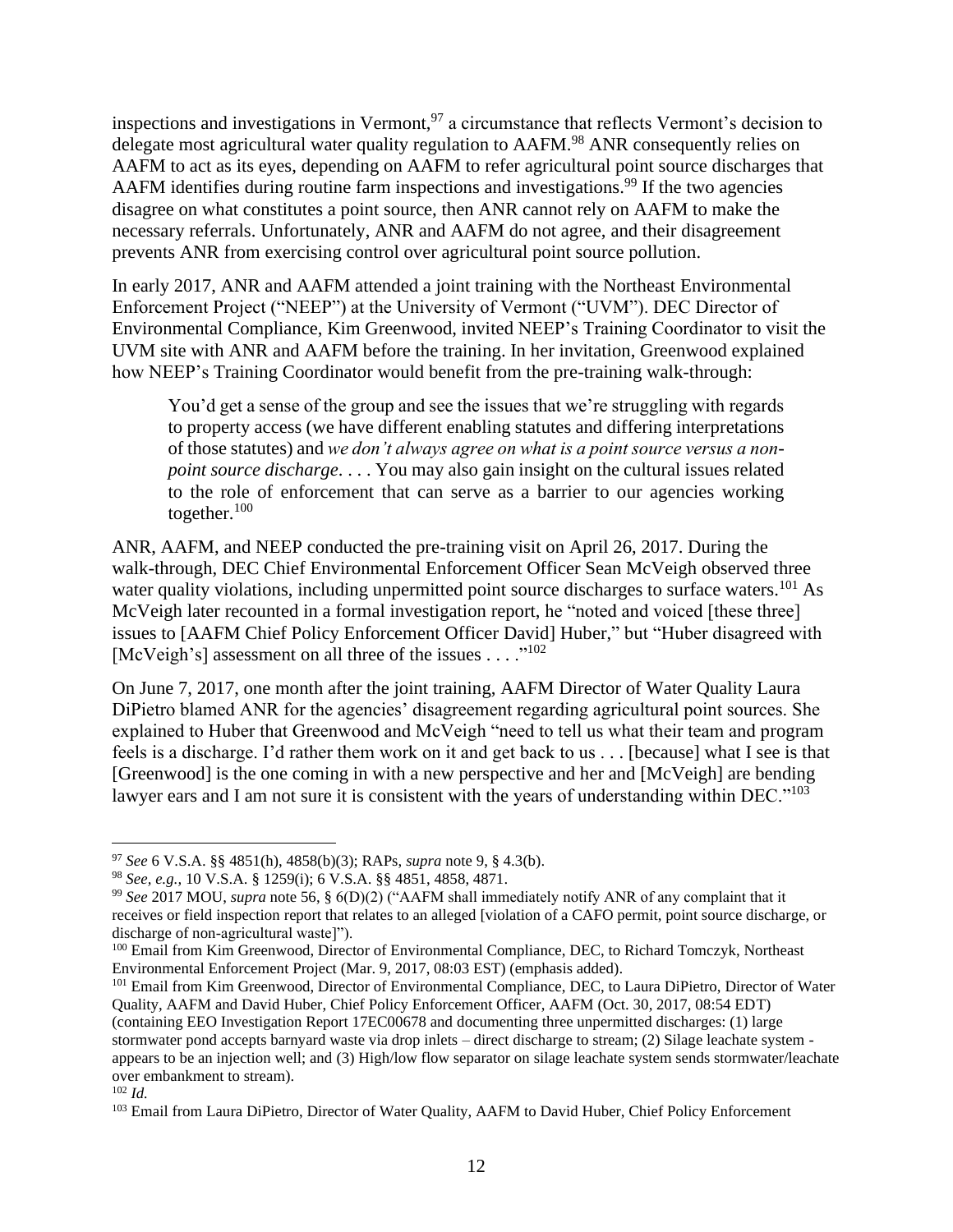More than a year later, on October 12, 2018, Huber described an interagency memo that distinguished point sources from non-point sources. He explained that ANR and AAFM "*disagree as to what is considered a point source*, which lead [*sic*] to the [Vermont Attorney General's Office ("AGO")] drafting a memo describing what is and isn't a point source."<sup>104</sup> The memo had "been in draft form since April 2017" and agency attorneys were responsible for editing it.<sup>105</sup> Huber was frustrated by a request for information relevant to the memo. "Every time I have asked [our lawyer at the AGO] about this memo and whether or not it is finalized, she says that she still needs to finalize her edits. It is hard for me to see that there is all of a sudden a rush . . . .<sup>"106</sup> It is Petitioners' understanding that this memo has still not been finalized.

ANR and AAFM's disagreement over what constitutes a point source persisted more than a year later. On December 5, 2019, Secretary of ANR Julie Moore emailed Secretary of AAFM Anson Tebbetts to express her concern that the disagreement was jeopardizing Vermont's ability to meet its obligations under the CWA:

I wanted to follow up on a significant concern I have coming out of our leadership meeting on Monday where [AAFM Director of Water Quality Laura DiPietro] asserted that only in limited circumstances (e.g., spreader unloading directly into a ditch) could a situation occur that would result in a point source discharge from an agricultural field. I do not agree with or accept this position . . . .

[In order to resolve concerns identified in the 2008 Withdrawal Petition,] the State agreed that as between the ANR and AAFM, ANR shall be the decision‐maker regarding the extent of CWA violations, the appropriate form of enforcement response, and the timing and nature of requirements to achieve compliance.

. . . In an effort to [facilitate this agreement,] ANR and AAFM worked to develop a "checklist" of activities that require referral of a complaint or inspection to ANR for review. The checklist includes scenarios where field practices resulted in a potential discharge requiring ANR enforcement. . . . *[B]ut this document has not been finalized*.

. . . I believe that [DiPietro's] statement from Monday is inconsistent with these prior agreements, as well as past practice, between ANR and AAFM. Regardless, the State has committed to EPA that ANR will have the lead in making decisions as to what constitutes a point source discharge and what does not, as memorialized in our MOU. *[DiPietro's] statement places at risk these commitments.*" 107

Secretary Moore emphasized that ANR and AAFM must agree on what constitutes a point source for ANR to comply with its delegation under the CWA:

Effectively addressing this intersection of our work is critical to having an effective water quality protection program that is divided between our two agencies; in an

Officer, AAFM (June 7, 2017, 11:32 EDT).

<sup>&</sup>lt;sup>104</sup> Email from David Huber, Chief Policy Enforcement Officer, AAFM to Alyson Eastman, Deputy Secretary, AAFM (Oct. 12, 2018, 12:01 EDT) (emphasis added).

<sup>105</sup> *Id.*

<sup>106</sup> *Id.*

<sup>&</sup>lt;sup>107</sup> Email from Julie Moore, Secretary, ANR, to Anson Tebbetts, Secretary, AAFM (Dec. 5, 2019, 06:48 EST) (emphasis added).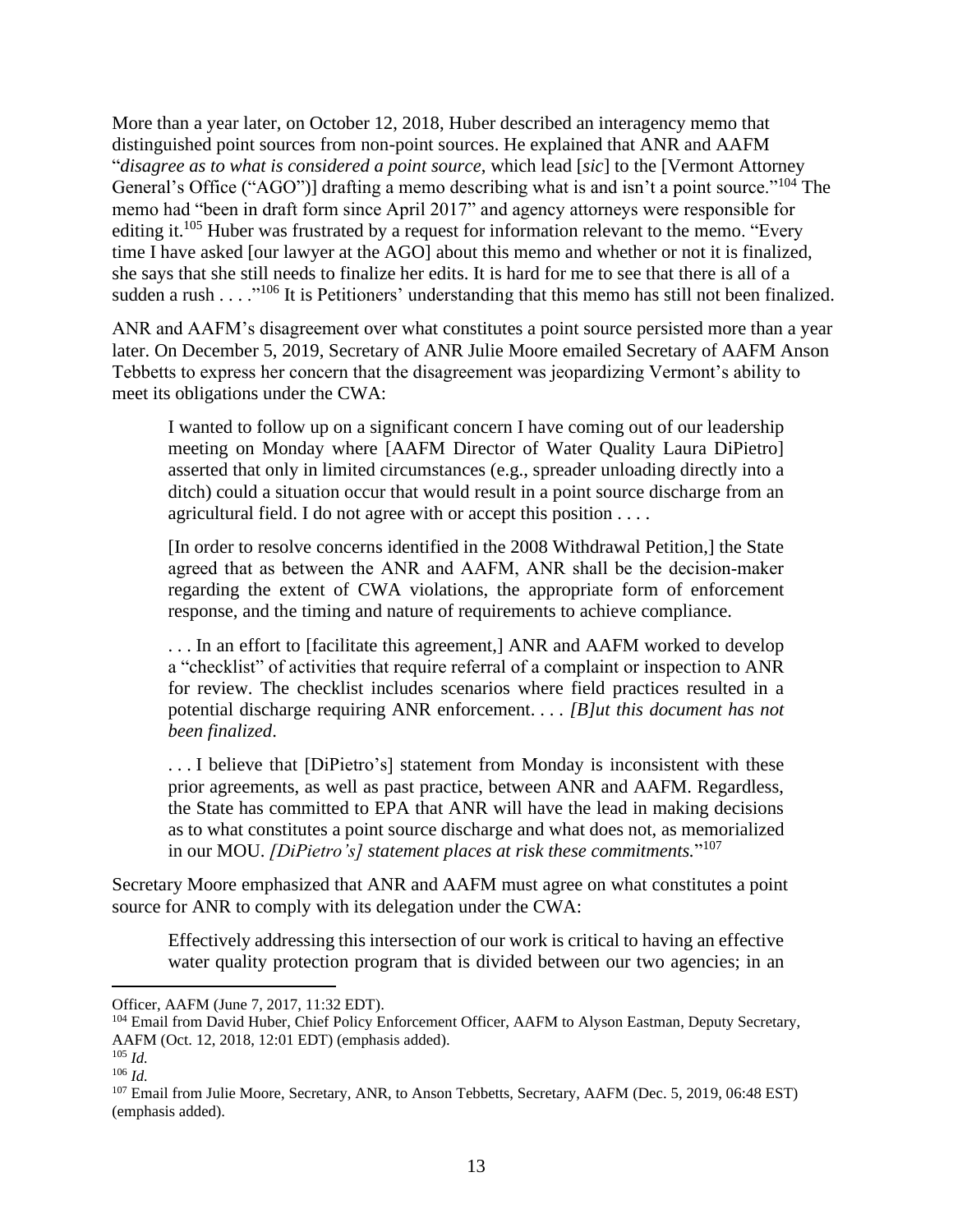effort to make this situation work and allow my agency to fulfill its obligations to EPA, I believe we need to move expeditiously to finalize the "Legal Framework Agricultural Water Quality Point Source vs. Nonpoint Source Discharges" . . . . It is my plan to finalize this memorandum to provide clear guidance to both our Agencies on what constitutes a point source discharge before the end of January and, as such, am requesting that you provide any comments on or before 12/27/2019. I am committed to either making changes in response to AAFM comments or providing detailed responses to those comments.<sup>108</sup>

It is Petitioners' understanding that this memo has not been finalized.

ANR and AAFM's disagreement makes it impossible for ANR to trust that AAFM will refer evidence of all agricultural point source discharges. AAFM simply may not recognize a point source where ANR does. ANR nonetheless must depend on AAFM's referrals because AAFM is usually the first and only agency to interact with Vermont's farms. Under these circumstances, ANR cannot exercise control over agricultural point source discharges.

### <span id="page-16-0"></span>**C. AAFM routinely ignores ANR's status as the sole decision-maker regarding the existence of a point source and the appropriate form of enforcement response.**

The 2017 MOU delegates primary responsibility for investigating agricultural point source discharges to ANR.<sup>109</sup> It reserves the investigation of agricultural non-point source discharges to AAFM.<sup>110</sup> "Where complaints . . . do not identify whether a discharge is a non-point or point source discharge . . . AAFM and ANR will discuss the complaint and coordinate the investigatory response."<sup>111</sup> Sometimes, however, discussion and coordination between ANR and AAFM do not resolve which agency should lead. Farms are complex, and agriculture's realities can make differentiating between point sources and non-point sources contentious. As AAFM Director of Water Quality Laura DiPietro explained, "On paper, every definition is clear. In the field no definition is clear."<sup>112</sup>

<span id="page-16-1"></span>The 2017 MOU responds to this complexity by emphasizing that "[n]otwithstanding any other provision of this Section, ANR shall be the decision-maker regarding the existence of a point source, the extent of violations under [Vermont's] federally delegated program, [and] the appropriate form of enforcement response . . . . "<sup>113</sup> This arrangement ensures that ANR can control point source discharges, as the CWA requires.

AAFM often threatens ANR's ability to control agricultural point source discharges by refusing to recognize ANR's responsibility and right to decide whether a point source exists. AAFM

<sup>108</sup> *Id.*

<sup>109</sup> 2017 MOU, *supra* note [56,](#page-7-0) § 6(C)(2).

<sup>&</sup>lt;sup>110</sup> *Id.* § 6(C)(1).

 $111$  *Id.* § 6(C)(3).

<sup>112</sup> John Dillon, *Who Regulates Vermont's Water? Records Show Confusion, Delayed Enforcement By Two Agencies*, VT. PUB. RADIO (Feb. 7, 2020), https://www.vpr.org/vpr-news/2020-02-07/who-regulates-vermontswater-records-show-confusion-delayed-enforcement-by-two-agencies.

<sup>113</sup> 2017 MOU, *supra* note [56,](#page-7-0) § 6(C)(4); *see* 2013 EPA Letter, *supra* note [64,](#page-8-1) at 8 ("DEC may consult with AAFM during inspections and enforcement actions involving CAFOs, but as between the two agencies, DEC shall be the decision-maker regarding the extent of CWA violations, the appropriate form of enforcement response, and the timing and nature of requirements to achieve compliance").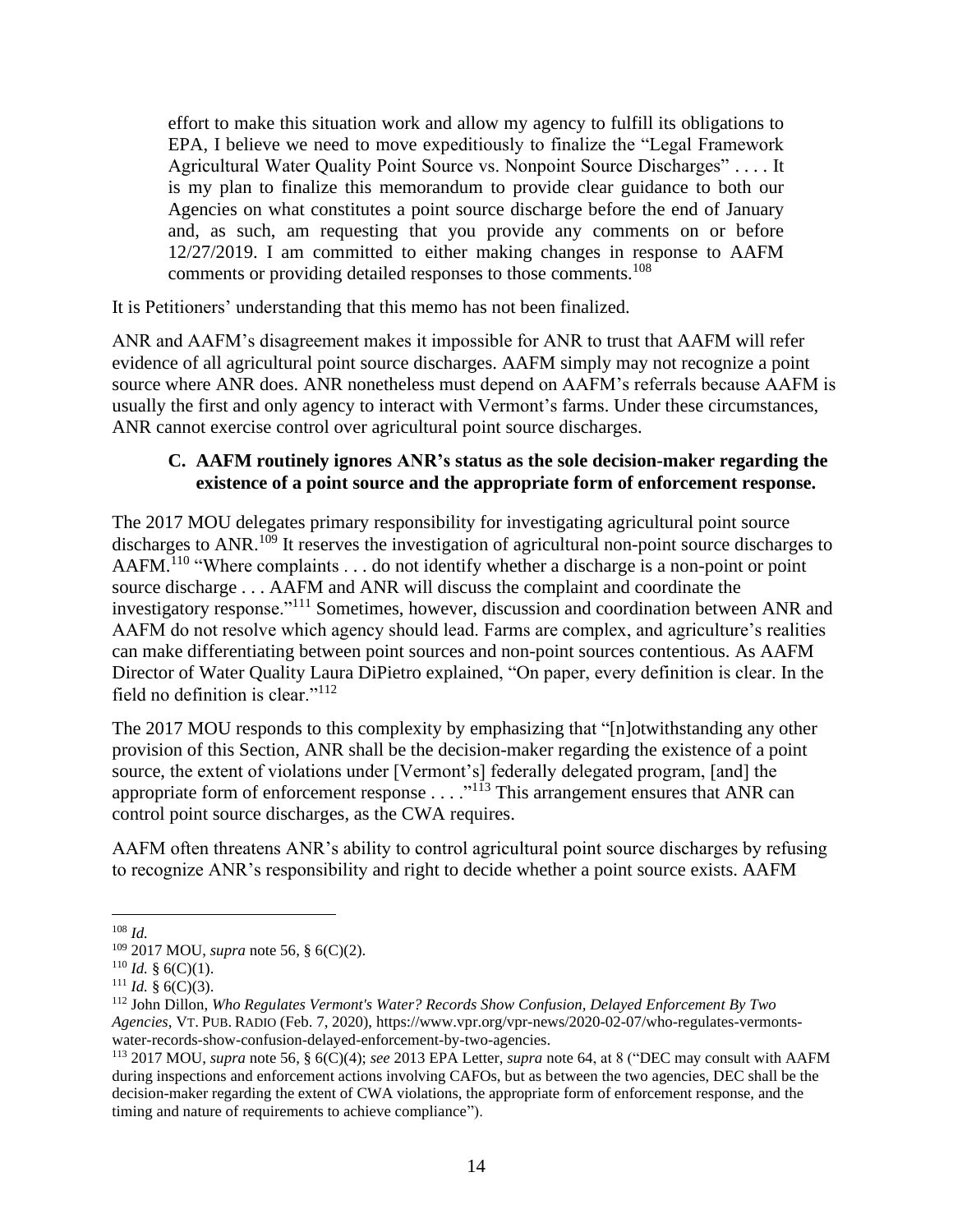routinely responds to ANR's jurisdictional claims by attempting to assert control.

For example, on December 1, 2017, DEC Chief Environmental Enforcement Officer Sean McVeigh acknowledged receipt of several agricultural water quality complaints from AAFM Chief Policy Enforcement Officer David Huber.<sup>114</sup> One complaint described two manure compost piles that were leaking into a pond, and a second complaint describe a drainage pipe whose outlet was located about ten feet from a lake.<sup>115</sup> McVeigh expressed concern at AAFM's plans to investigate the two point sources and asserted DEC's jurisdiction:

It appears you believe all four are your issues. I see two of them as clearly being ANR issues and they should be handled by us;

1. Description of suspected violation:*two manure compost piles‐‐‐ leakage near/ between barns ‐‐‐‐‐flows down to pond*

2. Description of suspected violation:*illegal drainage pipe about 10 feet from lake at the very end of Dewing Road*

Given our very recent discussions/agreement, I must say that if we are going to argue about a pipe complaint we are heading down a very rough road[.] $^{116}$ 

Although Huber transferred the two complaints to DEC that day, AAFM Director of Water Quality Laura DiPietro intervened. She set aside the CWA and the 2017 MOU, citing a political justification for AAFM's attempt to lead the manure pile investigation. She wrote to McVeigh:

I know this says 'flows down to pond', *but hopefully you're aware of all the media about this site* and how much we've been out there. Hence, why Dave stated we would be taking the lead. Our findings as of late were that the water in the pond doesn't outlet and the piles are the dirt dredged from the bottom of the pond. This was all under a stormwater permit which I assume you can look up.

This all actually makes me think *because this site is so high profile with media and neighbors*, maybe we do coordinate a joint visit to address this complaint?<sup>117</sup>

For AAFM, maintaining appearances and control proved more important than facilitating ANR's lead responsibilities under the CWA.

Less than two years later, on June 21, 2019, AAFM received a complaint that described an agricultural point source discharge: "Take a ride down Maquam Shore north of Sportsmen's Club- see run-off from farmers' fields 50 feet into the lake totally brown- no buffer zone at all!!!"<sup>118</sup> On June 24, 2019, Huber forwarded a copy of the complaint to McVeigh, writing, "Lack of buffers on a field. AAFM will investigate."<sup>119</sup> McVeigh responded and asserted DEC's

<sup>114</sup> Email from Sean McVeigh, Chief Environmental Enforcement Officer, DEC, to David Huber, Chief Policy Enforcement Officer, AAFM (Dec. 1, 2017, 09:08 EST).

<sup>115</sup> *Id.*

<sup>116</sup> *Id.* (emphasis original).

<sup>117</sup> Email from Laura DiPietro, Director of Water Quality, AAFM, to Sean McVeigh, Chief Environmental Enforcement Officer, DEC (Dec. 1, 2017, 10:36 EST) (emphasis added).

<sup>118</sup> Email from Kathy Jarvis, NEIWPCC Administrative Assistant, Lake Champlain Basin Program, to Laura DiPietro, Director of Water Quality, AAFM (June 21, 09:51 EDT).

<sup>119</sup> Email from David Huber, Chief Policy Enforcement Officer, AAFM, to Sean McVeigh, Chief Environmental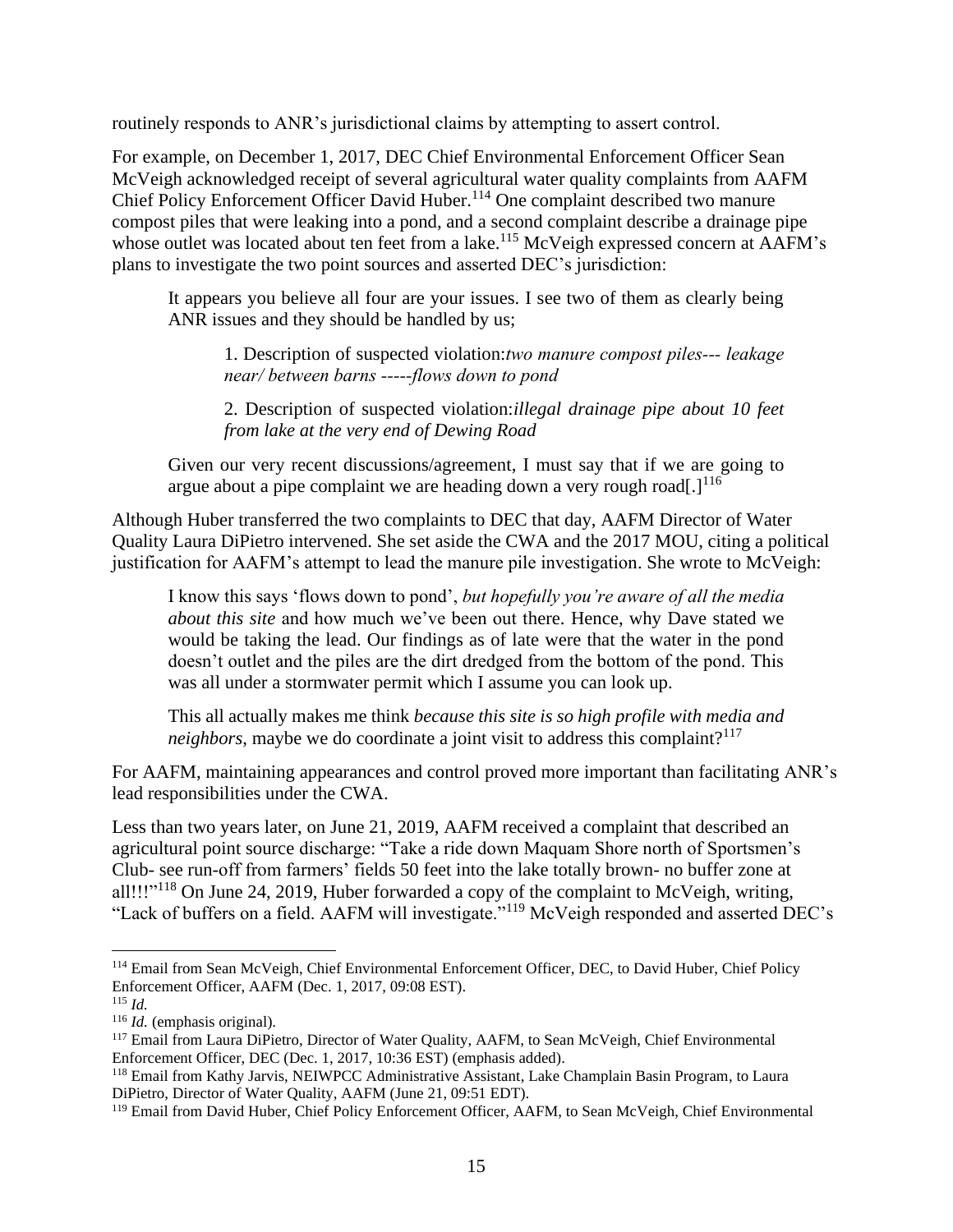jurisdiction based on the existence of a point source: "Dave *'see run‐off from farmers' fields 50 feet into the lake totally brown'* That sounds like a discharge complaint to me. We [DEC] will be taking this one."<sup>120</sup>

Huber immediately disputed DEC's decision regarding the existence of an agricultural point source. "Sounds like non-point source to me if there is no alleged conveyance or point source, and all that is mentioned is a field lacking buffers."<sup>121</sup> McVeigh replied by again asserting DEC's jurisdiction, pointing out that the complaint described "No buffers …on a ditch/brook[.] There are no fields directly adjacent to the lake in that area[.] It must be entering a conveyance[.]"<sup>122</sup>

Huber concluded the exchange by ignoring ANR and DEC's authority to determine the existence of a point source, as well as its "primary responsibility for investigation and enforcement of a violation when the alleged violation . . . relates to a point source discharge of agricultural waste . . . .<sup>"123</sup> Huber explained that he planned to send an AAFM inspector to the farm and invited DEC to send an inspector as well: "Maria [an AAFM inspector] is going [to the farm] tomorrow with Megan Phillips (new coordinator for that area). Perhaps you want to send an EEO to do a joint visit *since we don't agree on the authority?*" 124

Later that year, on December 6, 2019, Huber notified McVeigh that AAFM would investigate a complaint that related to manure spreading on a snow-covered field.<sup>125</sup> McVeigh replied that DEC would investigate instead.<sup>126</sup> Huber asked for McVeigh to justify ANR and DEC's jurisdiction: "Can you point me to where the complaint alleges a point source discharge? I am unsure as to where your jurisdiction is on this." $127$  McVeigh noted that the complaint involved a suspected water quality violation in proximity to "multiple brooks and mapped Class Two Wetlands."<sup>128</sup> Huber responded:

The part of the complaint that you cite designates which AAFM program the complaint is for. This one is water quality, as in the name of the AAFM Division that handles the complaint. This is no different than any other agricultural water quality complaint that I share with you . . . .

Additionally, what does the information that you cite relate to the complaint of

Enforcement Officer, DEC (June 24, 2019, 14:55 EDT).

<sup>120</sup> Email from Sean McVeigh, Chief Environmental Enforcement Officer, DEC, to David Huber, Chief Policy Enforcement Officer, AAFM (June 24, 2019, 15:18 EDT) (emphasis original).

<sup>&</sup>lt;sup>121</sup> Email from David Huber, Chief Policy Enforcement Officer, AAFM, to Sean McVeigh, Chief Environmental Enforcement Officer, DEC (June 24, 2019, 15:23 EDT).

<sup>&</sup>lt;sup>122</sup> Email from Sean McVeigh, Chief Environmental Enforcement Officer, DEC, to David Huber, Chief Policy Enforcement Officer, AAFM (June 24, 2019, 15:28 EDT)

<sup>123</sup> 2017 MOU, *supra* note [56,](#page-7-0) § 6(C)(3)–(4).

<sup>&</sup>lt;sup>124</sup> Email from David Huber, Chief Policy Enforcement Officer, AAFM, to Sean McVeigh, Chief Environmental Enforcement Officer, DEC (June 24, 2019, 16:06 EDT) (emphasis added).

<sup>&</sup>lt;sup>125</sup> Email from David Huber, Chief Policy Enforcement Officer, AAFM, to Sean McVeigh, Chief Environmental Enforcement Officer, DEC (Dec. 6, 2019, 15:11 EST).

<sup>126</sup> Email from Sean McVeigh, Chief Environmental Enforcement Officer, DEC, to David Huber, Chief Policy Enforcement Officer, AAFM (Dec. 6, 2019, 16:44 EST).

<sup>&</sup>lt;sup>127</sup> Email from David Huber, Chief Policy Enforcement Officer, AAFM, to Sean McVeigh, Chief Environmental Enforcement Officer, DEC (Dec. 6, 2019, 16:48 EST).

<sup>&</sup>lt;sup>128</sup> Email from Sean McVeigh, Chief Environmental Enforcement Officer, DEC, to David Huber, Chief Policy Enforcement Officer, AAFM (Dec. 6, 2019, 16:50 EST).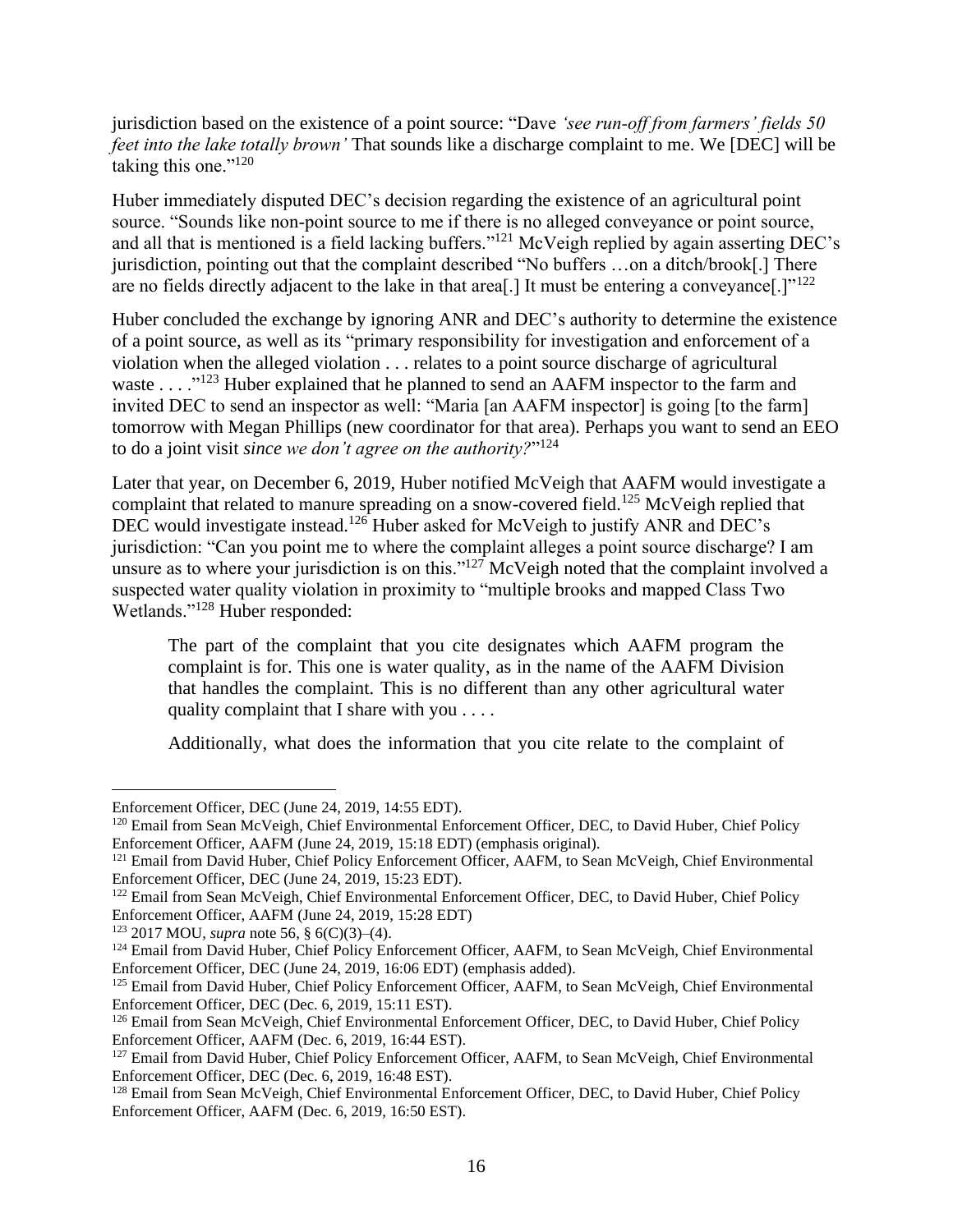spreading on snow? Nothing in the complaint mentions a wetland or brook.

This sounds like broad overreach. Perhaps [DEC General Counsel John Beling] can weigh in on DEC's legal authority to claim jurisdiction over a complaint that doesn't fall under DEC's jurisdiction?<sup>129</sup>

A leader in Vermont's farm community recently summarized the power struggle between ANR and AAFM. During the Task Force to Revitalize the Vermont Dairy Industry's meeting on November 30, 2021, he described ANR and AAFM's inability to work together:

I will talk about the agencies. The conflict between [AAFM] and [ANR], unfortunately, is a real conflict, and I do think farmers are . . . the pinball being batted around . . . . And I understand the Federal laws about point source pollution. I mean, obviously [I] worked for [AAFM] for six and a half years. I understand that, but it's almost like . . . they're trying to see who's more important, one or the other.<sup>130</sup>

<span id="page-19-1"></span>There should be no power struggle between ANR and AAFM with respect to agricultural point source discharges. EPA delegated responsibility for administering the NPDES program in Vermont to ANR,<sup>131</sup> and the 2017 MOU identifies ANR as the ultimate decision-maker regarding the existence of a point source and the appropriate form of enforcement response.<sup>132</sup> When AAFM fails to recognize ANR's responsibilities, it prevents ANR from exercising control over point source discharges.

## <span id="page-19-0"></span>**D. AAFM regularly fails to refer evidence of agricultural point source discharges to ANR.**

The 2017 MOU facilitates ANR's responsibility to control point source discharges by directing AAFM to "immediately notify ANR of any complaint that it receives or field inspection report that relates to an alleged [point source discharge of agricultural waste.] $1^{133}$  It also instructs AAFM to "share with ANR information regarding discharges to waters, and ANR shall make any determination as to whether a discharge to waters is or may be a point source discharge."<sup>134</sup> These requirements are meant to address the enforcement challenges posed by Vermont's decision to split jurisdiction over agricultural water pollution between ANR and AAFM.<sup>135</sup> They both help ANR respond promptly to potential point source violations and allow ANR to exercise

<sup>&</sup>lt;sup>129</sup> Email from David Huber, Chief Policy Enforcement Officer, AAFM, to Sean McVeigh, Chief Environmental Enforcement Officer, DEC (Dec. 6, 2019, 17:38 EST).

<sup>&</sup>lt;sup>130</sup> Task Force to Revitalize the Vermont Dairy Industry (Nov. 30, 2021) (statement of John Roberts, Member, Task Force to Revitalize the Vermont Dairy Industry and Executive Director, Champlain Valley Farmer Coalition), https://www.youtube.com/watch?v=JusVwGws53I.

<sup>131</sup> EPA, *supra* note [21.](#page-5-2)

<sup>132</sup> 2017 MOU, *supra* note [56,](#page-7-0) § 6(C)(4); *see* 2013 EPA Letter, *supra* note [64,](#page-8-1) at 8 ("DEC may consult with AAFM during inspections and enforcement actions involving CAFOs, but as between the two agencies, DEC shall be the decision-maker regarding the extent of CWA violations, the appropriate form of enforcement response, and the timing and nature of requirements to achieve compliance").

<sup>133</sup> 2017 MOU, *supra* note [56,](#page-7-0) § 6(D)(2).

 $134$  *Id.* § 5(A)(1).

<sup>135</sup> *See* 10 V.S.A. §§ 1259, 1263(g).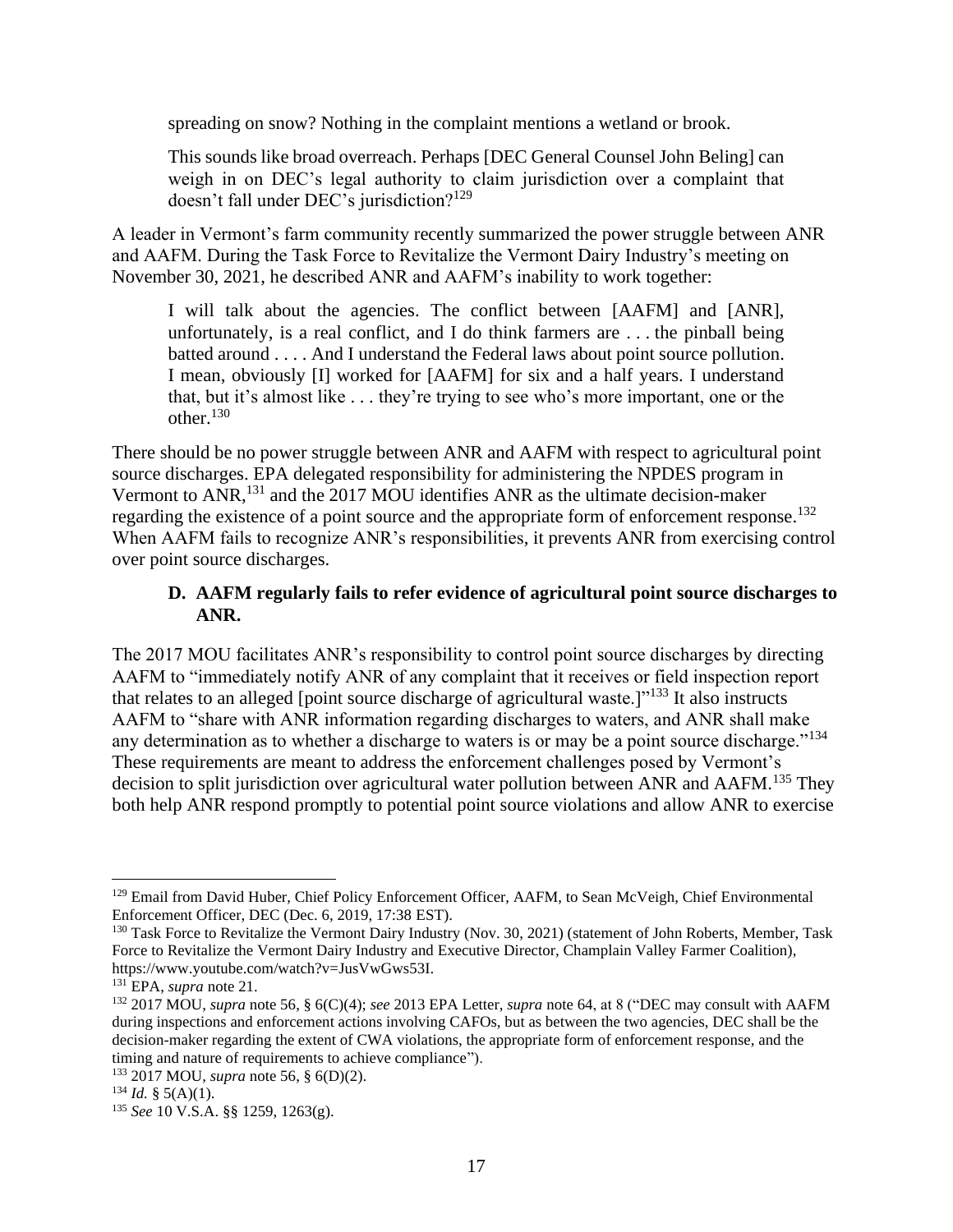its authority to determine whether a point source discharge has taken place.<sup>136</sup>

AAFM regularly fails to refer evidence of agricultural point source discharges that it observes during inspections and other on-farm activities. AAFM's repeated violations of the 2017 MOU prevent ANR from exercising control over agricultural point source discharges. The following examples illustrate AAFM's conduct:

• On November 26, 2019, AAFM Medium and Large Farm Operations Supervisor Maria Steyaart sent an email to AAFM Chief Policy Enforcement Officer David Huber with the subject line "Lucas Referral Document."<sup>137</sup> Steyaart explained that she and AAFM Specialist Krista Battles had "observed manure running off into the southern and eastern ditches" on Lucas Dairy Farm after the farm applied manure to a field.<sup>138</sup> Steyaart also "observed two runoff paths entering the ditch that runs along the northern edge of [another] field."<sup>139</sup>

To the best of Petitioners' knowledge, AAFM never referred Steyaart's "Referral Document" to ANR even though ditches are point sources under the CWA. Nor did AAFM give ANR the opportunity to determine whether a point source discharge took place. Instead, Huber rebuked Steyaart:

Please do not send any emails like this in the future. This is not what I requested nor is this the type of referral document that staff have been sending me. I am more than happy to discuss this with you over the phone, but please do not reply to this email. $140$ 

• On November 22, 2019, AAFM Specialists Clarice Cutler and Clark Parmelee "observed runoff flowing downhill from a recent manure application" on Robillard Flats Farm.<sup>141</sup> The AAFM investigation report explains that the specialists saw manure runoff flowing east, off of a field, and "beneath a layer of snow into a surface water that is a tributary to Brighton Brook."<sup>142</sup> The specialists called the farmer, who explained "that he thought that he had stayed far enough on the knoll [while spreading manure] to prevent any runoff from occurring  $\dots$ <sup>143</sup> Manure spreading vehicles and other farm equipment are point sources under the CWA.<sup>144</sup> To the best of Petitioners' knowledge, AAFM never referred the evidence of a spreading-related discharge to ANR, and ANR never had the

<sup>136</sup> *See id.* § 6(C)(4).

<sup>&</sup>lt;sup>137</sup> Email from Maria Steyaart, Medium and Large Farm Operations Supervisor, AAFM, to David Huber, Chief Policy Enforcement Officer, AAFM (Nov. 26, 2019, 13:15 EST).

<sup>138</sup> *Id.*

<sup>139</sup> *Id.*

<sup>&</sup>lt;sup>140</sup> Email from David Huber, Chief Policy Enforcement Officer, AAFM, to Maria Steyaart, Medium and Large Farm Operations Supervisor, AAFM (Nov. 26, 2019, 16:38 EST).

<sup>141</sup> AAFM, Investigation Report, Robillard Flats Farm (report date unknown) (inspected Nov. 22, 2019).

<sup>142</sup> *Id.*

<sup>143</sup> *Id.*

<sup>144</sup> 33 U.S.C. § 1362(14); *Concerned Area Residents for the Env't v. Southview Farms*, 34 F.3d 114, 119 (2d Cir. 1994) ("Moreover, we agree with the appellants that, alternatively, the manure spreading vehicles themselves were point sources. The collection of liquid manure into tankers and their discharge on fields from which the manure directly flows into navigable waters are point source discharges under the case law."); *Avoyelles Sportsmen's League, Inc. v. March*, 715 F.2d 897, 922 (5th Cir. 1983).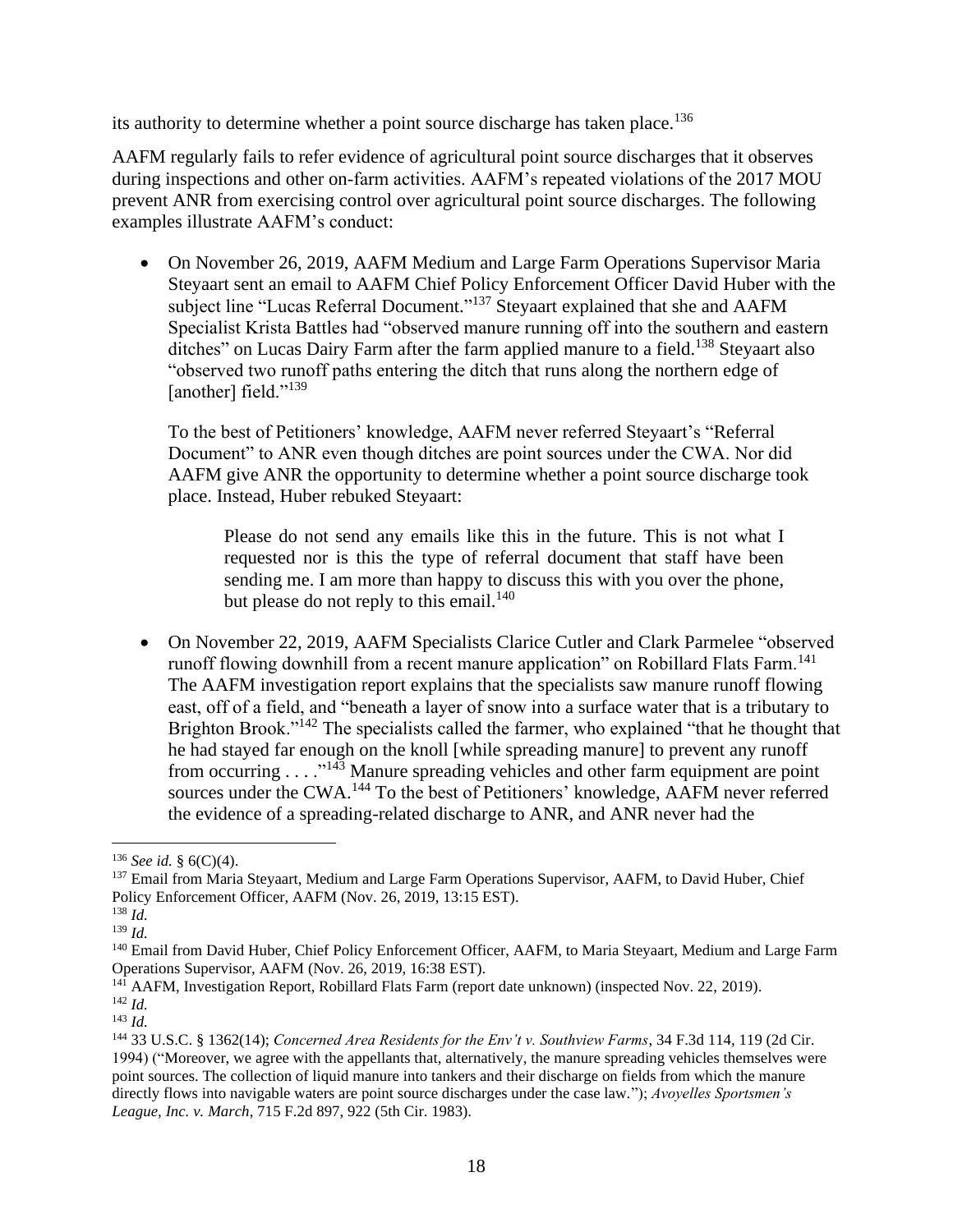opportunity to determine whether a point source discharge took place.

- On June 28, 2019, AAFM Specialists Clarice Cutler and Maria Stewart inspected Routhier & Sons Farm's Main Facility and recorded evidence of potential past point source discharges. They observed "[e]vidence of past runoff toward the perimeter ditch ... via a small channel" that drained a silage bunk.<sup>145</sup> Their report explained that the perimeter ditch receives agricultural waste, "connects to a surface water, and is hydrologically connected to the Connecticut River . . . . .<sup>"146</sup> Ditches are point sources under the CWA. To the best of Petitioners' knowledge, AAFM never referred the evidence of a potential past discharge to ANR, and ANR never had the opportunity to determine whether a point source discharge took place.
- On May 29, 2019, AAFM Specialists Abbi Pajak and Megan Philips documented evidence of potential past point source discharges on B Danyow Farm's Main Farm. Their report describes dark silage leachate draining from a silage bunk, into a ditch, and mixing with clean water.<sup>147</sup> Although the leachate dissipated halfway down the ditch, Pajak and Philips discovered "evidence that the silage leachate flow path had previously run through" the area.<sup>148</sup> They noted that "the area was dark in color," that it "smelled of silage leachate," and that there were signs of errosion.<sup>149</sup> Flowing silage reappeared farther down the ditch.<sup>150</sup> It then ran across a field and into a culvert.<sup>151</sup> The leachate ran to another ditch, where it eventually stopped.<sup>152</sup> The inspectors noted that the ditch "runs" directly to a surface water  $\dots$  ."<sup>153</sup> Silage bunks, ditches, and culverts are all point sources under the CWA. To the best of Petitioners' knowledge, AAFM never referred the evidence of a potential discharge to ANR, and ANR never had the opportunity to determine whether a point source discharge took place.

When AAFM Specialists Jake Peterson and Abbi Pajak inspected B Danyow Farm on July 22, 2021, more than two years later, they identified an active point source discharge following the same exact path.<sup>154</sup> They observed silage leachate "black in color" drain from the same silage bunk, flow through the same ditches and culvert, and "enter a surface water  $\dots$  . . . <sup>155</sup> Only then, likely after allowing periodic discharges to occur unabated for two years, did AAFM choose to inform ANR of the evidence of agricultural point source discharges.<sup>156</sup>

• On April 14, 2019, AAFM Specialist John Roberts alerted AAFM Chief Policy

<sup>153</sup> *Id.*

<sup>145</sup> AAFM, Facility Evaluation Form, Routhier & Sons Inc, Main Facility (Oct. 9, 2019) (inspected June 28, 2019). <sup>146</sup> *Id.*

<sup>147</sup> AAFM, Facility Evaluation Form, B Danyow Farm LLC, Main Farm (report date unknown) (inspected May 29, 2019).

<sup>148</sup> *Id.*

<sup>149</sup> *Id.*

<sup>150</sup> *Id.*

<sup>151</sup> *Id.* <sup>152</sup> *Id.*

<sup>154</sup> AAFM, Facility Evaluation Form, B Danyow Farm LLC, Main Farm (Aug. 20, 2021) (inspected July 22, 2021). <sup>155</sup> *Id.*

<sup>156</sup> ANR, Complaint Report Form, 21EC00917 (complaint received Aug. 1, 2021).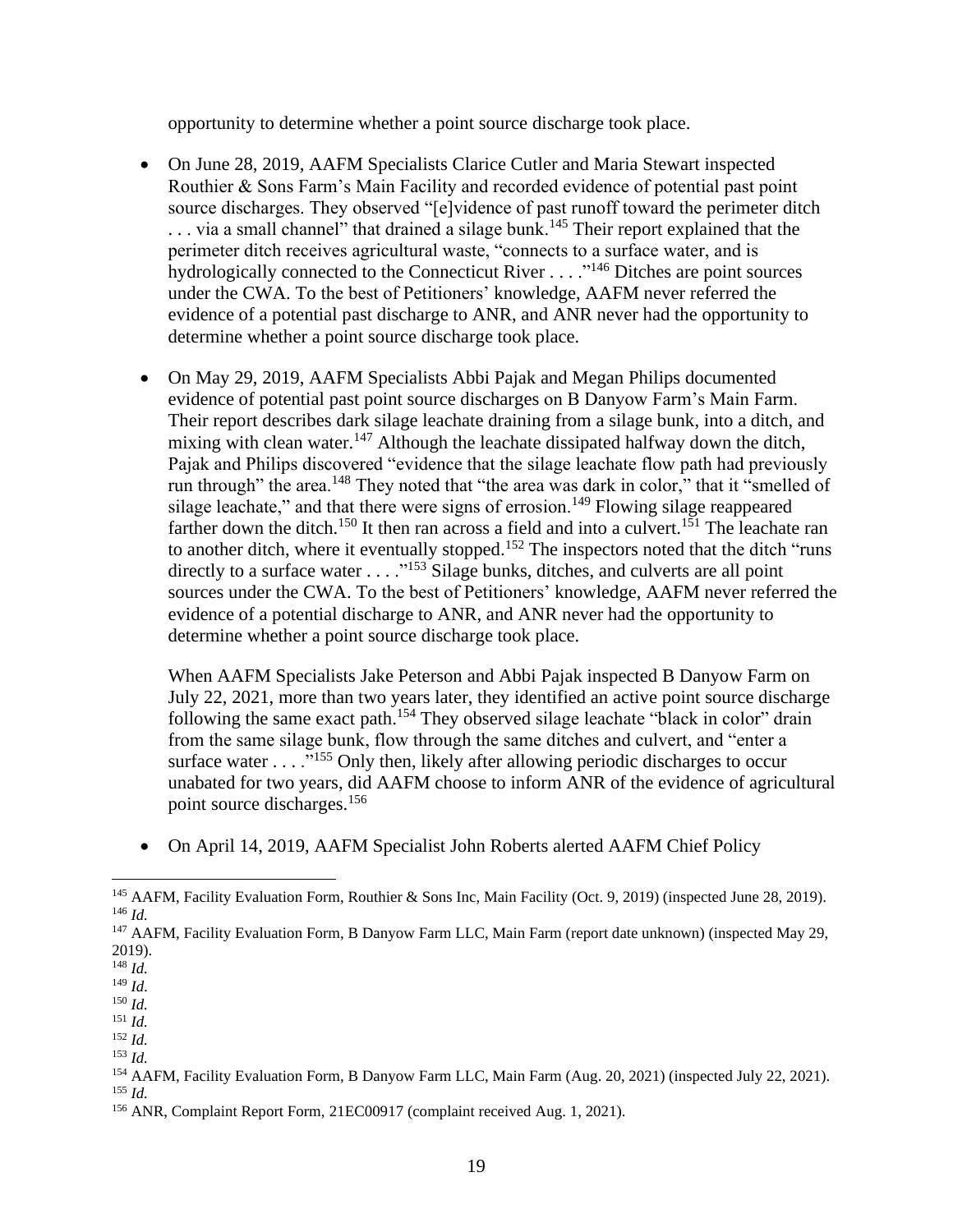Enforcement Officer David Huber to evidence of point source discharges on a farm in Ferrisburgh, Vermont. Roberts noted that he had tried calling Huber, but that Huber had not responded.<sup>157</sup> Consequently, Roberts explained, "I am going to be careful in wording here because I'm writing this from home and cannot send you a link to the S drive."<sup>158</sup> Roberts recounted that he and AAFM Specialist Clarice Cutler had observed a small area "right next to Lewis Creek" where the farm had fed cattle over winter.<sup>159</sup> Roberts "noticed significant amounts of manure and old feed on this area *with a lot of evidence of runoff going directly to Lewis Creek* or to a small tributary and then into Lewis Creek. On the day of our visit it had not been raining but as soon as it does there will be more waste runoff to the Creek."<sup>160</sup>

Rather than immediately refer the matter to ANR, Huber replied, "Did you or did you not see a point source discharge or evidence of a point source discharge? Did you make the attached map with the caption about runoff entering water?"<sup>161</sup> Cutler confirmed, "We saw evidence of a point source discharge but nothing was flowing at the time of the investigation."<sup>162</sup> Huber responded that he believed "that this should be referred to DEC."<sup>163</sup> He then asked whether everyone agreed,<sup>164</sup> and Cutler replied that she "did not see a channel of manure leading to surface water."<sup>165</sup> Huber then wrote, "Ok, perfect. . . . Just want to make sure that there was no observed point source pollution making its way to water."<sup>166</sup>

Huber next spoke with Roberts on the phone. He then notified AAFM staff that "[Roberts] will be changing the map to more accurately reflect his observations . . . . There will not be a referral after hearing the whole story."<sup>167</sup> Roberts subsequently revised the map and caption he had created to document his observations.<sup>168</sup> To the best of Petitioners' knowledge, AAFM never referred the evidence of point source discharges

<sup>&</sup>lt;sup>157</sup> Email from John Roberts, Small Farm Water Quality Specialist, AAFM, to David Huber, Chief Policy Enforcement Officer, AAFM and Clarice Cutler, Agricultural Water Quality Specialist, AAFM (Apr. 14, 2019, 16:56 EDT).

<sup>158</sup> *Id.*

<sup>159</sup> *Id.*

<sup>160</sup> *Id.* (emphasis added).

<sup>&</sup>lt;sup>161</sup> Email from David Huber, Chief Policy Enforcement Officer, AAFM, to John Roberts, Small Farm Water Quality Specialist, AAFM and Clarice Cutler, Agricultural Water Quality Specialist, AAFM (Apr. 15, 2019, 17:06 EDT). <sup>162</sup> Email from Clarice Cutler, Agricultural Water Quality Specialist, AAFM, to David Huber, Chief Policy Enforcement Officer, AAFM and John Roberts, Small Farm Water Quality Specialist, AAFM (Apr. 16, 2019, 07:41 EDT).

<sup>&</sup>lt;sup>163</sup> Email from David Huber, Chief Policy Enforcement Officer, AAFM, to John Roberts, Small Farm Water Quality Specialist, AAFM and Clarice Cutler, Agricultural Water Quality Specialist, AAFM (Apr. 16, 2019, 07:48 EDT). <sup>164</sup> *Id.*

<sup>&</sup>lt;sup>165</sup> Email from Clarice Cutler, Agricultural Water Quality Specialist, AAFM, to David Huber, Chief Policy Enforcement Officer, AAFM and John Roberts, Small Farm Water Quality Specialist, AAFM (Apr. 16, 2019, 07:55 EDT).

<sup>&</sup>lt;sup>166</sup> Email from David Huber, Chief Policy Enforcement Officer, AAFM, to John Roberts, Small Farm Water Quality Specialist, AAFM and Clarice Cutler, Agricultural Water Quality Specialist, AAFM (Apr. 16, 2019, 08:07 EDT).

<sup>&</sup>lt;sup>167</sup> Email from David Huber, Chief Policy Enforcement Officer, AAFM, to John Roberts, Small Farm Water Quality Specialist, AAFM and Clarice Cutler, Agricultural Water Quality Specialist, AAFM (Apr. 16, 2019, 09:56 EDT).

<sup>&</sup>lt;sup>168</sup> Email from John Roberts, Small Farm Water Quality Specialist, AAFM, to David Huber, Chief Policy Enforcement Officer, AAFM and Clarice Cutler, Agricultural Water Quality Specialist, AAFM (Apr. 14, 2019, 16:56 EDT).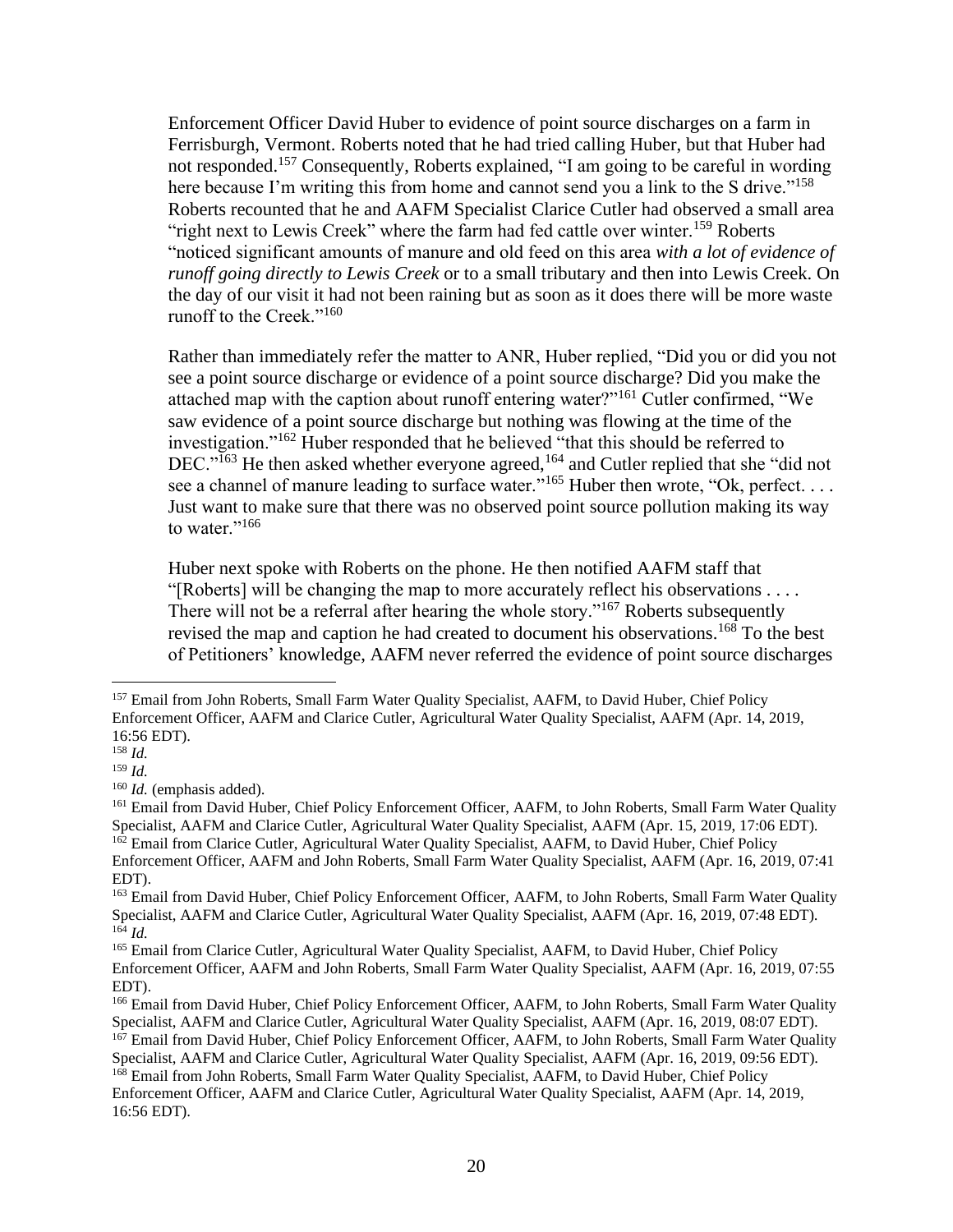to ANR, and ANR never had the opportunity to determine whether a point source discharge took place. AAFM made that choice for ANR.

- On September 27, 2018, AAFM specialists Steven Cash and Clark Parmelee inspected Daona Farm's Main Farm and found evidence of past point source discharges. They observed silage leachate runoff that was "black in color" pooling below a culvert's outlet.<sup>169</sup> They observed similar black liquid in a nearby ditch. The ditch was not running at the time, but it emptied "into a surface water."<sup>170</sup> In addition, Cash and Parmelee noted that "[b]lack colored wastes were observed around the outlet of the [Bedding Recovery Unit] drain, and in the area of concentrated flow the drain empties into."<sup>171</sup> Their report uses a red arrow to indicate a water quality risk to a nearby surface water.<sup>172</sup> Ditches and drains are both point sources. To the best of Petitioners' knowledge, AAFM never referred the evidence of past discharges to ANR, and ANR never had the opportunity to determine whether a point source discharge took place.
- On October 26, 2017, AAFM inspectors Tyler Knapp and Thomas Bryce described evidence of an agricultural point source discharge at Magnan Brothers Dairy Farm's Main Farm. Their report notes that, "[a]t the time of inspection, agricultural waste was observed in a wetland adjacent to the Clean Water Culvert as well as in the Clean Water Culvert; the water inside the culvert was dark in color and a film of foam was observed on the surface of the water."<sup>173</sup> A culvert is a point source under the CWA.<sup>174</sup> Knapp conducted another inspection on July 6, 2018. His report used identical language to describe evidence of an agricultural point source discharge. "At the time of the inspection, agricultural waste was observed in a wetland adjacent to the Clean Water Culvert as well as in the Clean Water Culvert Outlet; the water inside the culvert was dark in color and a film of foam was observed on the surface of the water."<sup>175</sup> To the best of Petitioners' knowledge, AAFM never referred the evidence of a culvert-based discharge to ANR, and ANR never had the opportunity to determine whether a point source discharge took place.
- On December 8, 2016, AAFM inspectors Abbi Pajak and Nate Sands observed silage leachate flowing into a drain, and mortality compost leachate entering a diversion ditch on Allandra Farm's Home Farm.<sup>176</sup> These wastes combined with clean water and flowed from the diversion ditch into a roadside ditch that intersects with Mud Creek, a surface

<sup>&</sup>lt;sup>169</sup> AAFM, Facility Evaluation Form, Daona Farm, Main Farm (Jan. 9, 2019) (inspected Sept. 27, 2018).

<sup>170</sup> *Id.*

<sup>171</sup> *Id.*

<sup>172</sup> *Id.*

<sup>173</sup> AAFM, Facility Evaluation Form, Magnan Brothers Dairy, Main Farm (report date unknown) (inspected Oct. 26, 2017).

<sup>174</sup> 33 U.S.C. § 1362(14) (defining "point source" to include "any discernible, confined and discrete conveyance, including but not limited to any pipe, ditch, channel, tunnel, conduit . . . .").

<sup>175</sup> AAFM, Facility Evaluation Form, Magnan Brothers Dairy, Main Farm (report date unknown) (inspected July 6, 2018).

<sup>&</sup>lt;sup>176</sup> AAFM, Facility Evaluation Form, Allandra Farm Inc., Home Farm (report date unknown) (inspected Dec. 8, 2016).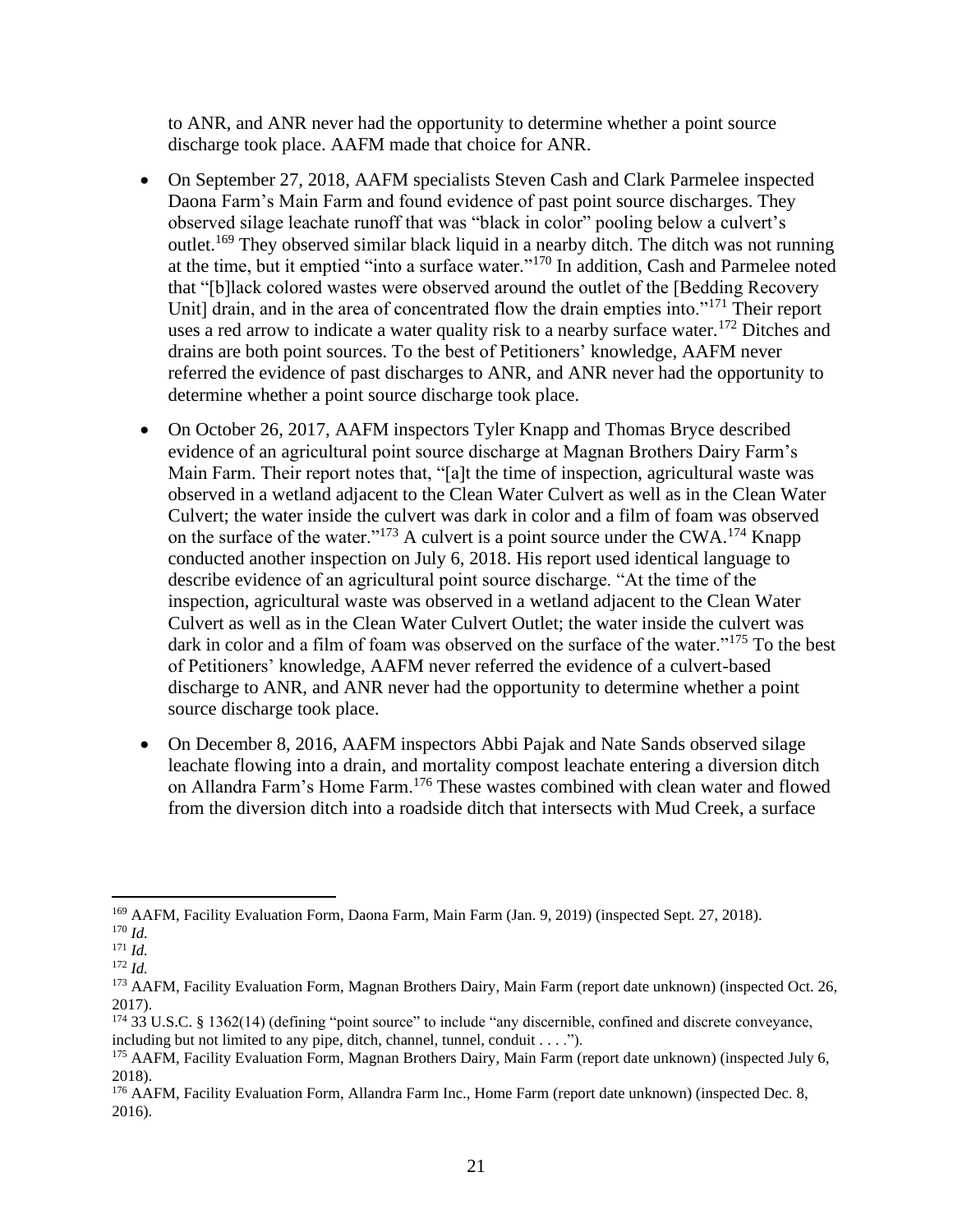water.<sup>177</sup> Piles of waste,<sup>178</sup> drainage systems,<sup>179</sup> and ditches<sup>180</sup> are all point sources under the CWA. That same day, the inspectors observed more evidence of point source discharges, this time on Allandra Farm's DeBoer Farm:

At the time of inspection, silage leachate was observed running over the bunk apron and into a roadside culvert, where it mixed with road runoff and crossed under the road towards the production area. The leachate and runoff ran into a ditch that borders the southern perimeter of the production area. The ditch carrying the runoff was followed until it turned into a swale/conveyance and was followed until it met the Mud Creek. Runoff of dirty water was observed in the ditch and swale the entire way.<sup>181</sup>

Silage bunkers,<sup>182</sup> culverts, ditches,<sup>183</sup> and swales<sup>184</sup> are all point sources. However, to the best of Petitioners' knowledge, AAFM never referred the evidence of a discharge to ANR, and ANR never had the opportunity to determine whether a point source discharge took place.

Nearly one year after discovering this evidence of point source discharges, AAFM sent a Corrective Action Letter ("CAL") to Allandra Farm. That letter explained that the farm had violated Vermont's agricultural water quality laws by "not managing silage leachate from the Feed Bunks at the Home and DeBoer Farms in a manner to prevent the runoff of wastes across property boundaries and to waters of the State."<sup>185</sup>

On December 28, 2018, AAFM inspectors Abbi Pajak and Maria Steyaart observed that little had changed on Allandra Farm. Once again, "it was observed that silage and mortality leachate were not yet contained . . . . Runoff from these areas was observed flowing into the ditch as observed in previous inspections . . . .<sup>"186</sup> Despite this, to the best of Petitioners' knowledge, AAFM never referred the evidence of a discharge to ANR, and ANR never had the opportunity to determine whether a point source discharge took place.

• On April 13, 2016, AAFM inspectors Sylvia Jensen and John Roberts discovered that three manure pits on Benoit Farm's various facilities were overflowing or leaking.<sup>187</sup> Roberts described manure leaking from one pit as "a spring flowering" and traced the manure flow down to a "stream that ran along the edge" of one of the farm's corn fields,

<sup>177</sup> *Id.*

<sup>178</sup> *Scrap Metal Processors*, 386 F.3d at 1009.

<sup>179</sup> *Earth Sciences*, 599 F.2d at 374.

<sup>180</sup> 33 U.S.C. § 1362(14) (defining "point source" to include "any discernible, confined and discrete conveyance, including but not limited to any . . . ditch . . . .").

<sup>&</sup>lt;sup>181</sup> AAFM, Facility Evaluation Form, Allandra Farm Inc., Home Farm (report date unknown) (inspected Dec. 8, 2016).

<sup>182</sup> *Scrap Metal Processors*, 386 F.3d at 1009 (piles of waste).

<sup>183</sup> 33 U.S.C. § 1362(14).

<sup>184</sup> *Southview Farms*, 34 F.3d at 118–19.

<sup>&</sup>lt;sup>185</sup> Corrective Action Warning Letter from AAFM to Allan Brisson, Allandra Farm, Inc. (Oct. 27, 2017).

<sup>&</sup>lt;sup>186</sup> AAFM, Facility Evaluation Form, Allandra Farm Inc., Home Farm (May 29, 2019) (inspected Dec. 12, 2018).

<sup>&</sup>lt;sup>187</sup> Memorandum from John Roberts, Small Farm Water Quality Specialist, AAFM Outlining Finds During a North Lake Survey Visit to the Farm of Leon and Linda Benoit 1 (Apr. 13, 2016).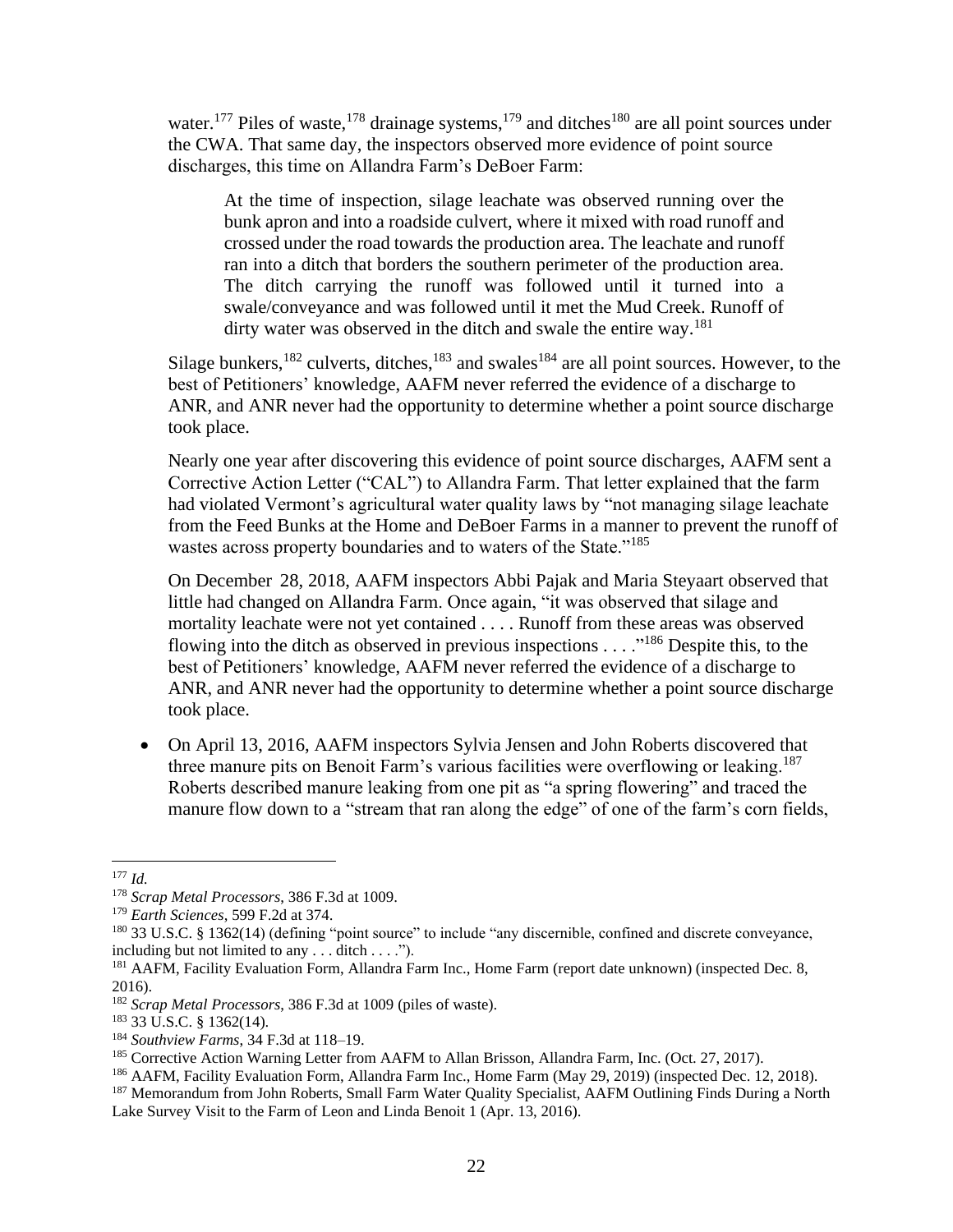a surface water.<sup>188</sup> Manure pits and waste ponds are point sources.<sup>189</sup> To the best of Petitioners' knowledge, AAFM did not immediately refer the evidence of a point source discharge to ANR or give ANR an opportunity to determine whether a point source discharge took place. Instead, AAFM waited until another inspection, conducted nearly a year later on April 6, 2017, revealed that the "[m]anure pit at the Home Farm was overtopping and manure may be reaching flowing water."<sup>190</sup> Only then did AAFM refer the matter to ANR.

<span id="page-25-0"></span>ANR cannot control agricultural point source discharges, as the CWA requires, if AAFM fails to refer evidence of those discharges to ANR.

#### **E. AAFM routinely fails to** *timely* **refer agricultural point source discharges to ANR.**

To exercise control over agricultural point source discharges, ANR must promptly respond to evidence that AAFM observes during on-farm inspections and investigations. If ANR is unable to respond quickly, discharges may continue unabated, and changing conditions may alter or eliminate important evidence. In February 2020, AAFM Director of Water Quality Laura DiPietro explained to Vermont Public Radio ("VPR") how evidence of a discharge changes rapidly:

There's this space where, depending on the precipitation, before, after, the conditions of soil saturation, the timing and nature of the type of discharge it might be, it may not all be happening at the same time and space. And so, what one entity may see on one day, the next day it looks totally different.<sup>191</sup>

The 2017 MOU consequently requires AAFM to "*immediately* notify ANR of any complaint that it receives or field inspection report that relates to an alleged [point source discharge of agricultural waste. $]$ "<sup>192</sup>

AAFM, however, routinely delays referring evidence of agricultural point source discharges to ANR. The following examples are typical:

- On December 12, 2019, AAFM Specialist Clark Parmelee responded to a complaint concerning Standard Milk's Main Farm. He observed manure flowing out of an overtopping manure pit and "entering a surface water."<sup>193</sup> AAFM did not refer the discharge to AAFM until January 10, 2020, nearly **one month** later.<sup>194</sup>
- On December 11, 2019, AAFM Specialists Connor Steckel, Abbi Pajak, and Krista Battles inspected Fairfax Farm.<sup>195</sup> They observed liquid that was "dark in color and

<sup>188</sup> *Id.*at 5.

<sup>189</sup> *Tenn. Clean Water Network*, 273 F.Supp.3d at 827–31.

<sup>&</sup>lt;sup>190</sup> DEC, Complaint Report Form, 17EC00379 (complaint received May 18, 2017).

<sup>191</sup> Dillon, *supra* note [112.](#page-16-1)

<sup>192</sup> 2017 MOU, *supra* note [56,](#page-7-0) § 6(D)(2) (emphasis added).

<sup>&</sup>lt;sup>193</sup> AAFM, Complaint Investigation, Standard Milk LLC, Main Farm (report date unknown) (inspected Dec. 12, 2019).

<sup>&</sup>lt;sup>194</sup> Email from Laura DiPietro, Director of Water Quality, AAFM, to Sean McVeigh, Chief Environmental Enforcement Officer, DEC (Jan. 10, 2020, 13:55 EST).

<sup>195</sup> AAFM, Facility Evaluation Form, HJ&A Howrigan & Sons Inc., Fairfax Farm (May 2, 2020) (inspected Dec. 11,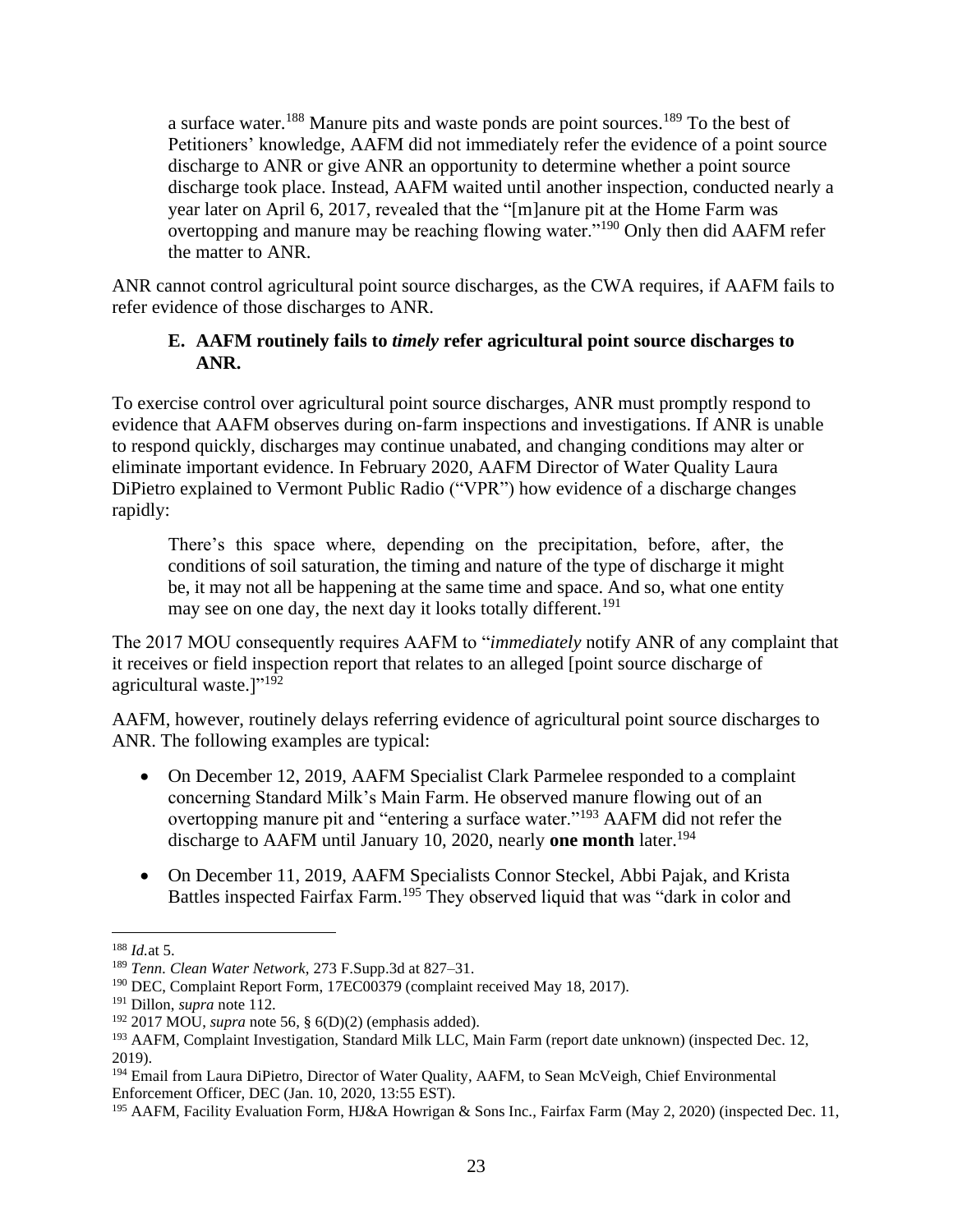smelled of silage leachate . . . entering a ditch . . . [and] enter[ing] a surface water . . . .  $\cdot$ <sup>196</sup> Steckel, Pajak, and Battles further noted that the Farm's 2016 inspection had identified silage leachate runoff from a hay and corn bunk that posed a "moderate risk" to water quality.<sup>197</sup> When they checked on the risk, they observed runoff flowing through a ditch and entering a surface water.<sup>198</sup> AAFM did not refer the discharge to ANR until May 15, 2020, more than **5 months** later. 199

- On December 10, 2019, AAFM Specialists Clarice Cutler and Nate Sands inspected Nelson Farms.<sup>200</sup> They observed "residual manure on [a manure pit] access road" mixing with manure spread on a field and "enter[ing] a surface water."<sup>201</sup> They also noted runoff "flowing down hill and entering a surface water" from an area where about 200 elk and bison were kept.<sup>202</sup> AAFM did not refer the discharge to ANR until April 17, 2020, more than  $4$  months later.<sup>203</sup>
- On November 11, 2019, AAFM Specialist Abbi Pajak inspected McKnight Farm and observed "agricultural wastes running off from the silage bunks into a roadside culvert, flowing through the barnyard, and eventually entering a [surface water]."<sup>204</sup> Despite the clear evidence of an agricultural point source discharge, AAFM did not refer the matter to ANR until December 23, 2019, more than **one month** later.

On December 24, 2019, the day after ANR was notified, DEC Environmental Enforcement Officer Ryan McCall visited McKnight Farm. He learned that the silage had flowed through a swale but observed that the farm had already "brought in eight (8) dump trucks to fill . . . the barnyard swale . . . so it didn't flood the barnyard and flow downhill to the brook."<sup>205</sup> McCall concluded his report by expressing frustration at having been denied the opportunity to investigate the violation sooner:

On my visit to the farm, I did not see a discharge, but I learned nothing to contradict anything in Pajak's supplied information. Had I been notified approximately a month earlier at the time of the initial AAFM inspection, I could have observed the violation documented by Pajak before the farm took corrective measures in the barnyard.<sup>206</sup>

By the time AAFM referred the matter to ANR, there was nothing for ANR to do but conduct a perfunctory inspection. ANR could neither assess the point source discharge

<sup>2019).</sup>

<sup>196</sup> *Id.*

<sup>197</sup> *Id.*

<sup>198</sup> *Id.*

<sup>199</sup> Email from David Huber, Chief Policy Enforcement Officer, AAFM, to Sean McVeigh, Chief Environmental Enforcement Officer, DEC (May 15, 2020, 11:55 EDT).

<sup>&</sup>lt;sup>200</sup> AAFM, Facility Evaluation Form, Nelson Farms, Irasburg Farm (Mar. 25, 2020) (inspected Dec. 10, 2019). <sup>201</sup> *Id.*

<sup>202</sup> *Id.*

<sup>&</sup>lt;sup>203</sup> Email from David Huber, Chief Policy Enforcement Officer, AAFM, to Sean McVeigh, Chief Environmental Enforcement Officer, DEC (Apr. 17, 2020, 11:51 EDT).

<sup>204</sup> Email from David Huber, Chief Policy Enforcement Officer, AAFM, to Sean McVeigh, Chief Environmental Enforcement Officer, DEC (Dec. 23, 2019, 14:03 EST).

<sup>&</sup>lt;sup>205</sup> DEC, Investigation Report, 19EC01404 IR, McKnight Farm (Dec. 31, 2019).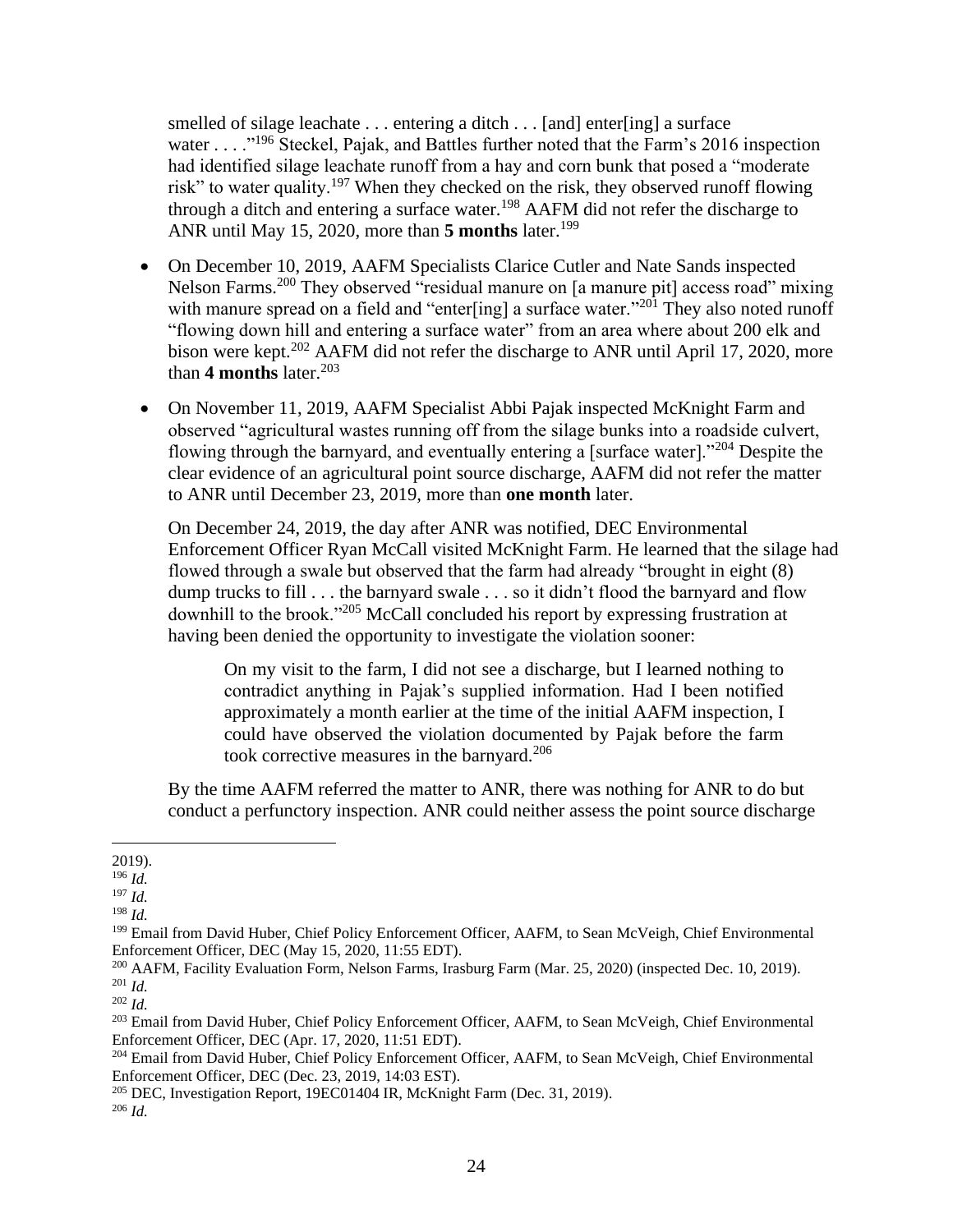nor work with the farm to formulate an appropriate response.

• On June 6, 2019, AAFM Specialists Megan Phillips and Maria Steyaart inspected Wright Farm's Main Farm and documented a point source discharge. Leachate and other agricultural wastes flowed through a ditch next to a silage bunk.<sup>207</sup> "The ditch was followed all of the way to a surface water that is located to the north of the Barnyard. Waste from the ditch was entering the surface water at the time of the inspection."<sup>208</sup> In addition, Phillips and Steyaart observed a variety of other issues: evidence that a "manure pit had previously overtopped this spring"; evidence of mortality runoff, agricultural waste, debris, and sediment reaching a clean water inlet; and a silage leachate collection system that was not functioning.<sup>209</sup>

AAFM did not refer the matter to ANR until November 18, 2019, more than **five months**  after the initial inspection. AAFM Chief Policy Enforcement Officer David Huber apologized to DEC Chief Environmental Enforcement Officer Sean McVeigh for the delay when making the referral. "I apologize that this is not timely. I was just made aware of this issue."<sup>210</sup>

The next day, on November 19, 2019, DEC Environmental Enforcement Officer David Murrish reviewed AAFM's inspection reports for Wright Farm.<sup>211</sup> Murrish noted that winter weather would have made travel across northern Vermont to inspect the farm dangerous that day. "*Considering* this and *the passage of time since the AAFM inspection*, I emailed CEEO McVeigh asking if a rapid response was required. I was advised it was not."<sup>212</sup> AAFM's delay meant that DEC had no reason to rush.

On November 22, 2019, Murrish visited Wright Farm. He conducted a dye test to determine whether agricultural wastes observed in the ditch that AAFM had identified continued to discharge into surface waters. After "dropping the dye," Murrish watched as it eventually "entered waters of the state."<sup>213</sup> AAFM's delayed referral had allowed a likely ongoing discharge to continue for more than **five months**.

• On February 22, 2018, AAFM conducted a follow-up inspection at Missisquoi Valley Farm based on an in initial inspection conducted on August 3, 2017. <sup>214</sup> The AAFM inspector observed liquid coming out of a catch basin drainage pipe.<sup>215</sup> The water was "discolored" and emitted an "odor."<sup>216</sup> The inspector followed the flow path to a road and then continued "for approximately 279 feet toward the Missisquoi River." There, water flowed into an ice-covered area directly adjacent to the Missisquoi River.<sup>217</sup> AAFM

<sup>215</sup> *Id.*

<sup>207</sup> AAFM, Facility Evaluation Form, Wright Farm, Main Farm (Oct. 18, 2019) (inspected June 6, 2019). <sup>208</sup> *Id.*

<sup>209</sup> *Id.*

<sup>210</sup> Email from David Huber, Chief Policy Enforcement Officer, AAFM, to Sean McVeigh, Chief Environmental Enforcement Officer, DEC (Nov. 18, 2019, 12:55 EST).

<sup>211</sup> DEC, Investigation Report, 19EC01311 IR, Wright Farm (Oct. 18, 2019).

<sup>212</sup> *Id.* (emphasis added).

<sup>213</sup> *Id.*

<sup>214</sup> AAFM, Facility Evaluation Form, Missisquoi Valley Farm, Main Dairy Complex (Mar. 14, 2018) (inspected Feb. 22, 2018 and Aug. 3, 2017).

<sup>216</sup> *Id.*

<sup>217</sup> *Id*.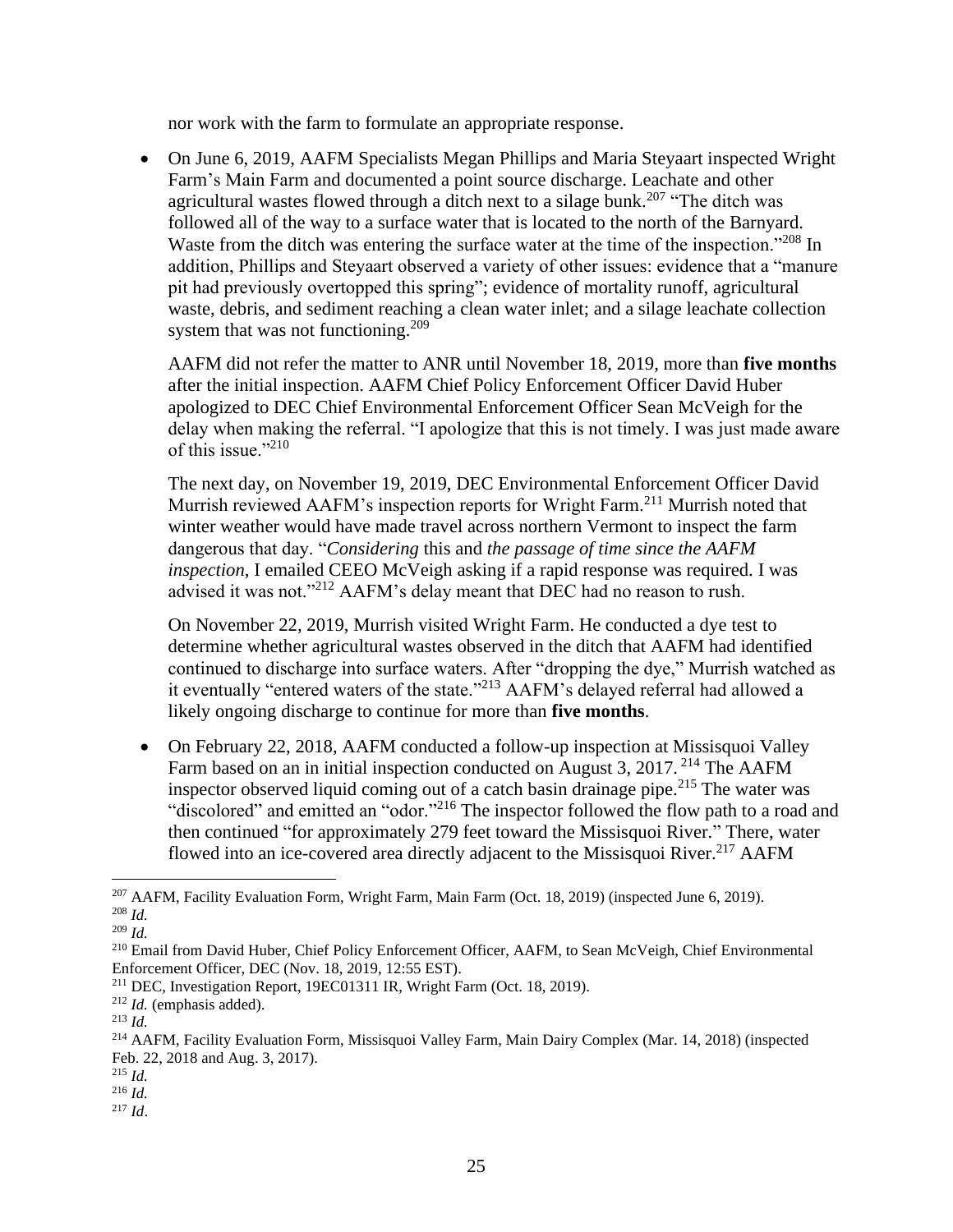determined that this was an "issue that should be referred ANR."<sup>218</sup> Nonetheless, AAFM delayed referring the matter to ANR until March 16, 2018, about **three weeks** after the follow-up inspection.

On May 9, 2018, DEC Environmental Enforcement Officer Reginald Smith visited Missisquoi Valley Farm. He did not find evidence of a discharge.<sup>219</sup>

• On November 11, 2017, AAFM received a complaint that alleged "[m]anure running off from both a cattle feeding area and a manure pile across a property boundary and to a surface water."<sup>220</sup> AAFM did not investigate the complaint until December 1, 2017. When they did, they discovered that the "complaint should be referred to ANR."<sup>221</sup> Nonetheless, AAFM did not refer the matter until December 27, 2017, nearly **one month** later. $222$ 

When he received the referral from AAFM Chief Policy Enforcement Officer David Huber, DEC Chief Environmental Enforcement Officer Sean McVeigh protested the delay. "This was found during an inspection conducted on 12/01/17. That is approximately a one month delay in notice to us. That seems excessive. It would be helpful to shorten that timeframe."<sup>223</sup> Huber acknowledged the delay. "I apologize for the delay because it is excessive. I found out about this complaint the same day that I forwarded it to you."<sup>224</sup>

• On April 6, 2017, AAFM Small Farm Operations Supervisor Trevor Lewis alerted AAFM staff that an investigation on Harness Farm had revealed manure running from an overtopping manure pit to a surface water.<sup>225</sup> He explained that "this is the second or third time this has happened  $\ldots$  ."<sup>226</sup> The next day, AAFM Director of Water Quality Laura DiPietro asked, "Should [a DEC Environmental Enforcement Officer] do the follow up?"<sup>227</sup> AAFM Chief Policy Enforcement Officer replied that DiPietro's proposal made sense because "this is a violation normally handled by an [DEC Environmental Enforcement Officer]."<sup>228</sup> AAFM Agricultural Resource Management Division Director Jim Leland decided to intervene:

<sup>218</sup> Email from David Huber, Chief Policy Enforcement Officer, AAFM, to Sean McVeigh, Chief Environmental Enforcement Officer, DEC (Mar. 16, 2018, 13:36 EDT).

<sup>219</sup> DEC, Complaint Report Form, 18EC00168, Missisquoi Valley Farm (complaint received Mar. 16, 2018).

<sup>220</sup> Email from David Huber, Chief Policy Enforcement Officer, AAFM, to Sean McVeigh, Chief Environmental Enforcement Officer, DEC (Dec. 27, 2017, 15:40 EST).

<sup>221</sup> *Id.*

<sup>222</sup> *Id.*

<sup>&</sup>lt;sup>223</sup> Email from Sean McVeigh, Chief Environmental Enforcement Officer, DEC, to David Huber, Chief Policy Enforcement Officer, AAFM, (Jan. 2, 2018, 09:41 EST).

<sup>&</sup>lt;sup>224</sup> Email from David Huber, Chief Policy Enforcement Officer, AAFM, to Sean McVeigh, Chief Environmental Enforcement Officer, DEC (Jan. 2, 2018, 16:31 EST).

<sup>&</sup>lt;sup>225</sup> Email from Trevor Lewis, Small Farm Operations Supervisor, AAFM, to David Huber, Chief Policy Enforcement Officer, AAFM, and others (Apr. 6, 2017, 17:12 EDT).

<sup>226</sup> *Id.*

<sup>&</sup>lt;sup>227</sup> Email from Laura DiPietro, Director of Water Quality, AAFM, to David Huber, Chief Policy Enforcement Officer, AAFM, and others (Apr. 7, 2017, 09:27 EDT).

<sup>&</sup>lt;sup>228</sup> Email from David Huber, Chief Policy Enforcement Officer, AAFM, to Laura DiPietro, Director of Water Quality, AAFM, and others (Apr. 7, 2017, 10:10 EDT).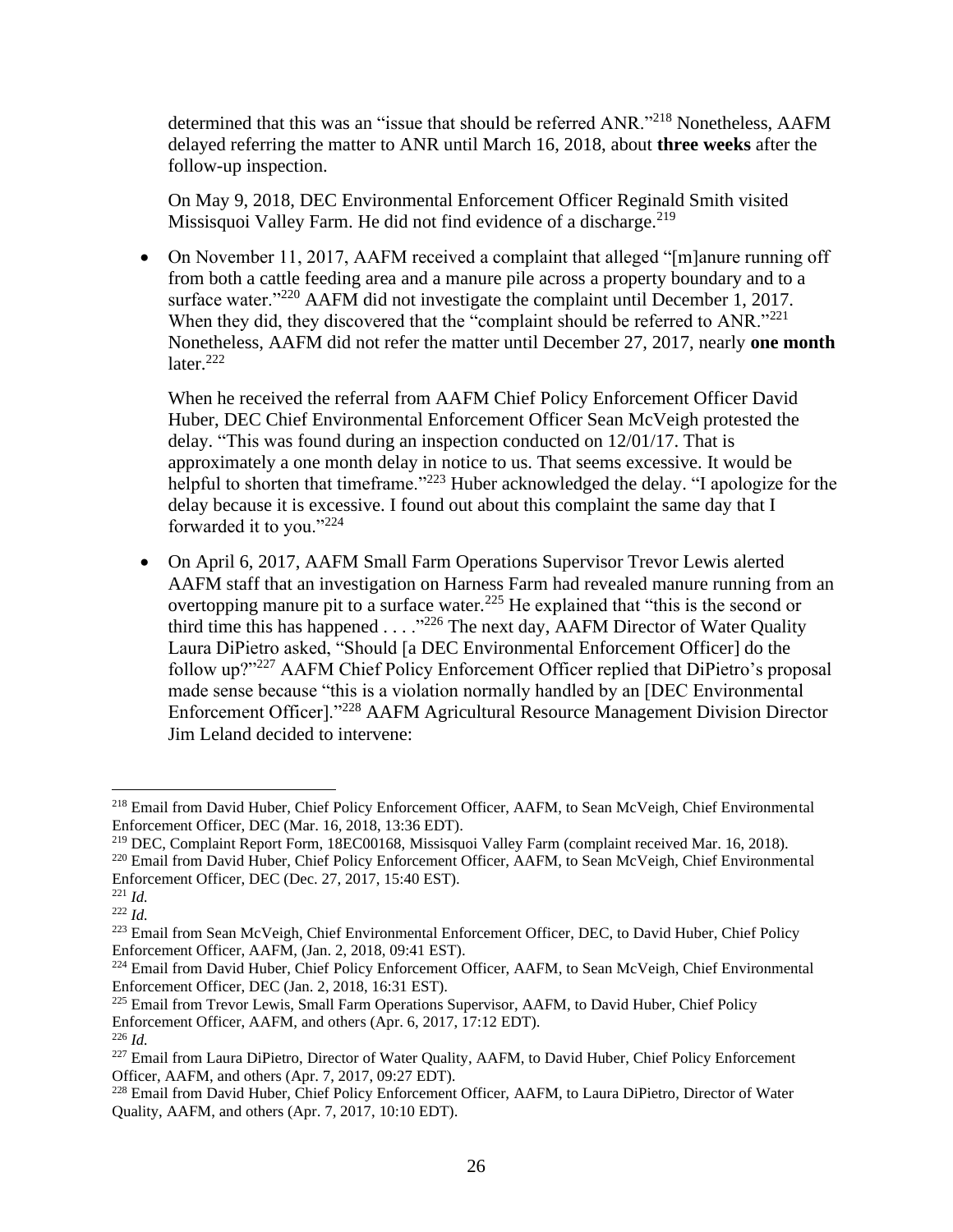I would like to discuss referral. It seems to me we have enough information at hand now to develop an appropriate report for next steps. We need to identify what those next steps are and then we can "notify" ANR of the case and our proposed response based on our authority. I am afraid that a referral will not accomplish the goal of managing the manure now nor will the response on the part of our regulatory partner be helpful. We have been down this road before.<sup>229</sup>

Rather than refer the matter to ANR, AAFM issued a cease-and-desist order ("CDO").<sup>230</sup> AAFM waited until April 28, 2017, about **three weeks** after observing the point source discharge, to refer the matter to ANR.<sup>231</sup> Before inspecting the farm, ANR was forced to consult legal counsel to determine whether AAFM's CDO affected ANR's jurisdiction or ability to respond to the discharge.<sup>232</sup> On June 9, 2017, two months after AAFM observed the discharge, DEC Chief Environmental Enforcement Officer Sean McVeigh inspected the farm. He found no evidence of a discharge. $233$ 

ANR is aware that sharing jurisdiction over agricultural water quality with AAFM makes delay inevitable. DEC Deputy Commissioner Kim Greenwood explained to VPR that "delay [in the enforcement of agricultural water quality violations] is inherent in having multiple bodies regulate."<sup>234</sup> She continued that "[h]aving one body who is regulating farms would certainly help with that, so then the issues would be dealt with at the moment that they're found."235

#### <span id="page-29-0"></span>**F. AAFM routinely fails to finalize farm inspection and investigation reports until months after the relevant inspection took place.**

ANR relies on AAFM's inspection and investigation reports when it investigates and enforces agricultural point source discharges. It uses AAFM's reports both to guide its own investigations and to document agricultural point source discharge violations. The 2017 MOU consequently facilitates ANR's access to accurate, timely AAFM reports. It requires both ANR and AAFM to "document [their] investigation as soon as possible, but no later than 30 days of the investigation."236

AAFM rarely complies with the 2017 MOU's prompt documentation requirement. Instead, AAFM averaged 177 days to finalize reports that document its 2019 on-farm inspections.<sup>237</sup> For 14 of these inspections, AAFM waited more than a year to produce a final report.<sup>238</sup> For 4 inspections, AAFM spent more than 500 days.<sup>239</sup> Indeed, AAFM managed to meet the 30-day

<sup>&</sup>lt;sup>229</sup> Email from Jim Leland, Agricultural Resource Management Division Director, AAFM, to David Huber, Chief Policy Enforcement Officer, AAFM, and others (Apr. 7, 2017, 11:09 EDT).

<sup>230</sup> DEC, Complaint Report Form, 17EC00282, Harness Farm (complaint received Apr. 28, 2017).

<sup>231</sup> *Id.*

<sup>232</sup> *Id.*

<sup>233</sup> *Id.*

<sup>234</sup> Dillon, *supra* note [112.](#page-16-1)

<sup>235</sup> *Id.*

<sup>236</sup> 2017 MOU, *supra* note [56,](#page-7-0) § 6(D)(4).

<sup>&</sup>lt;sup>237</sup> This claim is based on a review of 98 reports that documented AAFM inspections conducted on LFOs, MFOs, and CSFOs in 2019.

<sup>238</sup> *Id.*

<sup>239</sup> *Id.*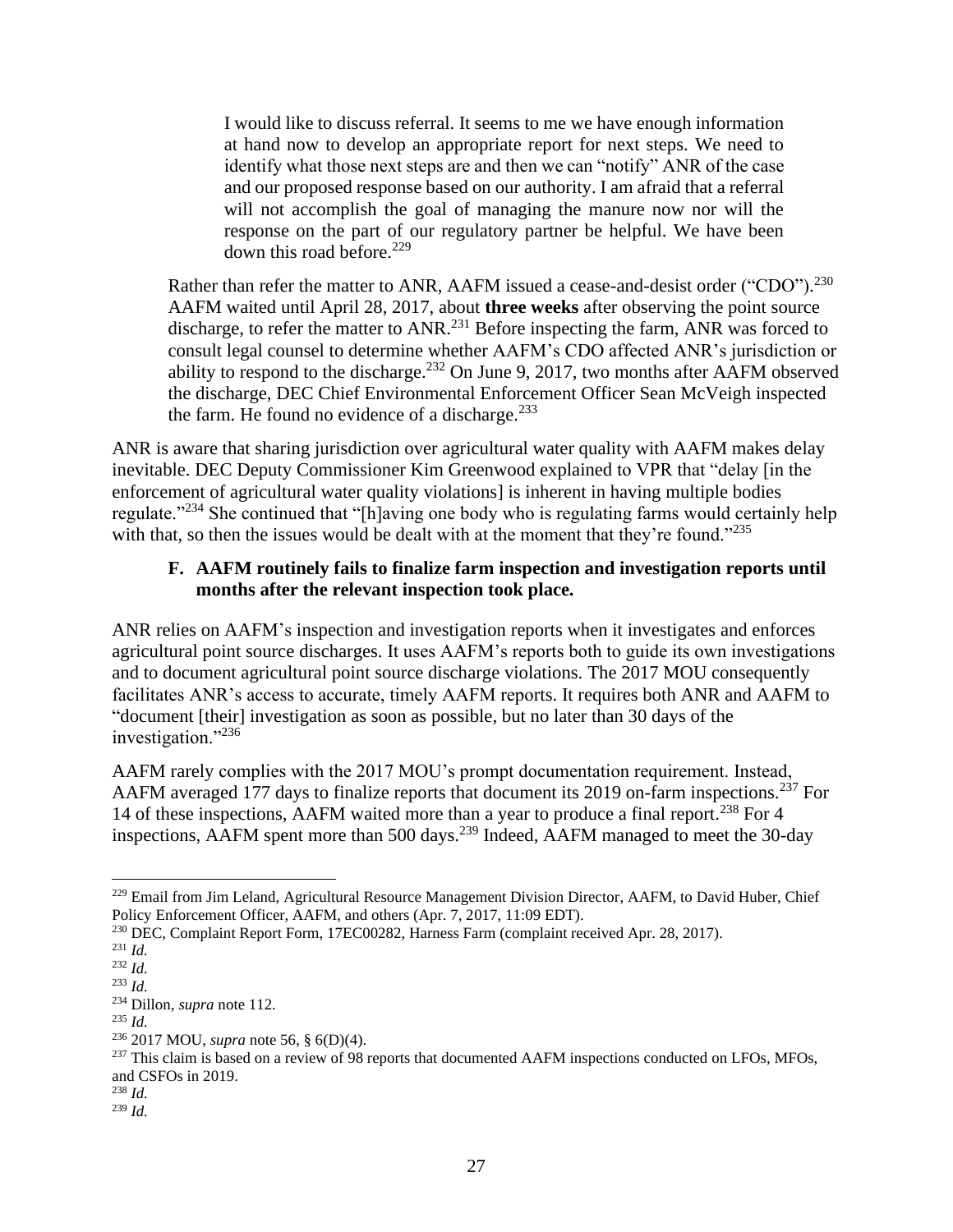target only 5 times, or for just 5.1 percent of its 2019 inspections.<sup>240</sup> AAFM's performance with respect to 2020 inspection reports improved marginally: it averaged 170 days to finalize reports that documented its 2020 inspections. 241

AAFM's failure to promptly produce accurate and detailed reports prevents ANR from exercising control over point source discharges. Delays force ANR to choose between investigating discharge-related allegations without the benefit of a thorough report's guidance or delaying the investigation until after evidence may disappear.

DEC Chief Environmental Enforcement Officer Sean McVeigh described the problem in an email to AAFM Director of Water Quality Laura DiPietro on January 24, 2020, nearly three years after ANR and AAFM signed the 2017 MOU:

I appreciate the question about what we need in a referral. I have discussed this with [AAFM Chief Policy Enforcement Officer] David [Huber] and I usually get something workable from him, but what I am not getting with any regularity is your inspection reports. The referral packages appear to be bare bones. I imagine this is to speed up your referral process. It usually meets our absolute minimum, an owner's name, a 911 address of the subject location, a brief description of the issue, a map and selected photos. I can work with that, but I need your final reports as soon as possible. To be clear, I have received some, but by no means all. The ones I have arrived on day one with the referral or sometime considerably later, and sometimes never.  $242$ 

This was not the first time that McVeigh had raised the issue with AAFM. On July 18, 2019, AAFM referred a matter involving Twin Acres Farm to ANR based on an inspection conducted nearly three months earlier.<sup>243</sup> A manure pit had overtopped and "was flowing downhill towards" a surface water. . . . Evidence of a past discharge was observed."<sup>244</sup> AAFM apologized for the delayed referral.<sup>245</sup> When DEC Environmental Enforcement Officer Reginald Smith inspected the farm on July 24, 2019, he found no evidence of an agricultural point source discharge.<sup>246</sup>

Several months later, on September 10, 2019, McVeigh emailed Huber an update on the Twin Acres Farm incident. "FYI – We did not see what you saw. The referral delay was considerable."<sup>247</sup> Huber replied, "That's why it would be great if you could use our reports."<sup>248</sup> McVeigh pointed out that his team could not have used AAFM's Twin Acres Farm inspection reports because they never received them. "Yes, it would be great if you sent us referral packages in a timely manner and then followed up with your inspection reports. It would also be in

<sup>240</sup> *Id.*

<sup>&</sup>lt;sup>241</sup> This claim is based on a review of 31 reports that documented AAFM inspections conducted on LFOs, MFOs, and CSFOs in 2019.

<sup>&</sup>lt;sup>242</sup> Email from Sean McVeigh, Chief Environmental Enforcement Officer, DEC, to Laura DiPietro, Director of Water Quality, AAFM (Jan. 24, 2020, 18:01 EST).

<sup>&</sup>lt;sup>243</sup> DEC, Complaint Report Form, 19EC00741, Twin Acres Farm (complaint received July 18, 2019).

<sup>244</sup> *Id.*

<sup>245</sup> *Id.*

<sup>246</sup> *Id.*

<sup>&</sup>lt;sup>247</sup> Email from Sean McVeigh, Chief Environmental Enforcement Officer, DEC, to David Huber, Chief Policy Enforcement Officer, AAFM (Sept. 10, 2019, 17:39 EDT).

<sup>&</sup>lt;sup>248</sup> Email from David Huber, Chief Policy Enforcement Officer, AAFM, to Sean McVeigh, Chief Environmental Enforcement Officer, DEC (Sept. 11, 2019, 08:05 EDT).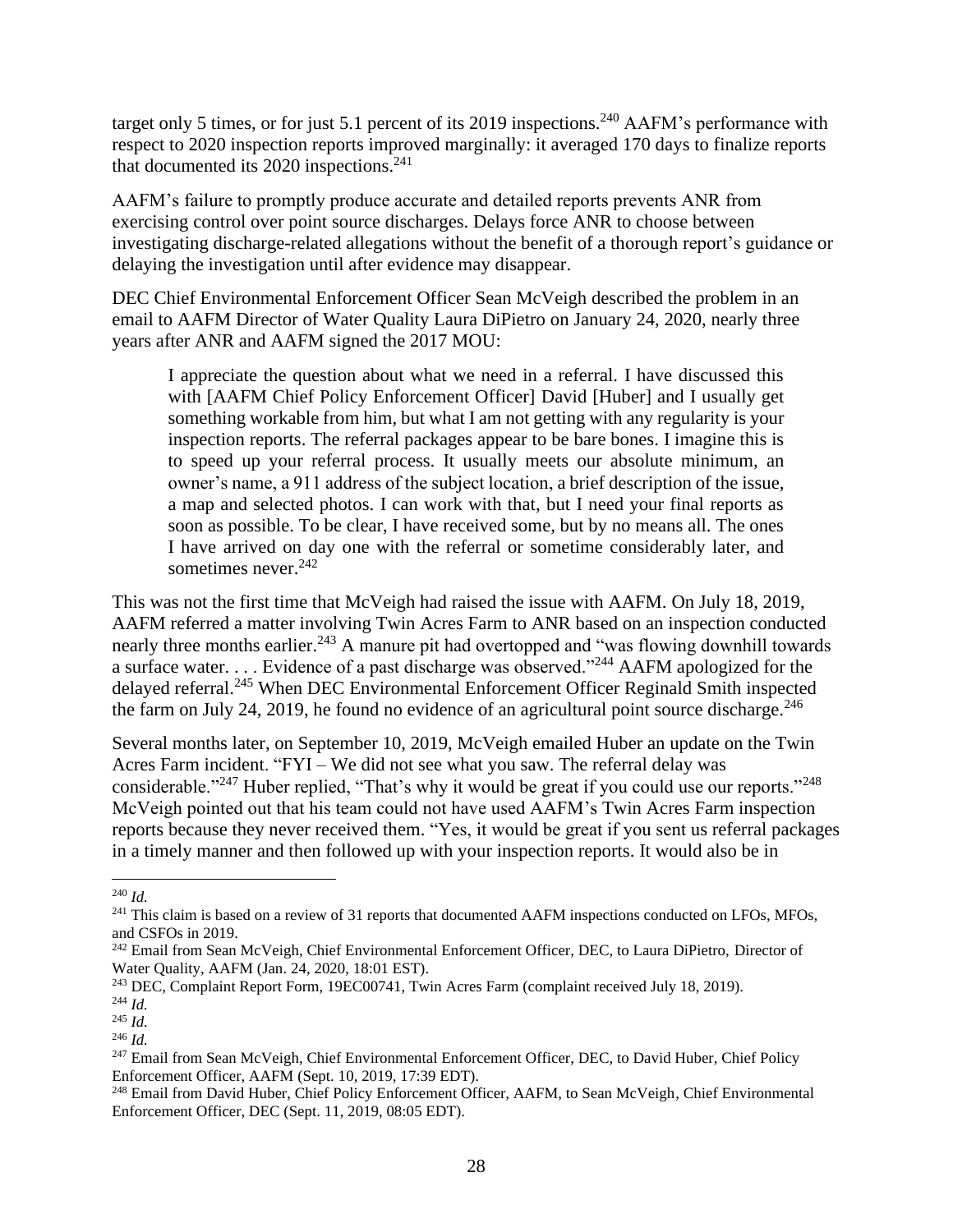compliance with our existing agreement."<sup>249</sup> After waiting two days, Huber replied, "Thanks for your email, Sean. Attached are the [Twin Acres Farm] reports . . . . . . 250

McVeigh was not the only ANR employee to alert AAFM that incomplete reports were hindering ANR's work. On March 18, 2019, DEC Director of Environmental Compliance Kim Greenwood asked Huber for additional information relating to an alleged manure spreading violation and discharge on a farm in Panton, Vermont:

It is really important that we get the whole file from you when you send these over – as much as you have at that point in time. We've been hamstrung on incidents when we just get a video without a map . . . or when we just get photos. We really do need photos and a map, with at least an "x" on where you observed the discharges, at a minimum. Otherwise we show up and it's a needle in a haystack trying to find these, so whatever information you have is essential, including your inspection reports even if they are draft.<sup>251</sup>

Huber replied that he could prepare a thumb drive with relevant photos, videos, and maps.<sup>252</sup> He asked Greenwood to send someone to pick up the thumb drive containing the files from AAFM's office at the end of the day.<sup>253</sup> Greenwood asked for Huber to email the files instead. "Without these we are essentially standing at a farm guessing where the discharge is occurring."<sup>254</sup>

<span id="page-31-0"></span>If ANR is left "standing at a farm guessing where the discharge is occurring," it cannot comply with the CWA by exercising control over agricultural point source discharges.

## **G. AAFM's hostility toward ANR and inconsistent communication confuses and harms farmers, undermining ANR's attempts to control agricultural point source discharges.**

ANR's ability to control agricultural point source discharges depends on clear communication with Vermont's farmers. Vermont's farmers are committed to protecting water quality. However, they cannot comply with the CWA and Vermont's water quality regulations if ANR and AAFM fail to communicate what compliance entails. Clear communication is especially important where a farm's unique characteristics and circumstances require tailored solutions to water quality challenges.

ANR and AAFM, however, do not speak with one voice. Dysfunction and jurisdictional conflict prevent the agencies from aligning their public communication around agricultural water pollution. Poor communication confuses farmers, harms farms, and prevents ANR from

<sup>&</sup>lt;sup>249</sup> Email from Sean McVeigh, Chief Environmental Enforcement Officer, DEC, to David Huber, Chief Policy Enforcement Officer, AAFM (Sept. 11, 2019, 16:12 EDT).

<sup>250</sup> Email from David Huber, Chief Policy Enforcement Officer, AAFM, to Sean McVeigh, Chief Environmental Enforcement Officer, DEC (Sept. 13, 2019, 15:41 EDT).

<sup>&</sup>lt;sup>251</sup> Email from Kim Greenwood, Director of Environmental Compliance, DEC, to David Huber, Chief Policy Enforcement Officer, AAFM (Mar. 18, 2019, 11:50 EDT).

<sup>&</sup>lt;sup>252</sup> Email from David Huber, Chief Policy Enforcement Officer, AAFM, to Kim Greenwood, Director of Environmental Compliance, DEC (Mar. 18, 2019, 13:50 EDT). <sup>253</sup> *Id.*

<sup>&</sup>lt;sup>254</sup> Email from Kim Greenwood, Director of Environmental Compliance, DEC, to David Huber, Chief Policy Enforcement Officer, AAFM (Mar. 18, 2019, 15:32 EDT).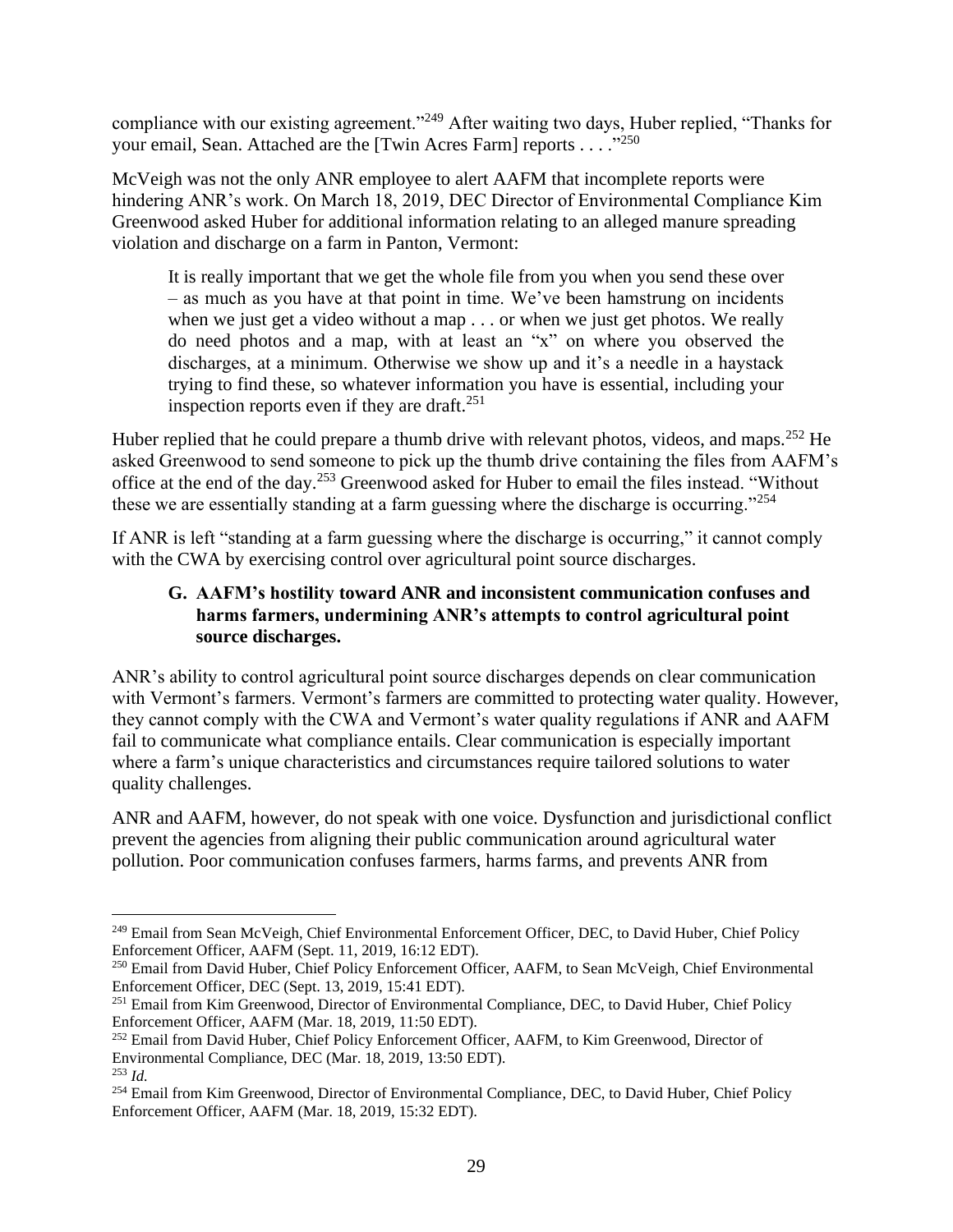exercising control over agricultural point source discharges.

An email exchange in May 2018 concerning a discharge from a pig farm exemplifies the confusion created among Vermont's farmers by the split jurisdiction. AAFM Agricultural Engineer Patrick Fry emailed AAFM Chief Policy Enforcement Officer David Huber to describe a farmer who was caught between ANR and AAFM:

I am working with [a farmer] who was under ANR enforcement for allowing runoff from his pig farm [to] reach a surface water. ANR later determined that the surface water was actually a "fen" and not part of their jurisdiction. Despite that I am still working with [the farmer] and he has since moved the pigs to a new area that will not cause an issue. Yet last Friday Dan Mason of ANR stopped by Matt's farm unannounced for an inspection and subsequently requested to have a meeting this coming Friday. This has [the farmer] pretty concerned despite having cleared the issue, and has me confused since ANR determined the matter closed, so any idea what is going on? $255$ 

The next day, Huber contacted DEC Chief Environmental Enforcement Officer Sean McVeigh to "request that [DEC] stop any meetings or enforcement with [the farmer] as this does not appear to be under [DEC's] jurisdiction."<sup>256</sup> McVeigh responded that ANR was still investigating the farm and intended to continue as planned:

[Environmental Enforcement Officer Dan] Mason has not completed his investigation and we have not determined a course of action. . . . The site visit will remain on our schedule. $257$ 

McVeigh also wondered how the farmer had learned that DEC and AAFM were discussing whether DEC had jurisdiction:

[DEC's] discussion with [AAFM] was about on [*sic*] an open investigation under DEC control. It was not a case closure and it was not intended to be public information. It appears [the farmer] has become aware of our internal discussion. If so, do you know how that happened?<sup>258</sup>

DEC Director of Environmental Compliance Kim Greenwood then joined the conversation to express concern that "information was shared with the farmer prematurely. . . . We clearly have move [*sic*] work to do on communication between our agencies." 259

Vermont's agricultural community has also expressed frustration over the affect that ANR and AAFM's fraught collaboration causes. During the Vermont Legislative Task Force to Revitalize the Vermont Dairy Industry's meeting on November 30, 2021, Vermont Farm Bureau

<sup>&</sup>lt;sup>255</sup> Email from Patrick Fry, Agricultural Engineer, AAFM, to David Huber, Chief Policy Enforcement Officer, AAFM (May 15, 2018, 14:34 EDT).

<sup>256</sup> Email from David Huber, Chief Policy Enforcement Officer, AAFM, to Sean McVeigh, Chief Environmental Enforcement Officer, DEC (May 16, 2018, 09:06 EDT).

<sup>&</sup>lt;sup>257</sup> Email from Sean McVeigh, Chief Environmental Enforcement Officer, DEC, to David Huber, Chief Policy Enforcement Officer, AAFM (May 16, 2018, 19:55 EDT). <sup>258</sup> *Id.*

<sup>&</sup>lt;sup>259</sup> Email from Kim Greenwood, Director of Environmental Compliance, DEC, to Sean McVeigh, Chief Environmental Enforcement Officer, DEC, and others (May 17, 2018, 08:24 EDT).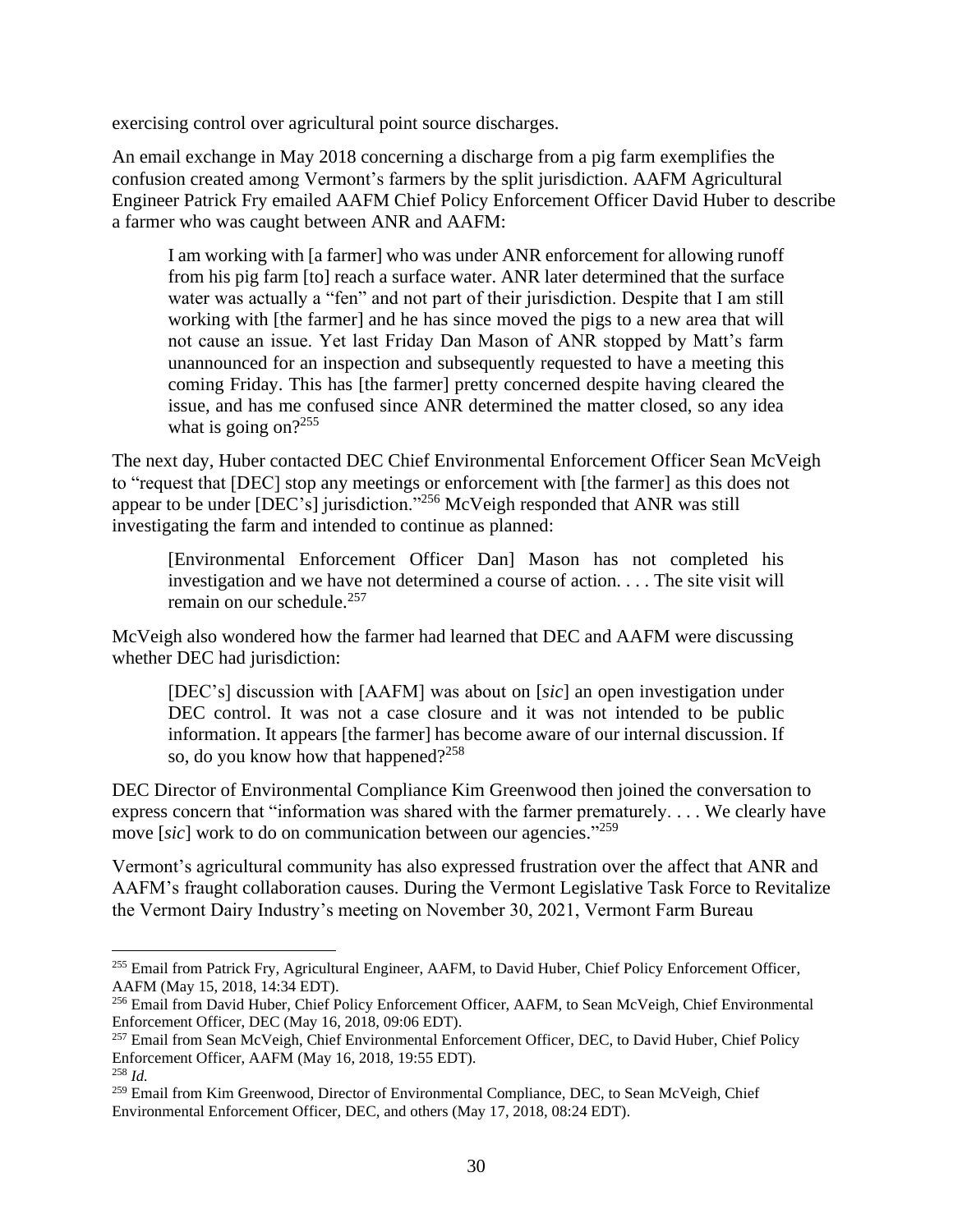Legislative Director Jackie Folsom explained that farmers need clear communications from ANR and AAFM if they are to comply with water quality regulations:

We need better communication and cooperation between ANR and the Agency of Ag regarding regulations. *Sometimes our farmers get buffeted, not knowing where to go, not knowing who to talk to. They're getting caught in the middle*. And I know there's been some strides on both ends, but we need to really make sure that works.<sup>260</sup>

As noted above in Discussion, Section III.C, then Executive Director of the Champlain Valley Farmer Coalition John Roberts seconded her assessment: "I do think farmers are . . . the pinball being batted around in here  $\dots$  ...<sup>1261</sup>

ANR and AAFM have had years to improve their collaboration. Their contention nonetheless continues to cause farmers anxiety and confusion. ANR cannot exercise control over agricultural point source pollution if farmers do not know who to talk to or what is expected of them.

### <span id="page-33-0"></span>**IV. ANR FAILS TO MONITOR AGRICULTURAL POINT SOURCE DISCHARGES THAT RESULT FROM THE OVERAPPLICATION OF MANURE, FERTILIZER, AND OTHER SOIL AMENDMENTS TO FARMLAND (CRITERION 40 C.F.R. § 123.63(a)(3)(iii)).**

Vermont's NPDES program does not meet Section 402 of the CWA's standards because ANR fails to monitor agricultural point source discharges that result from the application of nutrients, manure, and other soil amendments to farmland. $262$ 

## <span id="page-33-1"></span>**A. ANR can only monitor agricultural point source discharges that result from the overapplication of manure, fertilizer, and other soil amendments to farmland if AAFM ensures that farms implement field-by-field nutrient management plans.**

Nutrient management plans ("NMPs") are farm-specific "budget[s] of nutrients" that guide farms' application of manure, fertilizer, and other soil amendments.<sup>263</sup> NMPs ensure that soil amendments are applied at the right rate, at the right time, and in the right place.<sup>264</sup> Developing an NMP requires farms to consider many factors including, among others: the type of soil amendments a farm intends to apply; the variety of crops it plans to grow; the types of soils it manages; and the number of animals it maintains.<sup>265</sup> When properly developed and implemented, NMPs help farms maintain healthy soils and prevent pollutants, such as excess nutrients, pathogens, and manure, from reaching surface waters.<sup>266</sup> NMPs are a critical tool that farms use to steward lands and waters.

Vermont's RAPs require most of Vermont's farms to implement NMPs:

All Certified Small Farm Operations . . . and all permitted Medium and Large Farm

<sup>264</sup> USDA, NRCS, NUTRIENT MANAGEMENT CODE 590 (AC) 4 (2021).

<sup>260</sup> Statement of Jackie Folsom, *supra* note [12.](#page-4-1)

<sup>261</sup> Statement of John Roberts, *supra* note [130.](#page-19-1)

<sup>262</sup> *See* 40 C.F.R. § 123.63(a)(3)(iii).

<sup>263</sup> AAFM, UVM EXTENSION, WRITING AND FUNDING YOUR NUTRIENT MANAGEMENT PLAN (NMP) 1.

<sup>265</sup> *Id.* at 1–12.

<sup>266</sup> *Id.* at 1.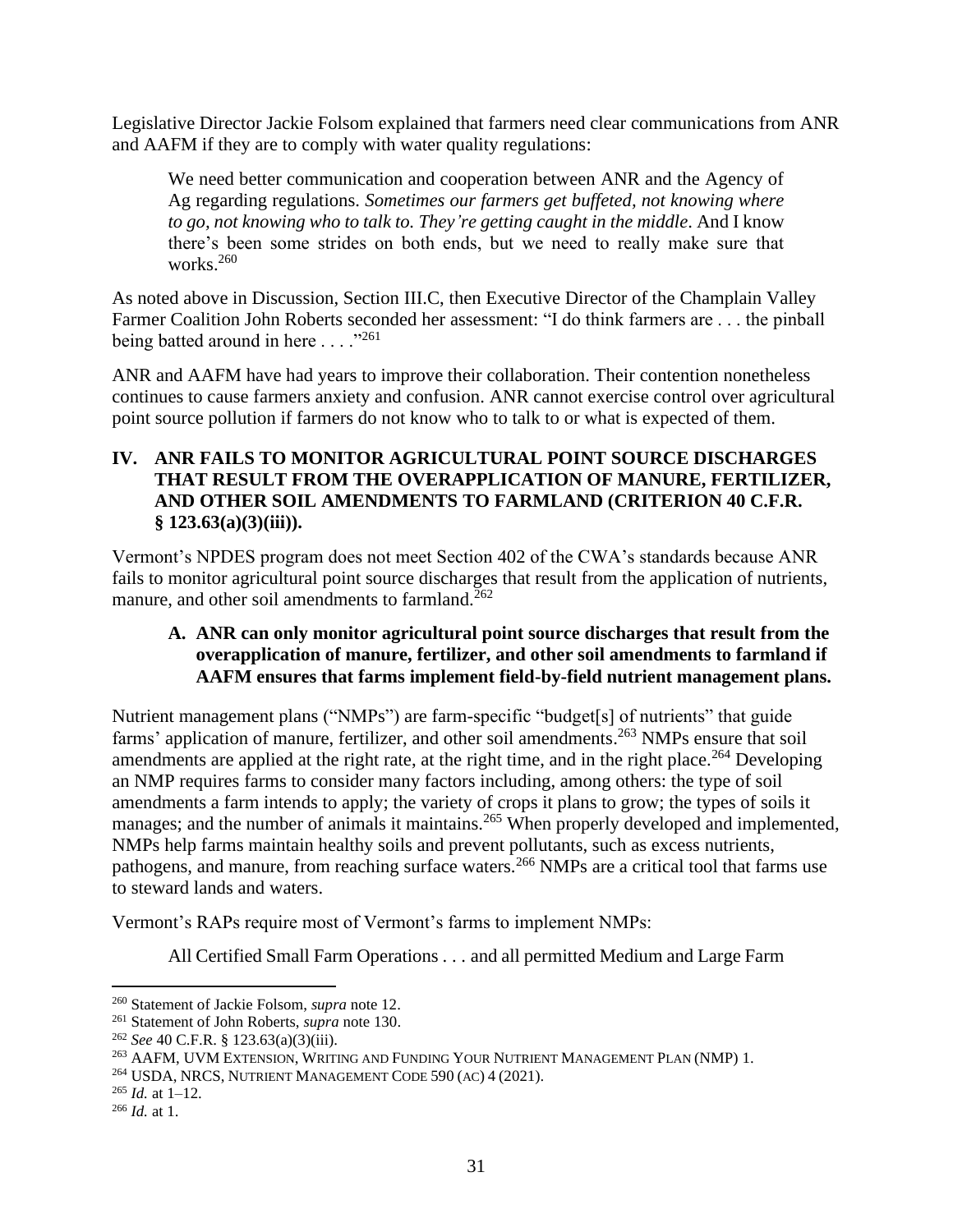Operations managing manure, agricultural wastes, or fertilizer for use as nutrient sources shall implement a field-by-field nutrient management plan consistent with the requirements of the USDA NRCS Nutrient Management Practice Code 590 or other equivalent standards approved by the Secretary [of AAFM].<sup>267</sup>

The RAPs recognize that implementing an NMP requires follow-through; planning is not enough. The RAPs consequently require farms to maintain records of "manure and other agricultural waste application" for five years and to provide those records to AAFM upon request.<sup>268</sup> This allows AAFM to monitor whether farms are applying nutrients as prescribed by their NMPs.

NMPs do more than help farms protect Vermont's waters. NMPs also allow ANR to monitor point source discharges that result from the overapplication of manure, fertilizer, and other soil amendments to farmland. They do this by allowing ANR to compare the rate at which a farm applied soil amendments with the farm's NMP. As discussed below, if a farm applied soil amendments *in excess of* its NMP's recommendations, and some of those amendments ran off the land and into a surface water, a prohibited point source discharge may have occurred. If the farm applied soil amendments *in accordance with* its NMP, and some of those amendments reached a surface water, then a CWA-prohibited point source discharge likely *did not* occur. Thus, NMPs are critical both for farm management and for ANR to monitor potential point source discharges. If a farm lacks an NMP or fails to keep soil amendment application records, ANR cannot carry out its duty to inspect and monitor under the CWA.

The foregoing is true because the CWA prohibits the unpermitted discharge of any pollutant from any point source.<sup>269</sup> Pollutants include agricultural wastes<sup>270</sup> that farmers commonly apply to fields, such as manure, fertilizer, and other soil amendments. Point sources include the manure spreading vehicles and other equipment that farms use to apply soil amendments, $271$  as well as structures and features that channel or convey amendment-containing runoff away from fields, such as pipes, ditches, channels, tunnels,  $272$  swales,  $273$  and drainage systems.  $274$  If the farm in question is a CAFO,<sup>275</sup> then the entire farm, including land that the farm controls and applies soil amendments to, $276$  is a point source. $277$ 

Congress recognized that these definitions could make farms liable for a wide variety of discharges associated with the application of soil amendments to fields. For example, if a farm spread manure at an appropriate rate, but rain washed the manure into a stream two days later, the farm would have caused an illegal point source discharge with the manure spreading vehicle as the point source. Congress consequently added an agricultural stormwater exemption to the

<sup>267</sup> RAPs, *supra* not[e 5,](#page-3-1) § 6.03(a).

<sup>268</sup> *Id.* at § 6.03(f).

<sup>269</sup> 33 U.S.C. § 1342(a)(1); s*ee* 33 U.S.C. § 1362(12) (defining "discharge of a pollutant" as "any addition of any pollutant to navigable waters from any point source").

 $270$  33 U.S.C. § 1362(6).

<sup>271</sup> *Concerned Area Residents for the Env't v. Southview Farms*, 34 F.3d 114, 119 (2d Cir. 1994).

<sup>272</sup> 33 U.S.C. § 1362(14).

<sup>273</sup> *Southview Farms*, 34 F.3d at 118–19.

<sup>274</sup> *United States v. Earth Sciences, Inc.*, 599 F.2d 368, 374 (10th Cir. 1979).

<sup>275</sup> *See supra* not[e 26](#page-5-3) (explaining when a farm qualifies as a CAFO).

 $276$  40 C.F.R. § 122.23(b)(3) (defining "land application area").

<sup>277</sup> 33 U.S.C. § 1362(14).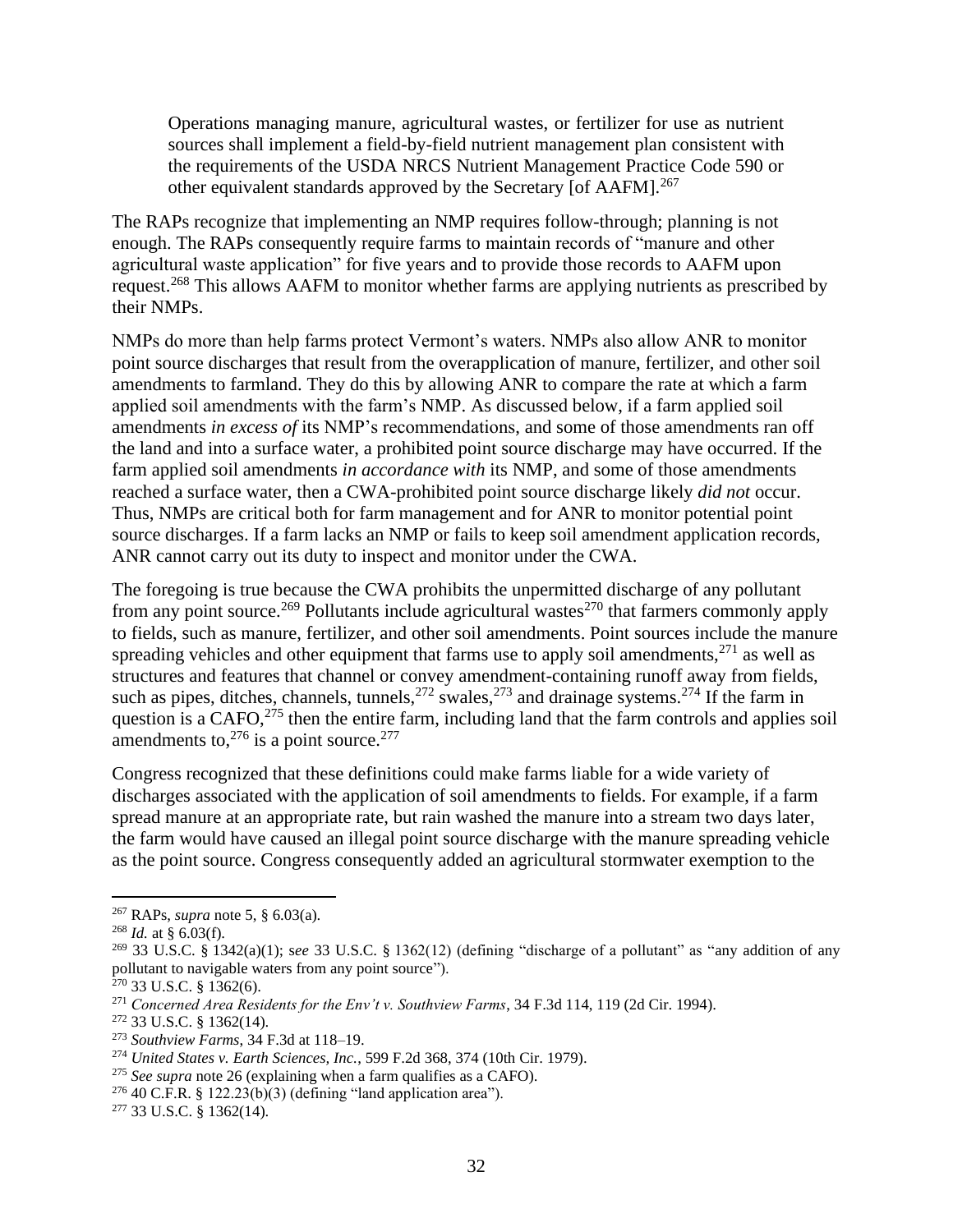CWA that "seeks to remove liability for agriculture-related discharges primarily *caused by nature*, while maintaining liability for other discharges."<sup>278</sup>

The agricultural stormwater exemption achieves this by excluding "agricultural stormwater discharges" from the CWA's definition of "point source."<sup>279</sup> A discharge is an agricultural stormwater discharge if its primary cause is precipitation,<sup>280</sup> not farm management. By contrast, a discharge is not an agricultural stormwater discharge if its primary cause is "the over-saturation of the fields" with soil amendments, even if precipitation plays a part in causing the discharge.<sup>281</sup>

Federal regulations reflect this understanding by applying the CWA's agricultural stormwater exemption only if the discharged soil amendments were "applied in accordance with site-specific nutrient management practice[s] that ensure [their] appropriate agricultural utilization  $\dots$ <sup>282</sup> These practices are often captured in NMPs. Vermont requires farms to maintain and implement field-by-field NMPs for just this reason.<sup>283</sup>

NMPs allow Vermont's regulators to determine whether the CWA's agricultural stormwater exemption applies to cases that involve soil amendments reaching surface waters after they are applied to farmland. If the farm applied the amendments according to its NMP, then the farm "applied in accordance with site-specific nutrient management practice[s],"<sup>284</sup> the agricultural stormwater exemption applies, and the farm did not engage in a point source discharge. If the farm applied the amendments at rates that exceed its NMP, then the farm likely discharged.

ANR can make this determination only if farms develop an accurate, complete NMP and document soil amendment applications. If either the NMP or the application records are missing or faulty, then ANR cannot determine whether the agricultural stormwater exemption applies. Missing or faulty NMPs and records consequently prevent ANR from inspecting and monitoring, no less controlling, potential point source discharges.

Under these circumstances, it is paramount that AAFM ensure that farmers comply with the RAPs and fully implement a field-by-field NMP. Failure to do so would prevent ANR from monitoring agricultural point sources that result from the application of nutrients, manure, and other soil amendments to farmland, as the CWA requires.

## <span id="page-35-0"></span>**B. AAFM's routine failure to enforce Vermont's NMP-related requirements prevents ANR from monitoring agricultural point source discharges that result from the overapplication of manure, fertilizer, and other soil amendments to farmland.**

AAFM identified NMP-related deficiencies during 76 percent of the inspections it conducted on Vermont's LFOs, MFOs, and CSFOs in 2019, 2020, and 2021.<sup>285</sup> The deficiencies that AAFM

<sup>278</sup> *Waterkeeper Alliance, Inc. v. EPA,* 399 F.3d 486, 509 (2d Cir. 2005) (emphasis added).

 $279$  33 U.S.C. § 1362(14) (defining "point source" to exclude "agricultural stormwater discharges and return flows from irrigated agriculture.").

<sup>280</sup> *Southview Farms*, 34 F.3d at 120–21.

<sup>281</sup> *Id.* at 121.

<sup>282</sup> 40 C.F.R. § 122.23(e).

<sup>283</sup> *See* RAPs, *supra* note [5,](#page-3-1) § 6.03(a).

<sup>284</sup> 40 C.F.R. § 122.23(e).

<sup>&</sup>lt;sup>285</sup> This claim is based on a review of the 139 reports Petitioners received from AAFM that documented AAFM inspections conducted on LFOs, MFOs, and CSFOs between April 9, 2019 and October 13, 2021.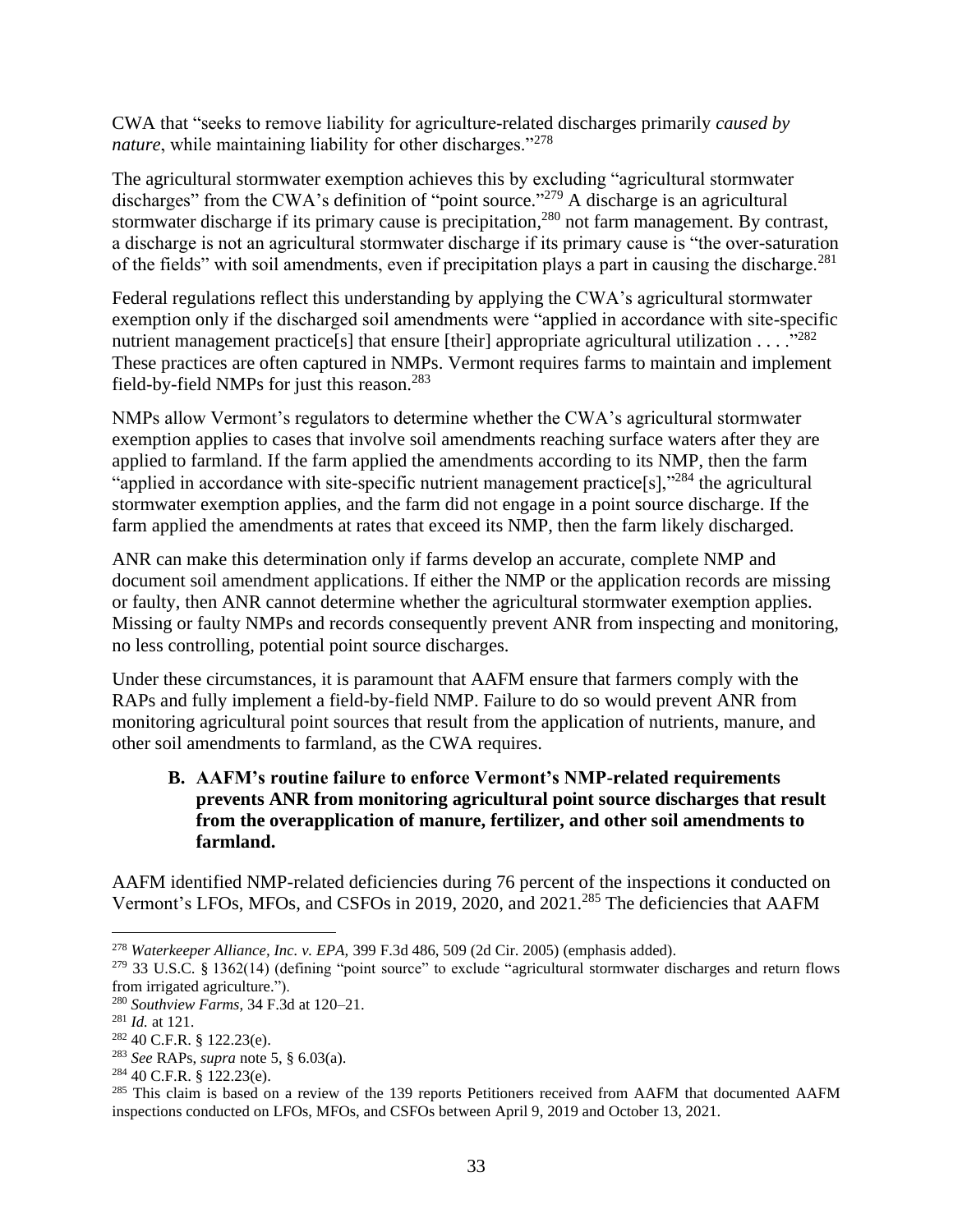discovered varied. Many farms were unable to produce a current NMP upon inspection.<sup>286</sup> Others did not maintain updated records of manure, nutrients, and other soil amendments applied to fields.<sup>287</sup> Some farms had not conducted the soil tests necessary to develop an accurate NMP<sup>288</sup> Still others had failed to sample their waste storage facilities, also essential to develop an accurate NMP.<sup>289</sup>

AAFM staff recognize that these deficiencies prevent AAFM and ANR from determining whether farms are applying soil amendments "in accordance with site-specific nutrient management practice that ensure [their] appropriate agricultural utilization . . . .<sup>"290</sup> If a farm lacks an NMP, then the agencies cannot compare the farm's actual manure application rate to the appropriate application rate to determine whether the CWA's stormwater exemption applies. If a farm is missing current soil tests for its fields, then the farm's NMP may not incorporate accurate

<sup>286</sup> *See, e.g.*, AAFM, General Information Form, Mack Bros. Farm (Nov. 20, 2019) (inspected Aug. 12, 2019) ("At the time of inspection, and as previously observed at your last inspection, a NMP was not available onsite. The most recent NMP developed was stated to be 2017. It was discussed that the farm should always have an updated NMP and that it needs to be available onsite."); AAFM, General Information Form, River Valley Farm (June 19, 2019) (inspected June 18, 2019) ("As observed, the farm does not have an NMP."); AAFM, General Information Form, Cream Hill Stock Farm (May 21, 2019) (inspected Apr. 9, 2019) ("The farm did not have an NMP available during the inspection."); AAFM, General Information Form, Rawson Farm (July 23, 2019) (inspected Apr. 23, 2019) ("A Nutrient Management Plan (NMP) had not been developed."); AAFM, General Information Form, Rawson Farm (Aug. 7, 2019) (inspected Apr. 30, 2019) ("The farm did not have a current NMP available at the time of the inspection."); AAFM, General Information Form, Scholten Farm (Sept. 18, 2019) (inspected June 18, 2019) ("The farm did not have an NMP available on site at the time of the inspection . . . ."); AAFM, General Information Form, Meadow View Farm LLC (Nov. 13, 2019) (inspected July 18, 2019) ("The farm did not have a Nutrient Management Plan at the time of the inspection.").

<sup>287</sup> *See, e.g.*, AAFM, General Information Form, Pond Hill Ranch (Apr. 26, 2021) (inspected Oct. 14, 2020) ("At the time of inspection the farm was not keeping up to date records of nutrient application from both manure and fertilizer . . . ."); AAFM, General Information Form, Pleasant Acres (Apr. 22, 2021) (inspected Sept. 17, 2020) ("Limited records for manure spreading were available on site at the time of inspection. . . . Limited records for fertilizer applications were available at the time of inspection."); AAFM, General Information Form, Sizen Dairy Farm (Nov. 6, 2019) (inspected Oct. 23, 2019) ("The farm also needs to keep manure and fertilizer spreading records . . . ."); AAFM, General Information Form, Green Mountain Dairy (Nov. 5, 2021) (inspected Oct. 13, 2021) ("Fertilizer records were not available during the inspection."); AAFM, General Information Form, Bryce Farms Inc (Dec. 14, 2019) (inspected Nov. 5, 2019) ("The farm does not have a nutrient management plan, current soil tests, waste analysis, crop records, fertilizer records or manure spreading records.");

<sup>288</sup> *See, e.g.*, AAFM, General Information Form, Green Mountain Dairy (Nov. 5, 2021) (inspected Oct. 13, 2021) ("Soil tests were out-of-date at the time of inspection"); AAFM, General Information Form, Daona Farm (June 3, 2021) (inspected Nov. 12, 2020) ("At the time of inspection it was observed that 27 fields in the NMP had the most recent soil tests in 2015 & 2016, and 13 fields . . . were observed to be using average sample values. All fields must be soil sampled at least once every three years."); AAFM, General Information Form, Richville Farm (Sept. 3, 2020) (inspected Feb. 17, 2020) ("It was observed that 17 fields in [Richville Farm's] 2020 NMP did not have representative soil analyses."); AAFM, General Information Form, Deer Flats Farm (Dec. 2, 2020) (inspected July 28, 2020) ("At the time of inspection, Deer Flats Farm's (DFF) Nutrient Management Plan (NMP) did not have up to date soil samples on any of their fields.").

<sup>289</sup> *See, e.g.*, AAFM, General Information Form, Robeth Holsteins LLC (Jan. 13, 2020) (inspected June 6, 2019) ("The NMP was incomplete for several factors, one being no manure analysis. No manure analysis meant that there were no recommendations for manure spreading rate."); AAFM, General Information Form, Randy Callan Farm (Oct. 5, 2021) (inspected Aug. 26, 2021) ("No current waste analysis available"); AAFM, General Information Form, Corey Acres Farm (Oct. 5, 2021) (inspected Aug. 13, 2021) ("No current waste analysis available"); AAFM, General Information Form, Westcoms Farm (Sept. 24, 2021) (inspected Aug. 11, 2021) ("No current waste analysis available"); AAFM, General Information Form, Chaput Family Farms (Aug. 23, 2021) (inspected July 23, 2021) ("No current waste analysis available").

<sup>290</sup> 40 C.F.R. § 122.23(e).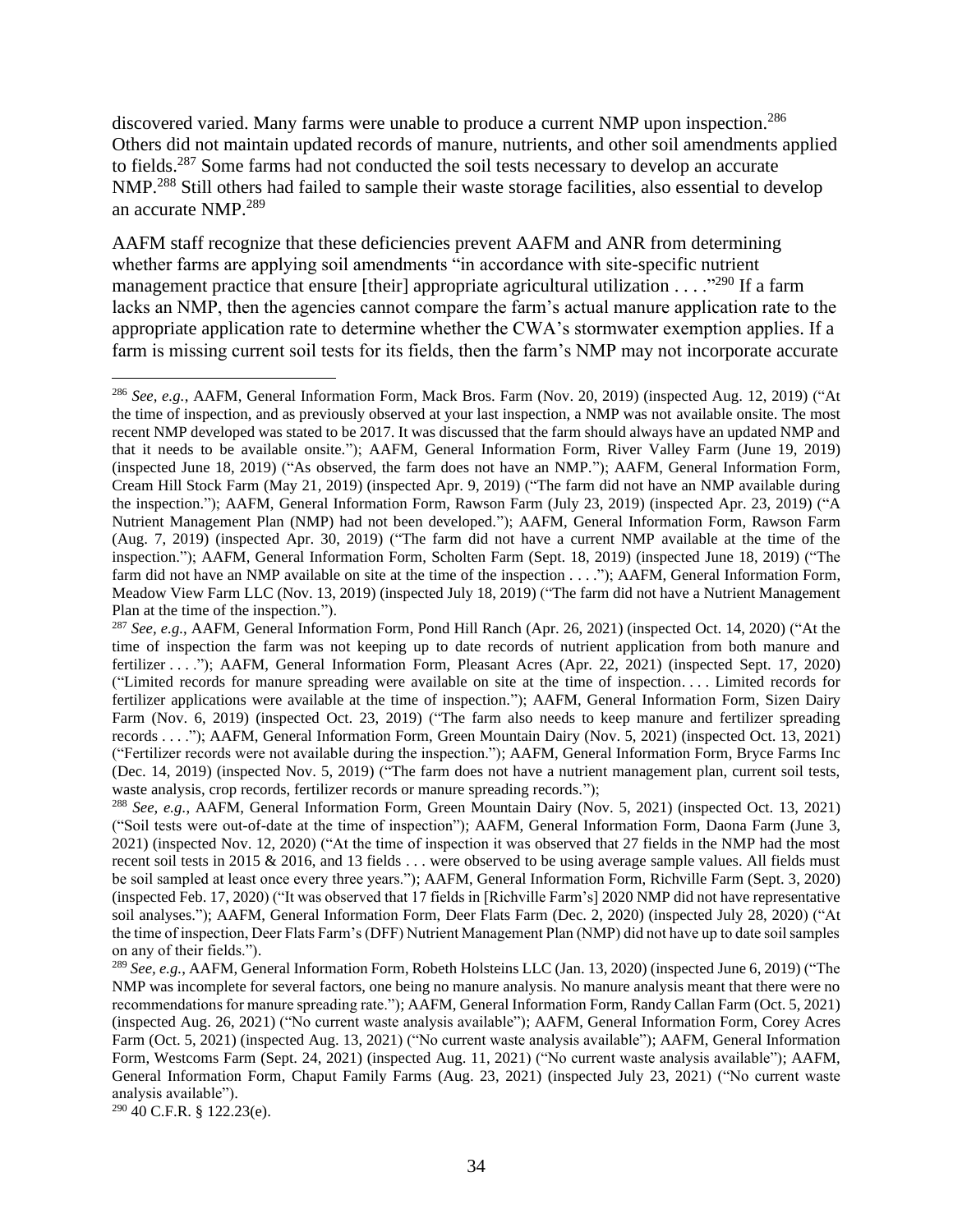application recommendations, rendering it less useful.

For example, AAFM Specialists Clark Parmelee and David Wardrop inspected Silver Spring Farm on July 11, 2019. They noted that "[t]he farm does not have a nutrient management plan, current soil tests, waste analysis, crop records, fertilizer records or manure spreading records."<sup>291</sup> Parmelee and Wardrop went on to explain that they were "not able to compare manure spreading records to recommended rates because the farm does not have an NMP or manure spreading records."<sup>292</sup>

Similarly, AAFM Specialists Abbi Pajak and Matt Gardner inspected Mack Bros. Farm on August 12, 2019. They discovered that the farm's NMP, field-by-field manure and fertilizer application records, and field-by-field crop yields were not available for inspection.<sup>293</sup> Pajak and Gardner described how this deficiency prevented them from conducting a complete inspection: "Implementation items associated to the farm's NMP including, but not limited to, crop rotation and manure spreading, could not be verified because NMP was not on-site."<sup>294</sup>

If NMP-related deficiencies prevent AAFM and ANR from determining whether farms are applying soil amendments in accordance with an updated, current NMP, then the agencies cannot determine whether the CWA's agricultural stormwater exemption applies to potential point source discharges from those farms. This makes it impossible for ANR to inspect and monitor agricultural point source discharges that result from the application of nutrients, manure, and other soil amendments to farmland on many farms.<sup>295</sup>

Vermont law authorizes AAFM to use several formal enforcement mechanisms to ensure that farms maintain current NMPs and soil amendment application records. These include issuing corrective action letters, notices of violation, cease and desist orders,  $296$  revoking farm certifications or permits,  $297$  and pursuing civil enforcement.  $298$ 

Despite widespread NMP-related deficiencies, AAFM rarely uses formal enforcement mechanisms to require that Vermont's LFOs, MFOs, and CSFOs maintain and implement field-by-field NMPs.<sup>299</sup> The following examples are typical:

• On August 11, 2021, AAFM Specialists Luke Hughes and Sylvia Jensen inspected Westcoms Farm.<sup>300</sup> They identified the following NMP-related problems:

> Soil tests were not available in the NMP[.] Manure application records were not available at the time of inspection. Fertilizer application records were not available at the time of inspection. Crop yield records were not accurate, complete, or available . . . No current waste analysis available[.] NMP not

<sup>&</sup>lt;sup>291</sup> AAFM, General Information Form, Silver Spring Farm (Sept. 23, 2019) (inspected July 11, 2019). <sup>292</sup> *Id.*

<sup>&</sup>lt;sup>293</sup> AAFM, General Information Form, Mack Bros. Farm (Nov. 20, 2019) (inspected Aug. 12, 2019). <sup>294</sup> *Id.*

<sup>295</sup> *See* discussion *supra* Discussion, Sectio[n IV](#page-33-0)[.A.](#page-33-1)

<sup>296</sup> 6 V.S.A. §§ 4991–93.

<sup>297</sup> *Id.* §§ 4991, 4994.

<sup>298</sup> *Id.* §§ 4991, 4995.

<sup>299</sup> RAPs, *supra* not[e 5,](#page-3-1) § 6.03(a).

<sup>300</sup> AAFM, General Information Form, Westcoms Farm (Sept. 24, 2021) (inspected Aug. 11, 2021).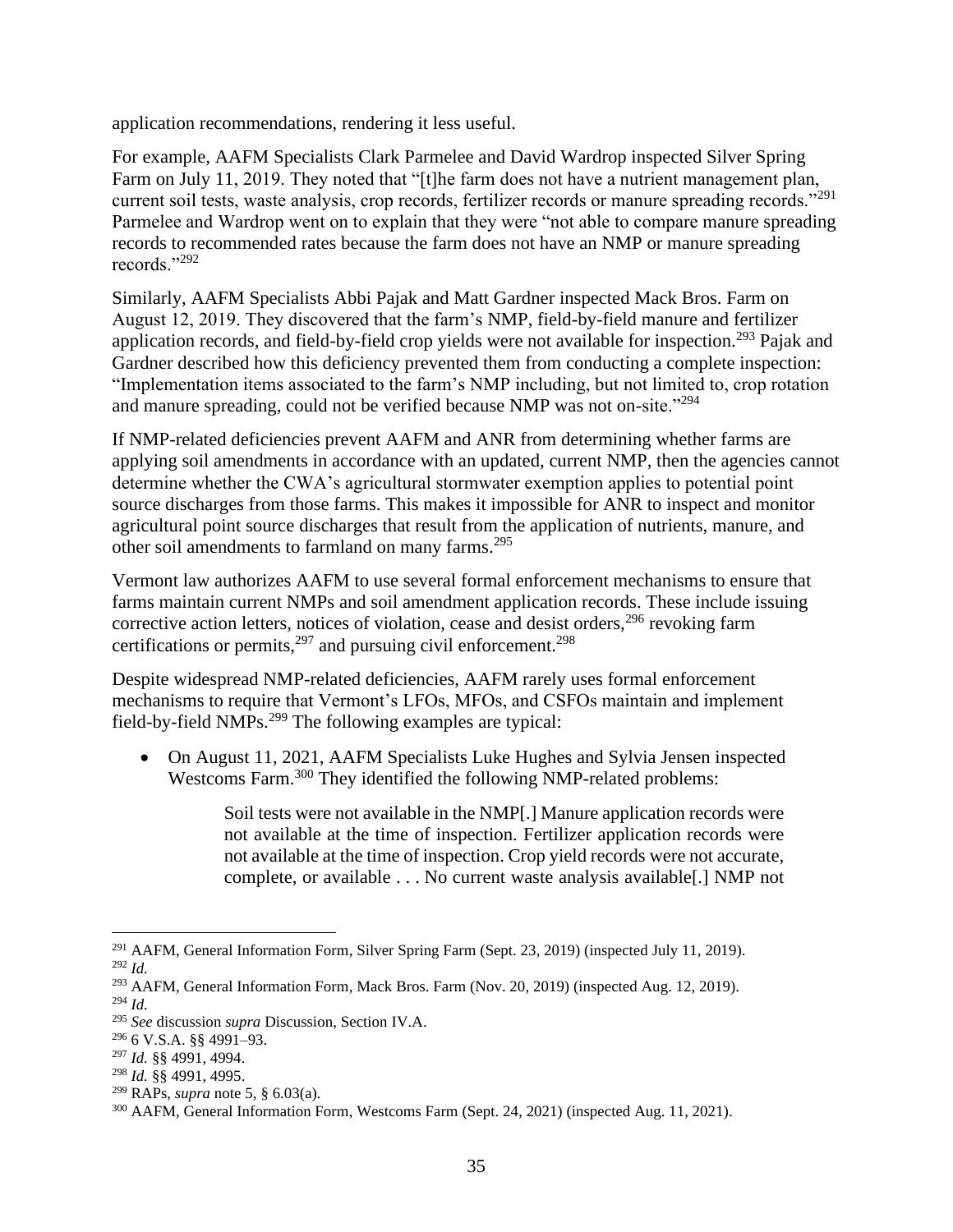available at time of inspection[.]

To the best of Petitioners' knowledge, AAFM did not use any of its formal enforcement mechanisms to correct the farm's failure to implement a field-by-field NMP.

• On November 16, 2020, AAFM Specialists Sylvia Jensen and David Wardrop inspected Newmont Farm.<sup>301</sup> They discovered that the farm had used an outdated waste analysis in its NMP and that the farm did not have field-by-field fertilizer application records.<sup>302</sup>

AAFM had identified NMP-related issues on Newmont Farm before. During the farm's May 2, 2019 inspection, AAFM Specialists Clarice Cutler, Abbi Pajak, and Chip Gianfagna<sup>303</sup> observed that the farm's NMP overallocated phosphorus on more than 20 high-phosphorus fields.<sup>304</sup> A programmatic follow-up conducted on March 24, 2020 revealed that "some high risk phosphorus loss fields still have nutrient recommendations above crop removal . . . ."<sup>305</sup>

Despite identifying NMP-related deficiencies on Newmont Farm during three inspections, to the best of Petitioners' knowledge, AAFM did not use any of its formal enforcement mechanisms to correct the farm's failure to implement a field-by-field NMP.

• On October 14, 2020, AAFM Specialists David Wardrop and Trevor Lewis, accompanied by DEC Environmental Analyst Clarice Cutler,<sup>306</sup> inspected Pond Hill Ranch.<sup>307</sup> Wardrop and Lewis observed that "the farm was not keeping up to date records of nutrient application from both manure and fertilizer as stated in the [RAPs]."<sup>308</sup> The farm had also failed to conduct "an annual waste analysis for each waste storage facility," information that would be used "in the creation of [an] NMP."309

AAFM Specialists Wardrop and Silas Rainville conducted a programmatic follow-up at Pond Hill Ranch on May 19, 2021.<sup>310</sup> Although Wardrop and Rainville reviewed prior observations that related to one of the farm's feedlots, they ignored whether the farm had made NMP-related progress.<sup>311</sup> To the best of Petitioners' knowledge, AAFM did not use any of its formal enforcement mechanisms to correct the farm's failure to implement a field-by-field NMP.

This was not the first time that AAFM had identified NMP-related deficiencies on Pond Hill Ranch. On July 25, 2018, AAFM Specialists Clark Parmelee and John Roberts inspected the farm.<sup>312</sup> They noted that the farm had not developed an NMP, taken necessary soil samples, or conducted "an annual waste nutrient analysis for each waste

<sup>301</sup> AAFM, General Information Form, Newmont Farm (May 7, 2021) (inspected Nov. 16, 2020). <sup>302</sup> *Id.*

<sup>&</sup>lt;sup>303</sup> At the time of the inspection, Chip Gianfagna was an AAFM employee. He had not yet joined DEC.

<sup>304</sup> AAFM, General Information Form, Newmont Farm (Sept. 18, 2019) (inspected May. 2, 2019).

<sup>305</sup> AAFM, Programmatic Follow-up, Newmont Farm (Mar. 25, 2020) (inspected Mar. 24, 2020).

<sup>&</sup>lt;sup>306</sup> At the time of the inspection, Clarice Cutler had recently joined DEC after having worked for AAFM.

<sup>307</sup> AAFM, General Information Form, Pond Hill Ranch (Apr. 26, 2021) (inspected Oct. 14, 2020).

<sup>308</sup> *Id.*

<sup>309</sup> *Id.*

<sup>310</sup> AAFM, Programmatic Follow-up, Pond Hill Ranch (Aug. 18, 2021) (inspected May 19, 2021).

<sup>311</sup> *Id.*

<sup>312</sup> AAFM, General Information Form, Pond Hill Ranch (Oct. 20, 2018) (inspected July 25 2018).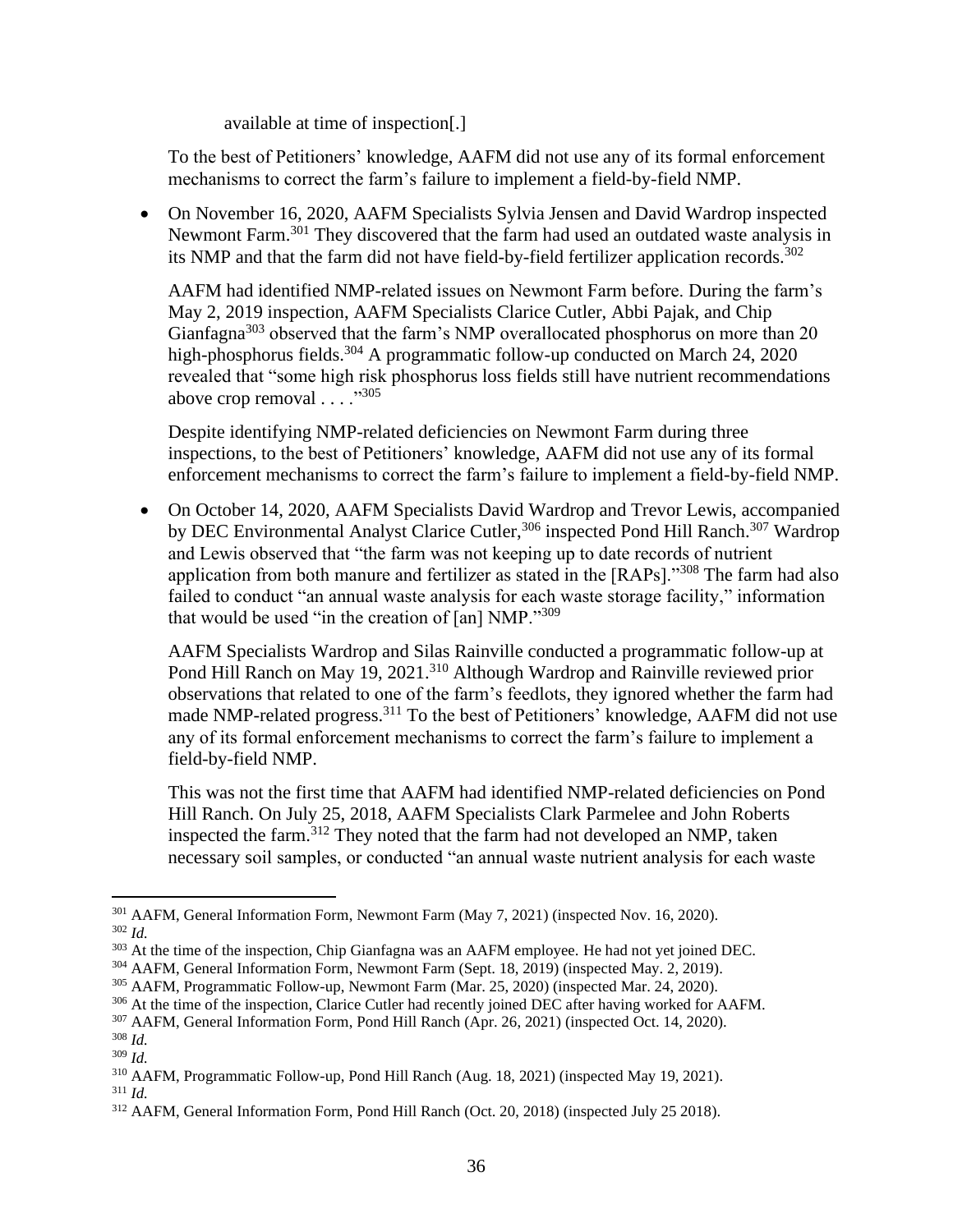storage facility."<sup>313</sup> Although AAFM issued a corrective action letter to the farm on February 14, 2019, the letter did not address any NMP-related issues.<sup>314</sup>

- On October 10, 2019, AAFM Specialists Clark Parmelee, David Wardrop, and Andrew Mitchell inspected Sizen Dairy Farm.<sup>315</sup> They noted that the farm did not keep manure and fertilizer spreading records, that it did not maintain crop yield records, and that it had not conducted an annual analysis of agricultural wastes contained in a manure pit, all things that the farm "needs to" do.<sup>316</sup> To the best of Petitioners' knowledge, AAFM did not use any of its formal enforcement mechanisms to correct the deficiencies Parmelee, Wardrop, and Mitchell identified.
- On April 23, 2019, AAFM Specialists Clark Parmelee and Trevor Lewis inspected Rawson Farm.<sup>317</sup> The farm had not developed an NMP, was not tracking manure spreading, and had not conducted an annual analysis of agricultural wastes contained in manure pits that would be applied to fields.<sup>318</sup> Parmelee and Lewis made the following NMP-related recommendations:

I recommend keeping manure spreading records that track the amount, source, time and location of where manure is being spread. . . . keeping cropping records that track how much feed was taken off each field. . . . tak[ing] soil samples of all fields receiving nutrients. . . . [having] manure samples analyzed from both manure pits and any manure stacks that the farm may have. *All of these records and analysis will be used in creating an NMP*. 319

To the best of Petitioners' knowledge, AAFM did not use any of its formal enforcement mechanisms to correct the farm's failure to implement a field-by-field NMP.

AAFM's failure to deploy its formal enforcement mechanisms, even its most accommodating mechanisms, perpetuates widespread noncompliance with Vermont's field-by-field NMP requirement. Noncompliance prevents ANR from determining whether the CWA's agricultural stormwater exemption applies when farms apply soil amendments. Thus, AAFM's failure to enforce Vermont's NMP-related requirements prevents ANR from inspecting and monitoring agricultural point source discharges that result from the overapplication of manure, fertilizer, and other soil amendments to farmland.

## <span id="page-39-0"></span>**C. AAFM routinely declines to alert ANR when farms overapply soil amendments to farmland.**

When farms apply amendments in greater quantities than their NMP recommends, they create a risk that those amendments will run off their fields and pollute surface waters. Moreover,

<sup>313</sup> *Id.*

<sup>&</sup>lt;sup>314</sup> Corrective Action Warning Letter from Anson Tebbetts, Secretary, AAFM, to Harry O'Rourke, Pond Hill Ranch (Feb. 14, 2019).

<sup>315</sup> AAFM, General Information Form, Rawson Farm (Oct 23, 2019) (inspected Nov 11, 2019). <sup>316</sup> *Id.*

<sup>317</sup> AAFM, General Information Form, Rawson Farm (July 23, 2019) (inspected April 23, 2019).

<sup>318</sup> *Id.*

<sup>319</sup> *Id.* (emphasis added).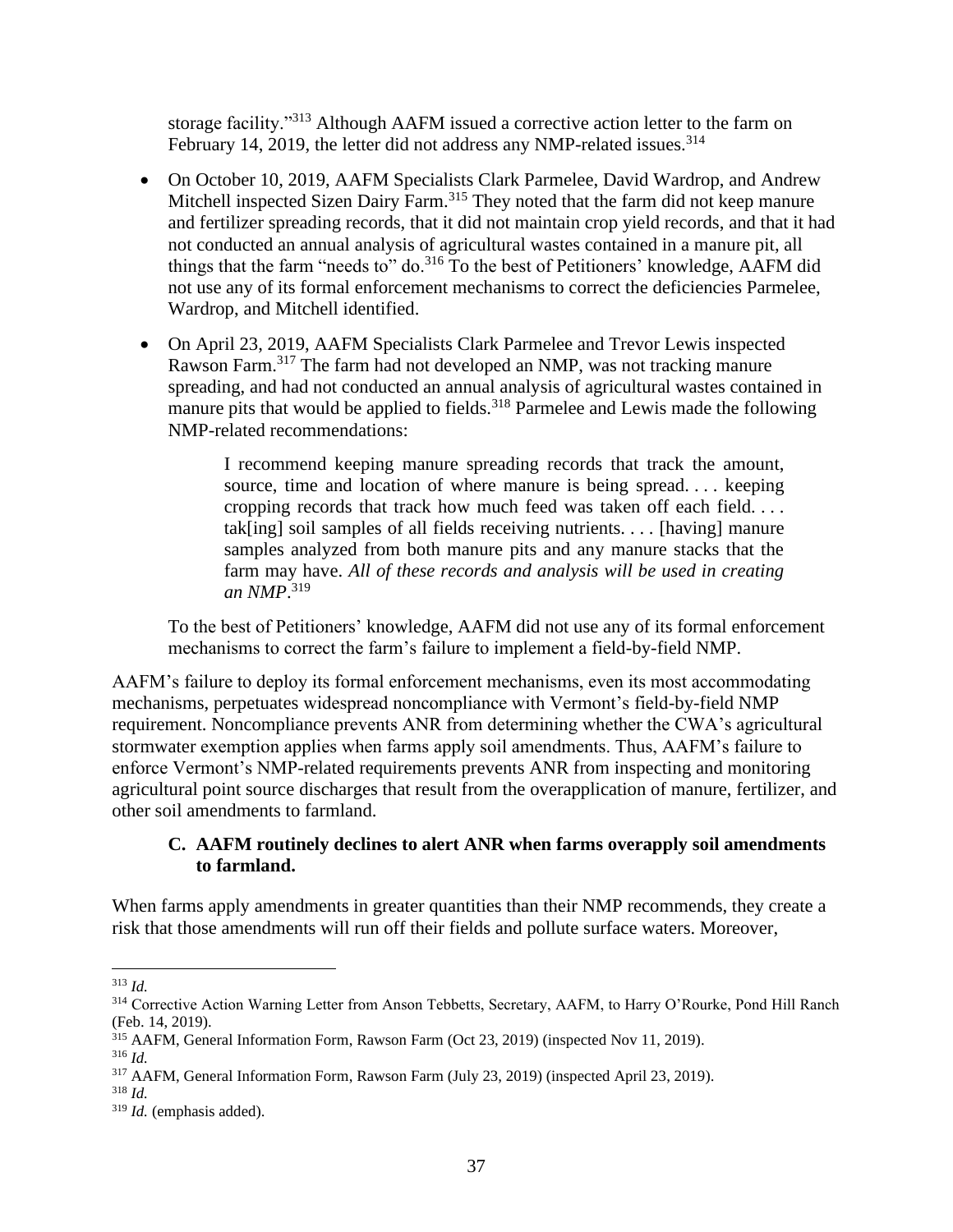application in excess of NMP recommendations likely makes the CWA's agricultural stormwater exemption inapplicable. Evidence of overapplication is consequently evidence of a potential point source discharge that AAFM must refer to ANR.<sup>320</sup> Only when AAFM refers that evidence can ANR monitor potential point source discharges and act as "the decision-maker regarding the existence of a point source  $\dots$  ..."<sup>321</sup>

During routine farm inspections, AAFM often discovers that farms have overapplied soil amendments, particularly manure. AAFM usually declines to alert ANR. The following examples are typical:

• On September 16, 2021, AAFM Specialists Luke Hughes and Maria Steyaart inspected Westminster Farms.<sup>322</sup> They observed "[e]vidence of nutrients applied to field[s] without meeting relevant standards."<sup>323</sup> Westminster Farms had applied manure to fields 302-2 and 302-3 at a rate of 12,529 gallons per acre even though the farm's NMP recommended 11,000 gallons per acre.<sup>324</sup>

Two years earlier, on August 21, 2019, AAFM Specialists Megan Phillips and Maria Steyaart noted similar overapplications.<sup>325</sup> "Based on the recommendation in the Farm's NMP, Field 907-2  $\ldots$  was over applied with manure by 6,700 gallons."<sup>326</sup> Phillips and Steyaart recommended that the farm adhere to its NMP in the future "to prevent over application of nutrients to fields  $\dots$ ."327

To the best of Petitioners' knowledge, AAFM never alerted ANR that Westminster Farms had overapplied nitrogen and manure, an omission that prevented ANR from inspecting and monitoring potential point source discharges.

• On August 25, 2021, AAFM Specialists Luke Hughes and Connor Steckel inspected Bess-View Farm.<sup>328</sup> They noted that the farm had applied nitrogen fertilizer in amounts "above guideline values."<sup>329</sup> The farm's NMP indicated that the farm should spread nitrogen at a rate of 150 pounds per acre to field 192-1.<sup>330</sup> Instead, the farm applied nitrogen at a rate of 305 pounds per acre, more than double the NMP value.<sup>331</sup>

At a previous inspection conducted on November 13, 2019, AAFM Specialists Megan Phillips and Connor Steckel described similar overapplications at Bess-View Farm.<sup>332</sup> Although the farm's NMP recommended applying 6,800 gallons of manure per acre to

 $320$  2017 MOU, supra note 29, §§ 5(A)(1), 6(D)(2).

<sup>321</sup> *Id.* § 6(C)(4); *see* 2013 EPA Letter, *supra* note [64,](#page-8-1) at 8 ("DEC may consult with AAFM during inspections and enforcement actions involving CAFOs, but as between the two agencies, DEC shall be the decision-maker regarding the extent of CWA violations, the appropriate form of enforcement response, and the timing and nature of requirements to achieve compliance").

<sup>&</sup>lt;sup>322</sup> AAFM, General Information Form, Westminster Farms, Inc. (Nov. 11, 2021) (inspected Sept. 16, 2021). <sup>323</sup> *Id.*

<sup>324</sup> *Id.*

<sup>325</sup> AAFM, General Information Form, Westminster Farms, Inc. (Jan. 10, 2020) (inspected Aug. 21, 2019).

<sup>326</sup> *Id.*

<sup>327</sup> *Id.*

<sup>328</sup> AAFM, General Information Form, Bess-View Farm Partnership (Sept. 24, 2021) (inspected Aug. 25, 2021). <sup>329</sup> *Id.*

<sup>330</sup> *Id.*

<sup>331</sup> *Id.*

<sup>332</sup> AAFM, General Information Form, Bess-View Farm Partnership (Jan. 17, 2020) (inspected Nov. 13, 2019).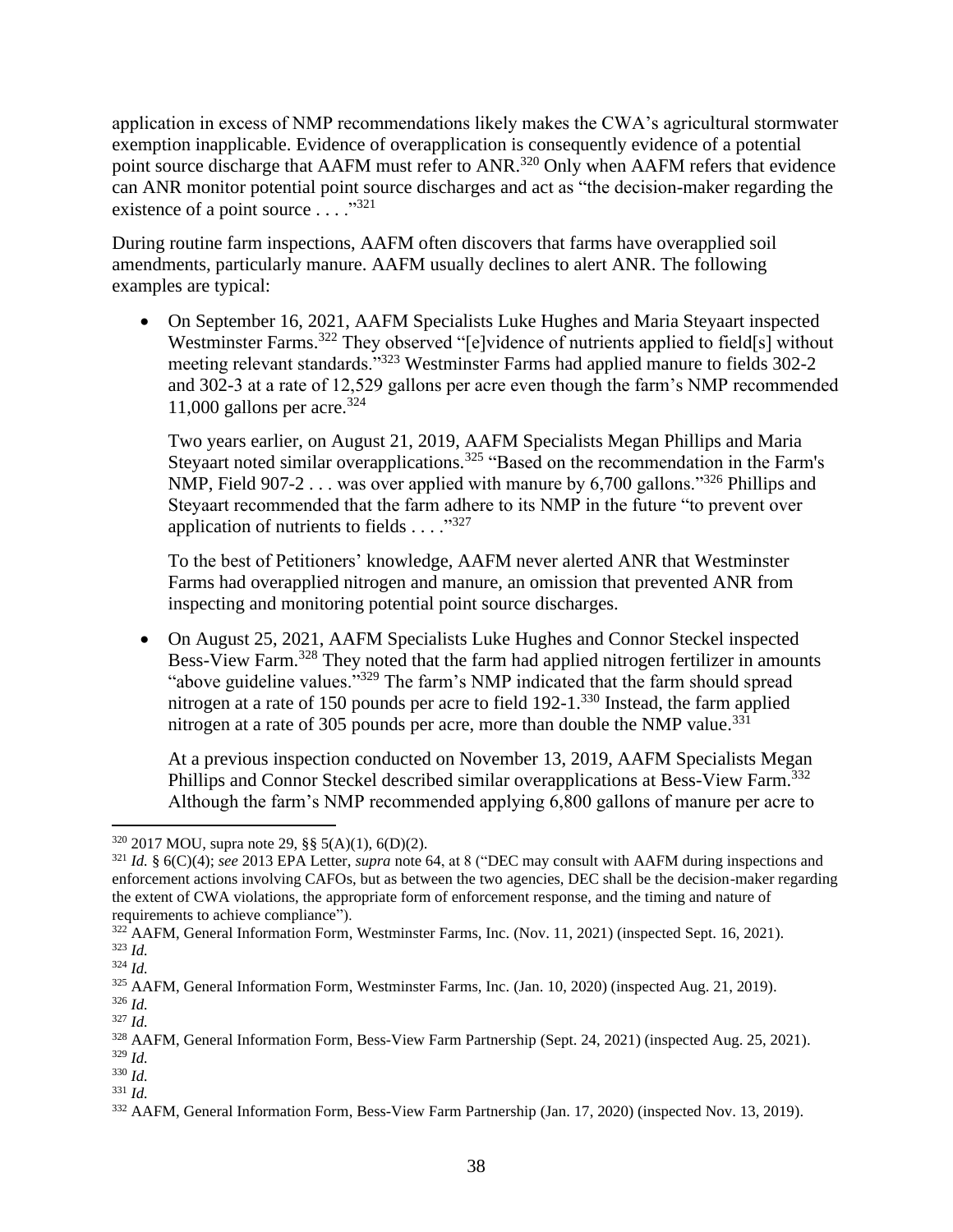field 52-29, the farm applied 9,400 gallons per acre.<sup>333</sup>

To the best of Petitioners' knowledge, AAFM never alerted ANR that Bess-View Farm had overapplied nitrogen and manure, an omission that prevented ANR from inspecting and monitoring potential point source discharges.

• On September 3, 2020, AAFM Specialists Krista Battles and Maria Steyaart inspected Richville Farm.<sup>334</sup> Their field checks revealed that the farm had applied manure at a rate of 12,000 gallons per acre to fields 9759-1 (264) and 9759-11 (269).<sup>335</sup> This rate exceeded the NMP's prescription by 4,000 gallons per acre, or 50 percent.<sup>336</sup>

At an inspection conducted the previous year, on October 9, 2019, AAFM Specialists Steve Cash and Maria Steyaart identified nearly identical manure overapplications on Richville Farm.<sup>337</sup> The farm had applied manure at a rate of 12,000 gallons per acre to fields 9759-1 (264), 9759-11 (269), 9759-12 (268E), 9759-1 (263A), and 9759-12  $(270)$ <sup>338</sup>. The applications exceeded the NMP amount by 4,000 gallons per acre.<sup>339</sup>

To the best of Petitioners' knowledge, AAFM never alerted ANR that Richville Farm had overapplied manure during successive years on the same fields, an omission that prevented ANR from inspecting and monitoring potential point source discharges.

• On September 1, 2020, AAFM Specialists Maria Steyaart and David Wardrop inspected Gray Farm.<sup>340</sup> The farm's NMP recommended that no manure be spread on field 23 because the field was rated as "Very High" for soil test phosphorus.<sup>341</sup> Gray Farm nonetheless spread manure at a rate of 660 gallons per acre on field 23.<sup>342</sup> Stevaart and Wardrop recommended that Gray Farm "follow [Gray Farm's] NMP recommendations" in future years.  $343$ 

To the best of Petitioners' knowledge, AAFM never alerted ANR that Gray Farm had overapplied manure, an omission that prevented ANR from inspecting and monitoring potential point source discharges.

• On July 31, 2019, AAFM Specialists Clarice Cutler and Abbi Pajak inspected Maxwell Neighborhood Farms.<sup>344</sup> They learned that the farm had applied 12,400 gallons of manure to field 1730-1 (Chaput 01 (C)) even though the farm's NMP recommended just 9,000 gallons.<sup>345</sup> Cutler and Pajak raised the farm's repeated overapplication with the farmer:

At the time of the inspection I discussed the overapplication of manure

<sup>333</sup> *Id.*

<sup>334</sup> AAFM, General Information Form, Richville Farm (Feb. 17, 2021) (inspected Sept. 3, 2020).

<sup>335</sup> *Id.*

<sup>336</sup> *Id.*

<sup>337</sup> AAFM, General Information Form, Richville Farm (Jan. 23, 2020) (inspected Oct. 9, 2019).

<sup>338</sup> *Id.* <sup>339</sup> *Id.*

<sup>340</sup> AAFM, General Information Form, Gray Farm (July 28, 2021) (inspected Sept. 1, 2020).

<sup>341</sup> *Id.*

<sup>342</sup> *Id.*

<sup>343</sup> *Id.*

<sup>344</sup> AAFM, General Information Form, Maxwell Neighborhood Farms LLC (Jan. 14, 2020) (inspected July 31, 2019). <sup>345</sup> *Id.*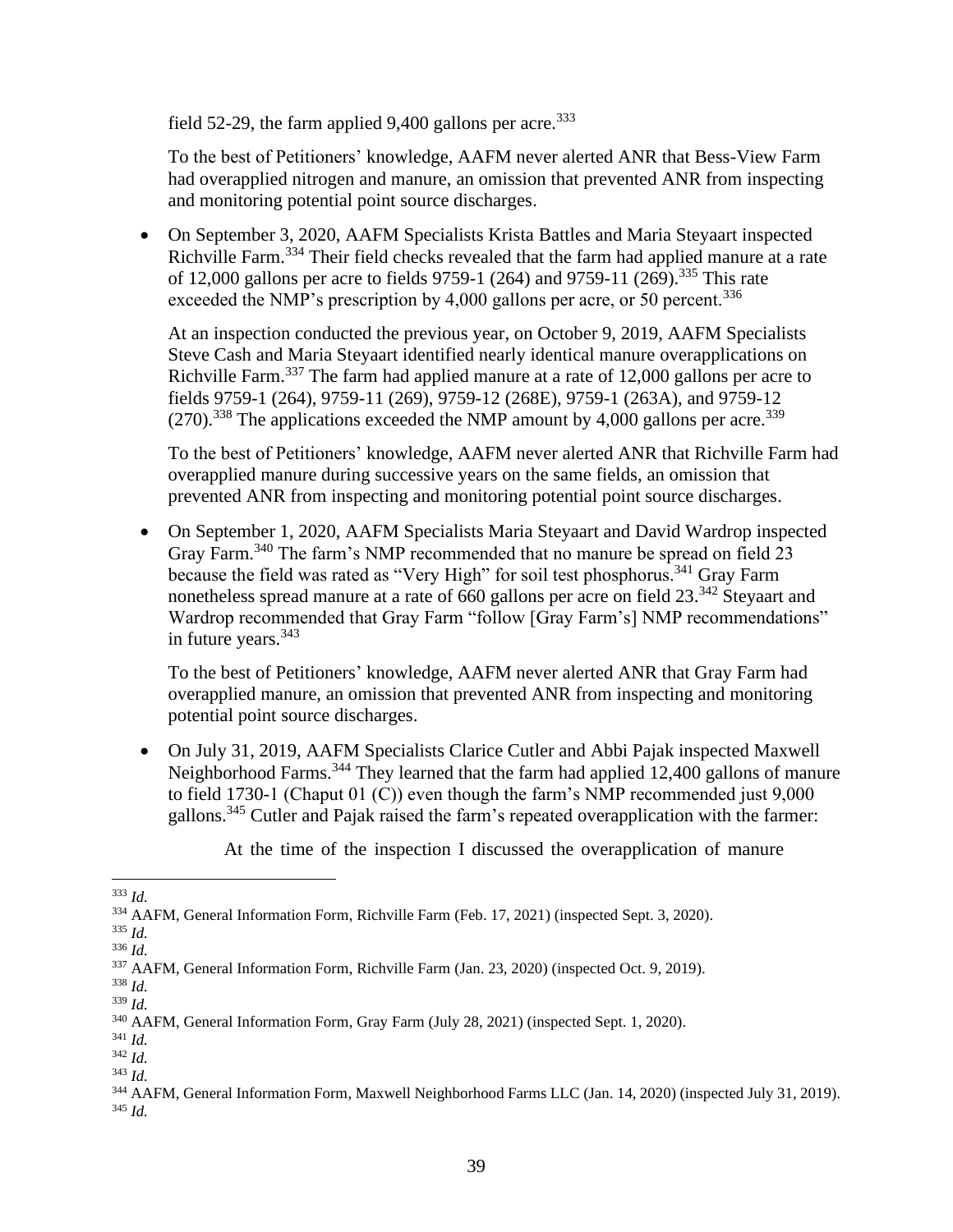documented in the farm's NMP *over the past few years*, and that the over applications have caused the [phosphorus] Index risk ratings to increase to Very High. . . . Manure application rate and timing is one of the ways in which the Agency can assess whether a farm is implementing their NMP, and overapplying nutrients on fields that are at very high risk of moving nutrients off-field is a potential water quality risk.<sup>346</sup>

Cutler and Pajak also noted that the farm had failed to produce manure spreading records during its previous inspection.  $347$ 

To the best of Petitioners' knowledge, AAFM never alerted ANR that Maxwell Neighborhood Farms had overapplied manure over many years, an omission that prevented ANR from inspecting and monitoring potential point source discharges.

By choosing not to alert ANR when it discovers that a farm overapplied soil amendments, AAFM prevents ANR from inspecting and monitoring potential agricultural point source discharges.

#### **REQUEST**

#### <span id="page-42-1"></span><span id="page-42-0"></span>**I. PETITIONERS REQUEST THAT EPA REQUIRE CORRECTIVE ACTION OR WITHDRAW NPDES AUTHORITY FROM VERMONT.**

For the foregoing reasons, Petitioners request that EPA promptly<sup>348</sup> initiate proceedings pursuant to CWA Section 402(c)(3) and its implementing regulations at 40 C.F.R. §§ 123.63, 123.64 to order Vermont to take necessary corrective action to cure the serious deficiencies in Vermont's delegated NPDES program. If Vermont fails to take corrective action, including adopting Secretary of ANR Julie Moore's proposal to transfer agricultural water quality inspection and enforcement to ANR, Petitioners request that EPA withdraw NPDES authority from Vermont until such time as the state reforms water pollution regulation in Vermont so that it complies with the CWA.

<sup>346</sup> *Id.*

<sup>347</sup> *Id.*

<sup>&</sup>lt;sup>348</sup> The Administrative Procedure Act ("APA") requires EPA to respond to filings such as this Petition within a reasonable time. *See* 5 U.S.C. § 553(e); 5 U.S.C. § 555(b) ("With due regard for the convenience and necessity of the parties or their representatives and within a reasonable time, each agency shall proceed to conclude a matter presented to it."). "There is no per se rule as to how long is too long to wait for agency action, but a reasonable time for agency action is typically counted in weeks or months, not years." *In re Am. Rivers & Idaho Rivers United*, 372 F.3d 413, 419 (D.C. Cir. 2004) (internal citations and quotation marks omitted).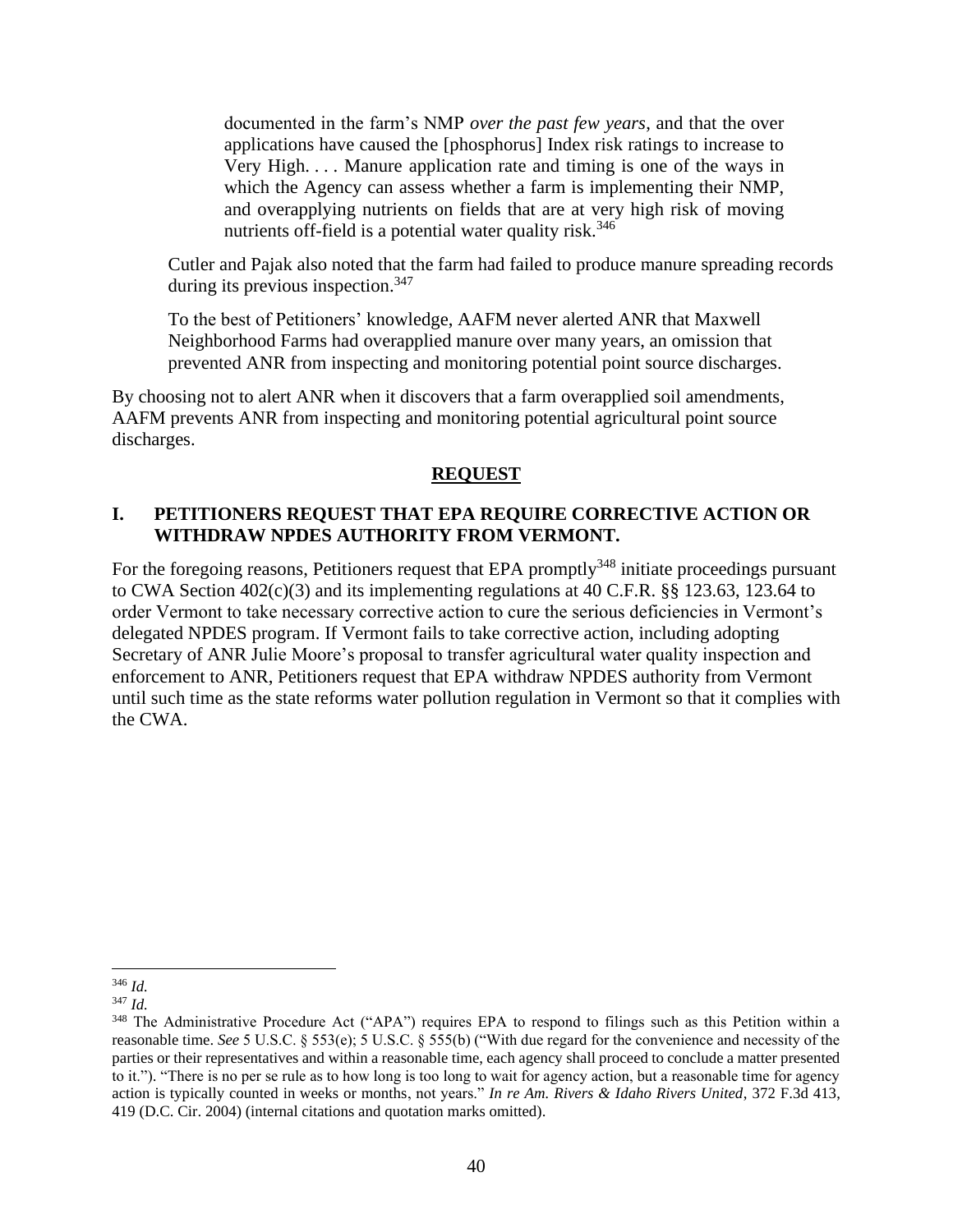Respectfully submitted, Dated March 16, 2022

Elena Mihaly Vice President and Director Conservation Law Foundation 15 East State Street Ste. 4 Montpelier, VT 05602 [emihaly@clf.org](mailto:emihaly@clf.org) (802) 622-3012

Brian Shupe Executive Director Vermont Natural Resources Council 9 Bailey Avenue Montpelier, VT 05602 [bshupe@vnrc.org](mailto:bshupe@vnrc.org) (802) 223-2328 ext.120

Lori Fisher Executive Director Lake Champlain Committee 208 Flynn Avenue, Bldg. 3, Studio 3F Burlington, VT 05401 [lorif@lakechamplaincommittee.org](mailto:lorif@lakechamplaincommittee.org) (802) 238-8321

Cc: Julie Moore, Secretary, Vermont Agency of Natural Resources Ed McNamara, General Counsel, Vermont Agency of Natural Resources

Anson Tebbetts, Secretary, Vermont Agency of Agriculture, Food, and Markets Steven Collier, General Counsel, Vermont Agency of Agriculture, Food, and Markets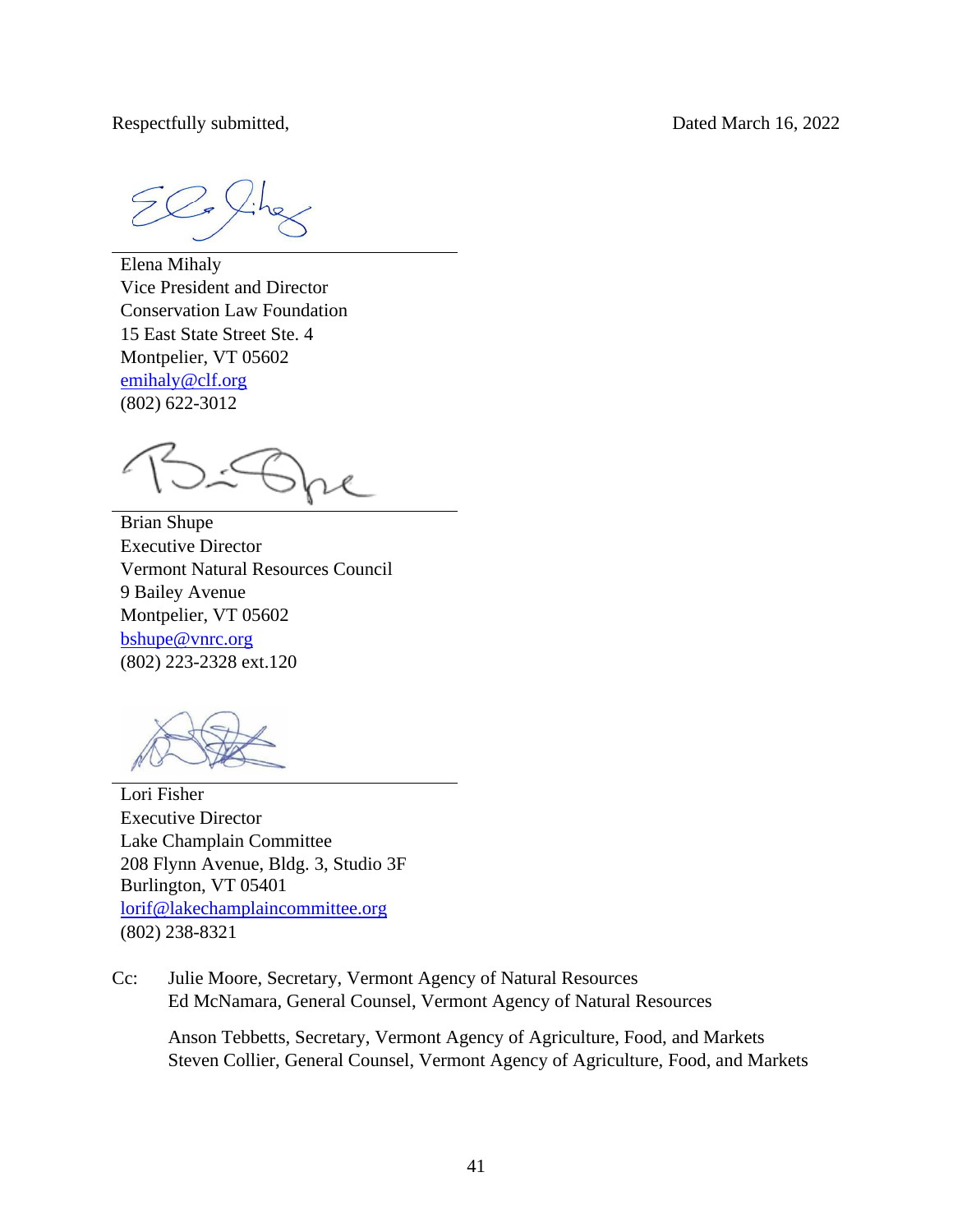**ATTACHMENT 1**

1 National Life Drive, Davis 2 Montpelier, VT 05620-3901

Tel: (802) 828-1294 [www.anr.vermont.gov](http://www.anr.vermont.gov/)



Julia S. Moore, P.E. Agency Secretary

**State of Vermont Agency of Natural Resources**

## **MEMORANDUM**

| To: | Suzanne Young, Secretary, Agency of Administration                       |  |  |
|-----|--------------------------------------------------------------------------|--|--|
|     | Mike Smith, Secretary, Agency of Human Services                          |  |  |
|     | gm<br>From: Julia S. Moore, P.E., Secretary, Agency of Natural Resources |  |  |
| cc: | Anson Tebbetts, Secretary, Agency of Agriculture, Food and Markets       |  |  |
|     | Date: October 9, 2020                                                    |  |  |
| Re: | Proposal to Restructure ANR AAFM Water Quality Staff                     |  |  |

#### **Overview/Background**

Regulation of agricultural water quality is currently divided between the Agency of Natural Resources (ANR) and the Agency of Agriculture, Food, and Markets (AAFM), depending on whether the water quality concern is being driven by a "point source" (ANR) or a "non-point source" (AAFM) of pollution. The distinction between point and non-point sources is a legal construct, established in the Clean Water Act, at a time when water quality concerns were largely focused on municipal wastewater treatment facilities and factories and, as such, has considerably less practical and often confusing effect in an agricultural setting. The proverbial round peg being pounded into a square hole.

As there is often no bright line that exists between point and non-point sources in agricultural settings, both agencies routinely receive and investigate complaints from the public that fall outside their jurisdiction. Such complaints are then referred to the other agency, requiring additional (often redundant) investigation in order to resolve the complaint. Clearly, this division of responsibility between ANR and AAFM's jurisdiction is both fact-intensive and time-consuming. It also results in lack of clarity for the farming community.

Further complicating matters, the distinction between point and non-point sources in agricultural setting can be changeable, depending on both weather and field conditions. And while this distinction is important from the perspective of the legal framework, it has no practical effect in terms of water quality - neither the receiving water nor the public care whether pollution emanates from a point source or a non-point source, but only that it is occurring.

# *Respect. Protect. Enjoy.*